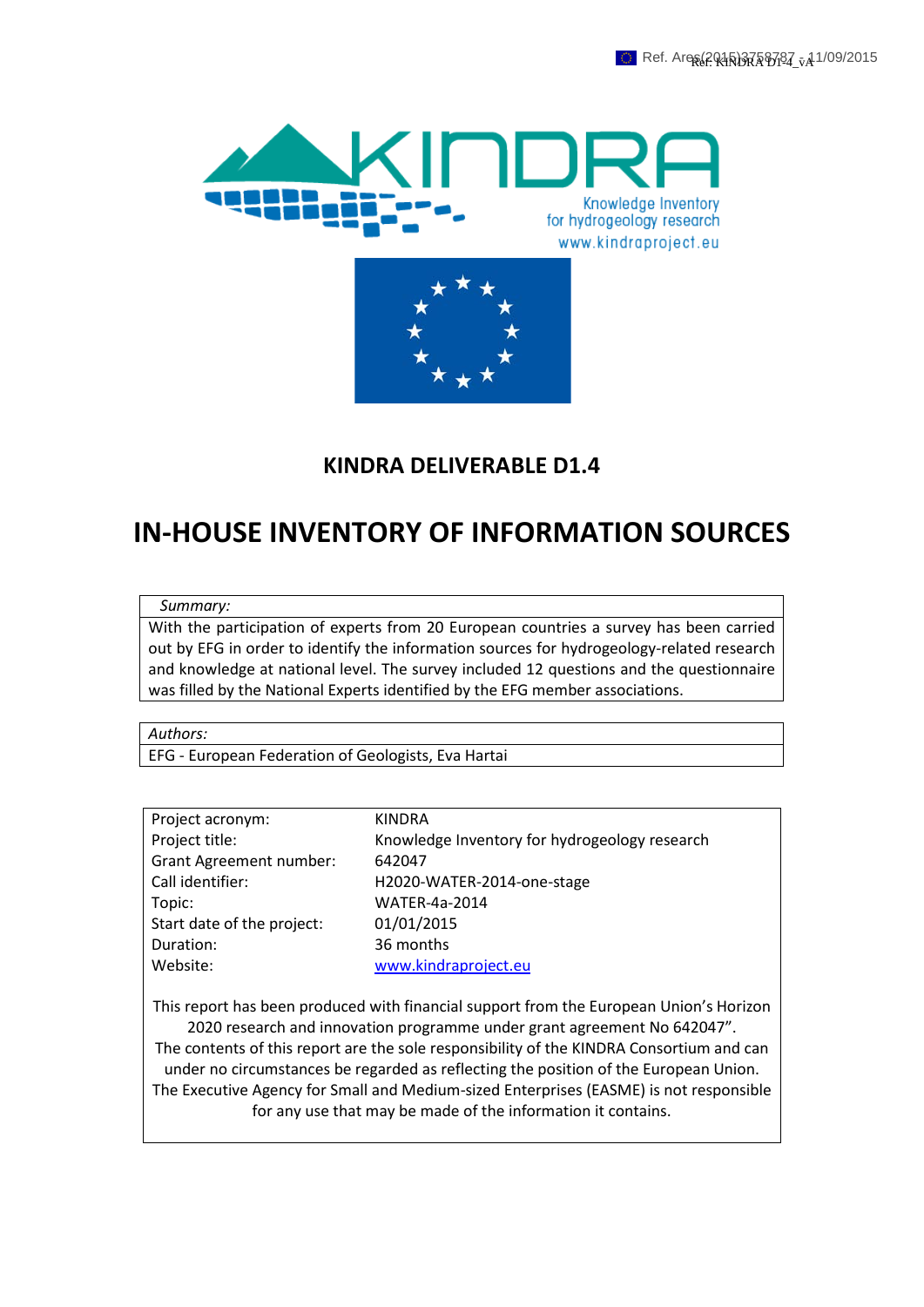# **Table of contents**

| 1. Introduction                                                                                | 4  |
|------------------------------------------------------------------------------------------------|----|
| 2. Countries involved in data collection - EFG Third Parties                                   | 5  |
| Methodology<br>3.                                                                              | 7  |
| 4. Survey results                                                                              | 8  |
| 4.1 Institutions dealing with groundwater research/survey                                      | 9  |
| 4.2 Groundwater withdrawal, availability of data                                               | 11 |
| 4.3 Groundwater monitoring, availability of data                                               | 14 |
| 4.4 Journals/archives focused on hydrogeology                                                  | 21 |
| Conclusions<br>5.                                                                              | 22 |
| Annex 1: Questionnaire on Inventory of Information Sources                                     | 24 |
| Annex 2: Institutions related to groundwater research/survey<br>in the participating countries | 27 |
| Annex 3: Hydrogeology-related journals/archives in the participating<br>countries              | 37 |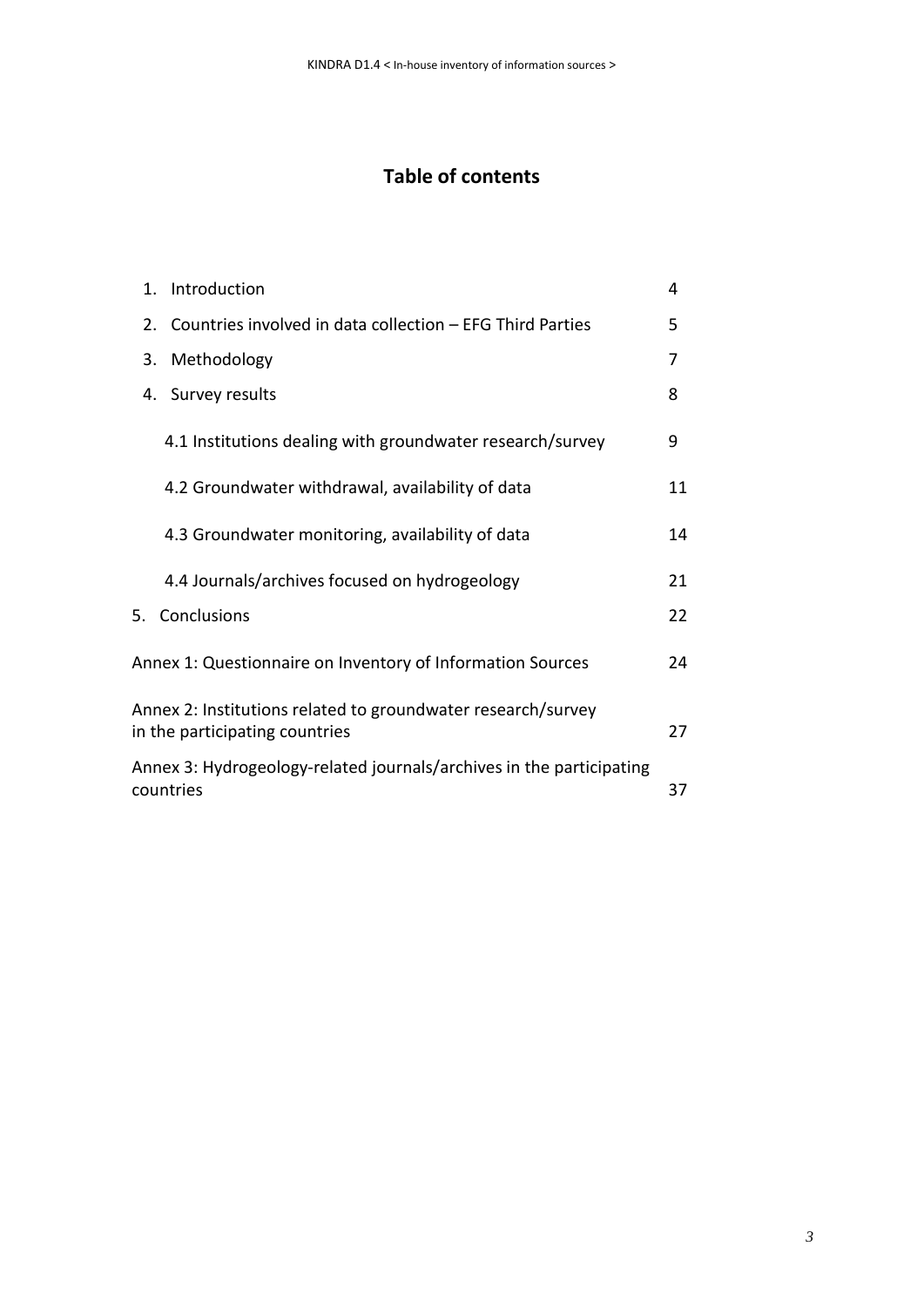## **1. INTRODUCTION**

One of the main aims of the KINDRA project is to carry out a Europe-wide assessment of existing groundwater-related practical and scientific knowledge focusing on international (in EU dimensions), national and regional scientific activities. The data collection and assessment will be implemented with the help of the member National Associations of the European Federation of Geologists. Based on the data provided by the National Associations a European Inventory (database) of Groundwater Research (EIGR) will be created in form of a web-service.

Before collecting data about the existing practical and scientific knowledge on groudwater research, it sould be clarified where the information comes from. That is why an *inventory of information sources* has been created concerning national and international projects, documents, databases, initiatives, reports and scientific publications. The data were gathered by a survey in collaboration with the EFG's National Associations in 20 European countries.

This deliverable summarises the results of the work carried out in the frame of WP1, Task 1.2. The work comprises the following stages:

- Identification of the 20 countries/National Associations which take part in the data collection (EFG Third Parties);
- Identification of hydrogeologist experts in hydrogeology, one by National Association, who collect and provide data for the inventory of information sources (WP1, Task 1.2). In the second year of the project the same experts will work in WP2 – Data collection and processing;
- Implementation of a survey by creating a questionnaire on groundwater-related information sources and sending it to the hydrogeologist chosen as experts in the previous stage;
- Assessment of the survey results and compiling them into a report.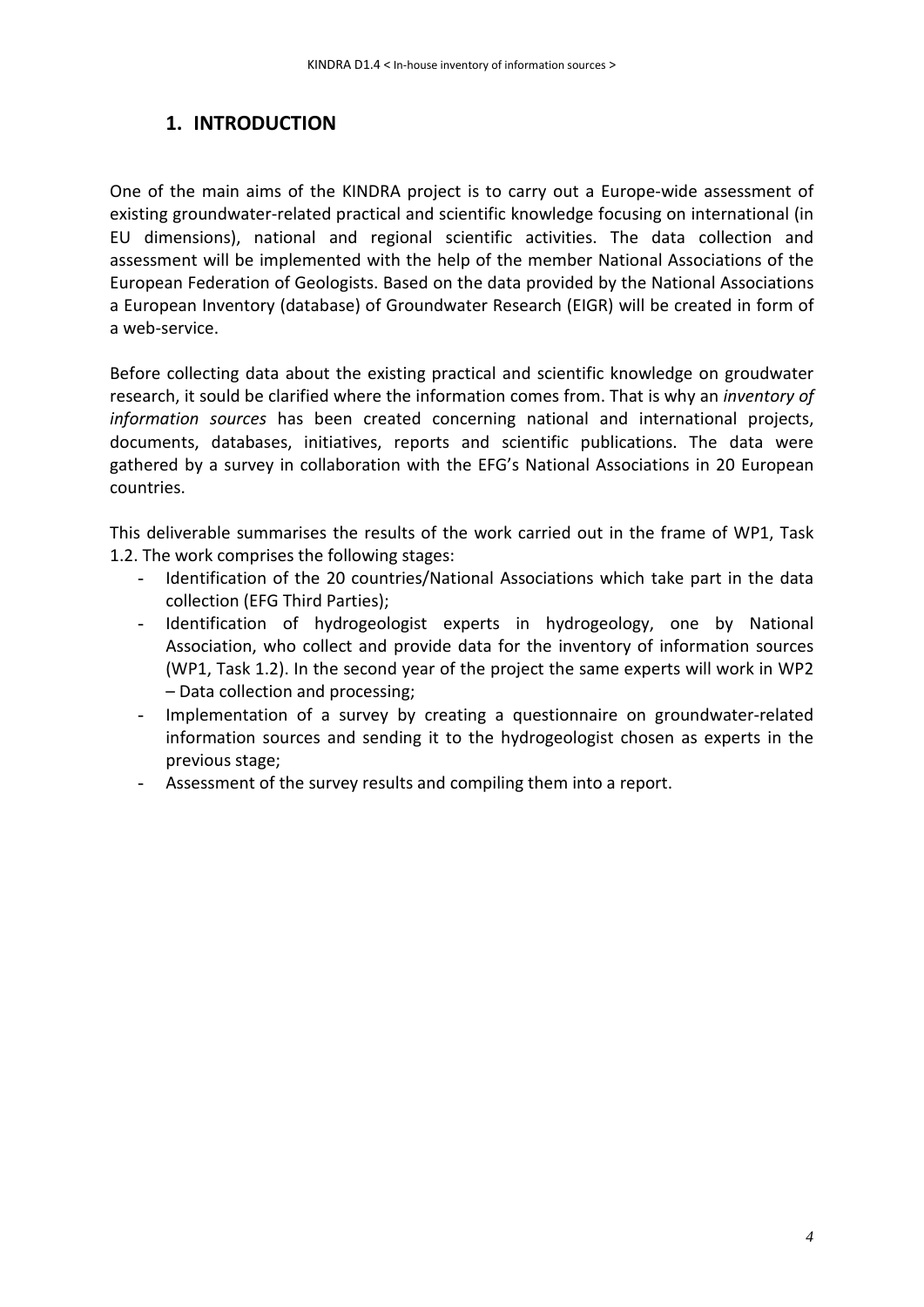## **2. COUNTRIES INVOLVED IN DATA COLLECTION – EFG THIRD PARTIES**

Experts in hydrogeology from 20 countries were identified by the member National Associations to participate in the data compilation for the in-house inventory of information sources. In *Table 1* the National Associations and the identified experts are indicated. In the later phase of the project, in the frame of WP2, these experts will provide information at national level for the European Inventory of Groundwater Research (EIGR).

*Table 1* EFG's KINDRA Third Parties with the participating experts, their contact details and background

|                | Country           | Organisation                                                                    | Expert's<br>name                                    | <b>Expert's contact</b>                                          | <b>Expert's background</b>                                                                                                                                                                      |
|----------------|-------------------|---------------------------------------------------------------------------------|-----------------------------------------------------|------------------------------------------------------------------|-------------------------------------------------------------------------------------------------------------------------------------------------------------------------------------------------|
| $\mathbf{1}$   | Belgium           | Belgo-Luxembourg Union of<br>Geologists,<br>http://www.blug-ublg.be/            | $(1)$ Alain<br>Dassargues<br>$(2)$ Dirk<br>Decoster | alain.dassargues@u<br>lg.ac.be<br>dirk.decoster@vdc<br>milieu.be | (1) Professor at Hydrogeologie et<br>Geologie de l'Environnement,<br>Universite de Liege, Chair of the IAH<br>Belgian Chapter,<br>(2) hydrogeologist, VDC Milieu<br>Consulting Company, Belgium |
| $\overline{2}$ | Croatia           | Croatian Geological Society,<br>http://www.geologija.hr/                        | Kosta<br>Urumović                                   | kurumovic@hgi-<br>cgs.hr                                         | PhD, hydrogeologist, research<br>associate at Department of<br>Hydrogeology and Engineering<br>Geology, Croatian Geological Survey                                                              |
| 3              | Czech<br>Republic | Czech Association of<br>Economic Geologists,<br>http://www.calg.cz/             | Michal<br>Vaněček                                   | vanecek@isatech.cz                                               | Hydrogeology expert, director of<br>ISATECH s.r.o.                                                                                                                                              |
| 4              | Denmark           | Geological Society of<br>Denmark,<br>http://2dgf.dk/dgf uk/main<br>.html        | Lisbeth Flindt<br>Jørgensen                         | lfj@geus.dk                                                      | Senior Geologist, Department of<br>Hydrology, GEUS - Geological Survey<br>of Denmark and Greenland, Danish<br>Ministry of Climate, Energy &<br><b>Building</b>                                  |
| 5              | Finland           | The Finnish Union of<br>Environmental<br>Professionals,<br>http://www.ykl.fi/   | Ulpu Väisänen                                       | ulpu.vaisanen@gtk.<br><u>fi</u>                                  | PhD, Hydrogeologist, senior<br>specialist, Geological Survey of<br>Finland, Department of Land Use and<br>Environment                                                                           |
| 6              | France            | French Geological Society,<br>http://www.sgfr.org/                              | Patrick<br>Lachassagne                              | patrick.lachassagne<br>@danone.com                               | Phd, Hydrogeologist, Head of the<br><b>Environment and Water Resources</b><br>Division, Danone Waters, France                                                                                   |
| $\overline{7}$ | Germany           | Professional Association of<br>German Geoscientists,<br>http://www.geoberuf.de/ | <b>Walter Lenz</b>                                  | walter.lenz@buero-<br>hg.de                                      | Phd, Geologist, CEO, authorized<br>expert on gwcontamination, HG Büro<br>für Hydrogeologie und Umwelt<br>GmbH                                                                                   |
| 8              | Greece            | <b>Association of Greek</b><br>Geologists,<br>http://www.geologist.gr/          | <b>Triantafillos</b><br>Kaklis                      | kaklis@geo.auth.gr                                               | Geologist, PhD, MSc, Aristotle Univ.<br>of Thessaloniki, Dept. of Geology,<br>Lab. of Engineering Geology &<br>Hydrogeology                                                                     |
| 9              | Hungary           | Hungarian Geological<br>Society,<br>http://www.foldtan.hu/                      | Nóra Gál                                            | gal.nora@mfgi.hu                                                 | Hydrogeologist at Geological and<br>Geophysical Survey of Hungary                                                                                                                               |
| 10             | Ireland           | Institute of Geologists of<br>Ireland, http://igi.ie/                           | <b>Henning Moe</b>                                  | moeh@cdm.com                                                     | Hydrogeologist, CDM Smith Ireland<br>Ltd                                                                                                                                                        |
| 11             | Italy             | Italian National Council of<br>Geologists,<br>http://www.cngeologi.it/          | Andrea Del<br><b>Bon</b>                            | andrea.delbon@lib<br>ero.it                                      | Hydrogeologist, Ordine dei Geologi<br>del Lazio n. 1522                                                                                                                                         |
| 12             | The<br>Netherlan  | Royal Geological and<br>Mining Society of the                                   | Jan Stafleu                                         | jan.stafleu@tno.nl                                               | PhD, EurGeol, TNO - Geological<br>Survey of the Netherlands                                                                                                                                     |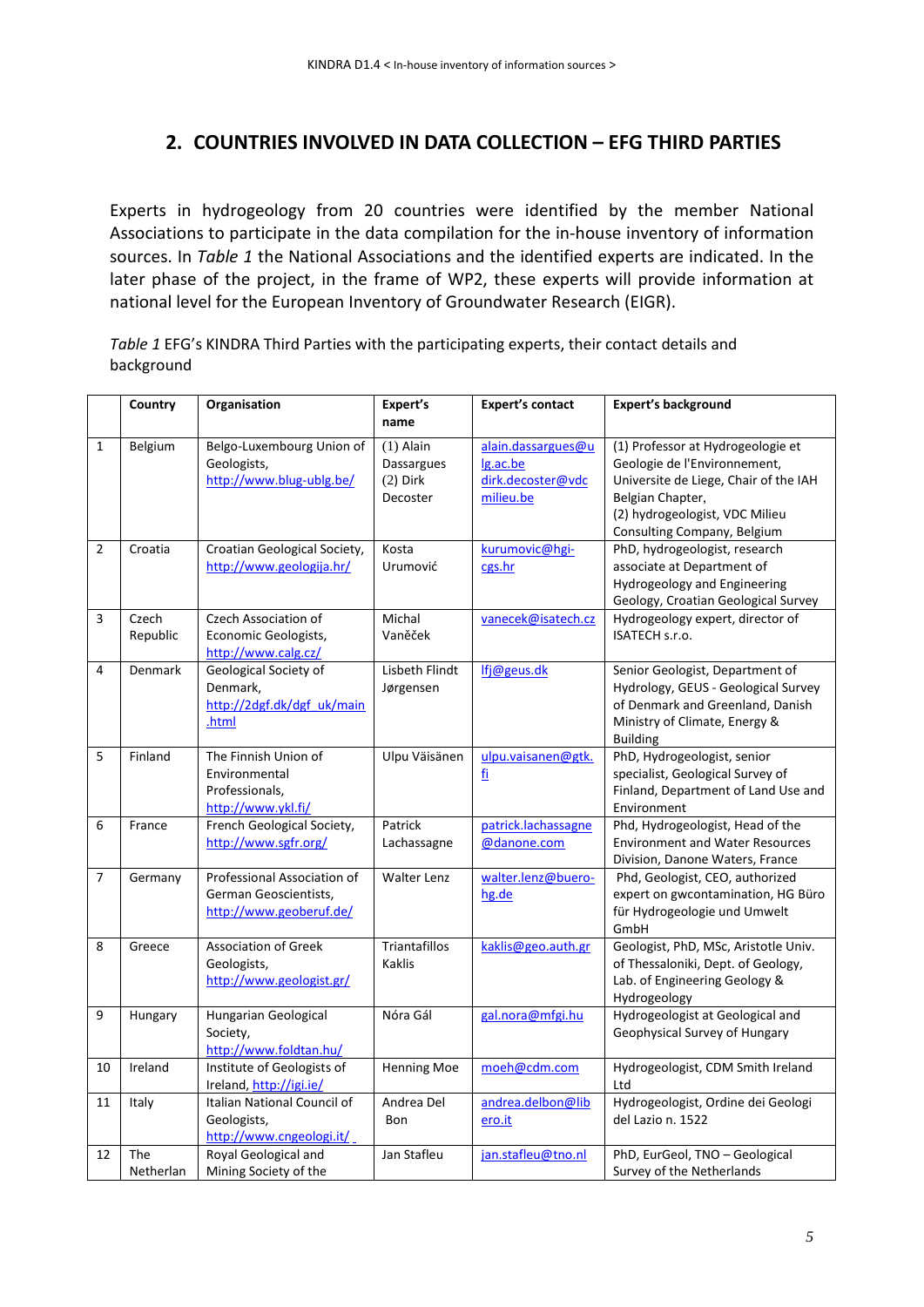|    | ds                | Netherlands,<br>http://www.kngmg.nl/                                                      |                               |                                      |                                                                                                                                                                 |
|----|-------------------|-------------------------------------------------------------------------------------------|-------------------------------|--------------------------------------|-----------------------------------------------------------------------------------------------------------------------------------------------------------------|
| 13 | Poland            | Polish Association of<br>Minerals Asset Valuators,<br>http://www.polval.pl/               | <b>Barbara</b><br>Tomaszewska | tomaszewska@min-<br>pan.krakow.pl    | Phd, Associate Professor at the<br>Mineral and Energy Economy<br>Research Institute of the Polish<br>Academy of Sciences                                        |
| 14 | Portugal          | Portuguese Association of<br>Geologists,<br>http://www.apgeologos.pt/                     | Mónica Sousa                  | msousa@apgeolog<br>os.pt             | APG Board member; Geologist, PhD<br>candidate, Dep. Of Geosciences,<br><b>Environment and Territory</b><br>Management, Porto University                         |
| 15 | Serbia            | Serbian Geological Society,<br>http://www.sgd.rs/                                         | Vesna Ristic<br>Vakanjac      | vesna ristic2002@y<br>ahoo.com       | PhD, Associate Professor at<br>University of Belgrade, Faculty of<br>Mining & Geology                                                                           |
| 16 | Slovenia          | Slovenian Geological<br>Society,<br>http://www.geoloskodrustv<br>0.5i/                    | Mihael<br>Brenčič             | mihael.brencic@ge<br>o.ntf.uni-lj.si | PhD, Department of Geology, Faculty<br>of Natural Sciences and Engineering,<br>University of Ljubljana                                                          |
| 17 | Spain             | <b>Official Spanish Association</b><br>of Professional Geologists,<br>http://www.icog.es/ | Silvino<br>Castaño<br>Castaño | silvino.castano@ce<br>dex.es         | Hydrogeology expert, Centro de<br>Estudios de Técnicas Aplicadas,<br>Centro de Estudios y<br>Experimentación de Obras Públicas<br>(CEDEX)                       |
| 18 | Switzerlan<br>d   | Swiss Association of<br>Geologists,<br>http://www.chgeol.ch/                              | Pierre Christe                | pierre.christe@adm<br>in.vs.ch       | Geologist, Head of the Groundwater<br>Group at the Environmental<br>Protection Agency of Canton Valais,<br>Switzerland                                          |
| 19 | Ukraine           | Ukrainian Association of<br>Geologists,<br>http://www.geolog.org.ua/<br>en                | Mykhailo<br>Heychenko         | geich@ukr.net                        | PhD, Head of the research<br>department of the Tutkovsky<br>Institute, former Deputy Director of<br>the Department of Geology,<br>Geological Survey of Ukraine. |
| 20 | United<br>Kingdom | Geological Society of<br>London,<br>http://www.geolsoc.org.uk                             | Andrew<br>McKenzie            | aam@bgs.ac.uk                        | Manager of Groundwater<br>Information, British Geological<br>Survey, Groundwater Science<br>Programme                                                           |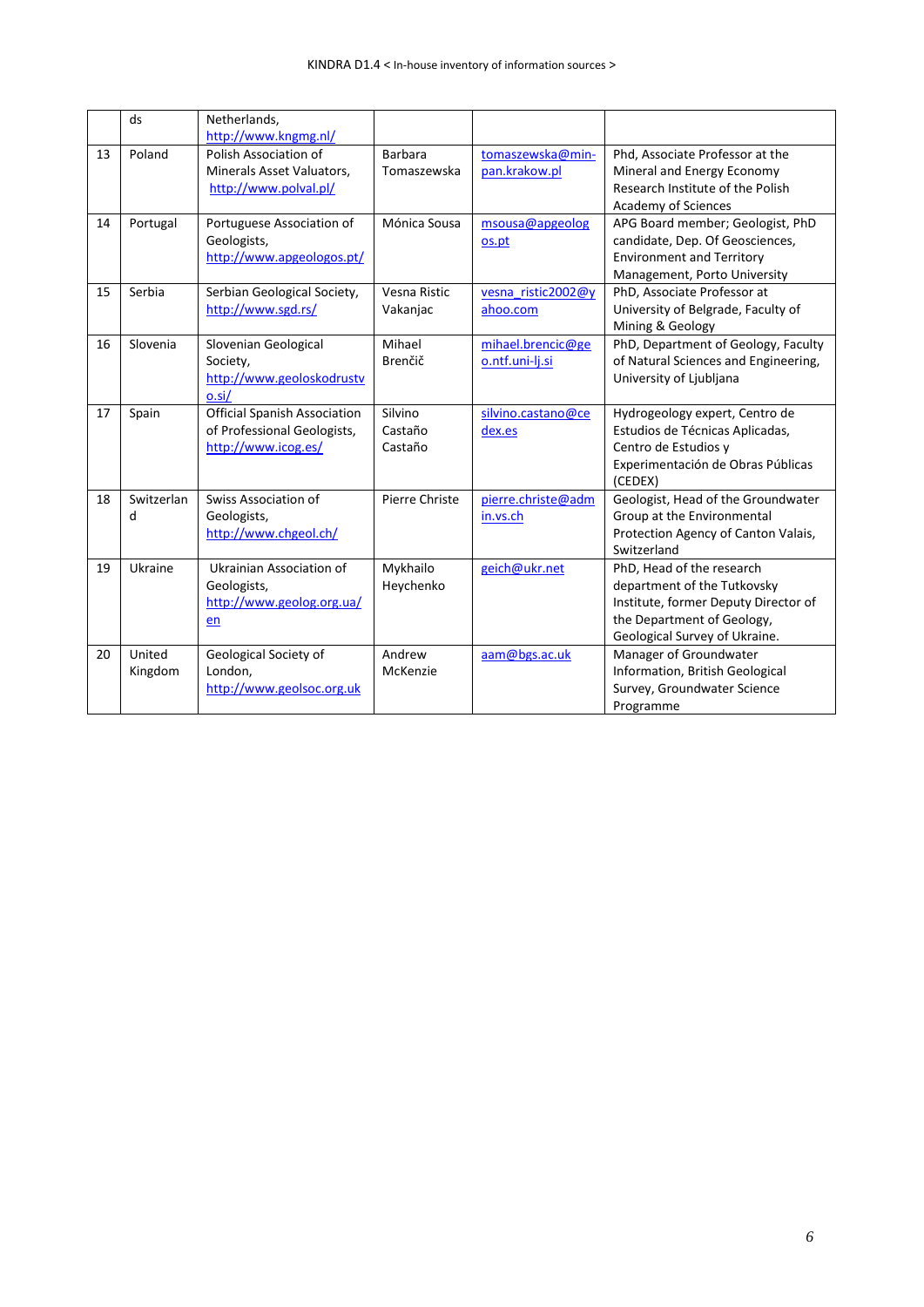### **3. METHODOLOGY**

In order to collect the information sources related to groundwater knowledge and research in Europe a survey was carried out in 20 European countries.

The questionnaire for the survey was prepared in Word format. We decided to do so because we expected not only yes/no replies but also comments by the experts, and we also requested to fill tables. The questionnaire involves 12 questions. The questionnaires were sent to the experts by e-mail and we received the answers through this channel as well.

In the questionnaire the questions concern on the following topics:

- (1) Institutions dealing with groundwater research/survey
- (2) Groundwater withdrawal, availability of data
- (3) Groundwater monitoring, availability of data
- (4) Journals/archives focused on hydrogeology

The answers by the national experts were collected in Word and Excel files and summarised by using graphs.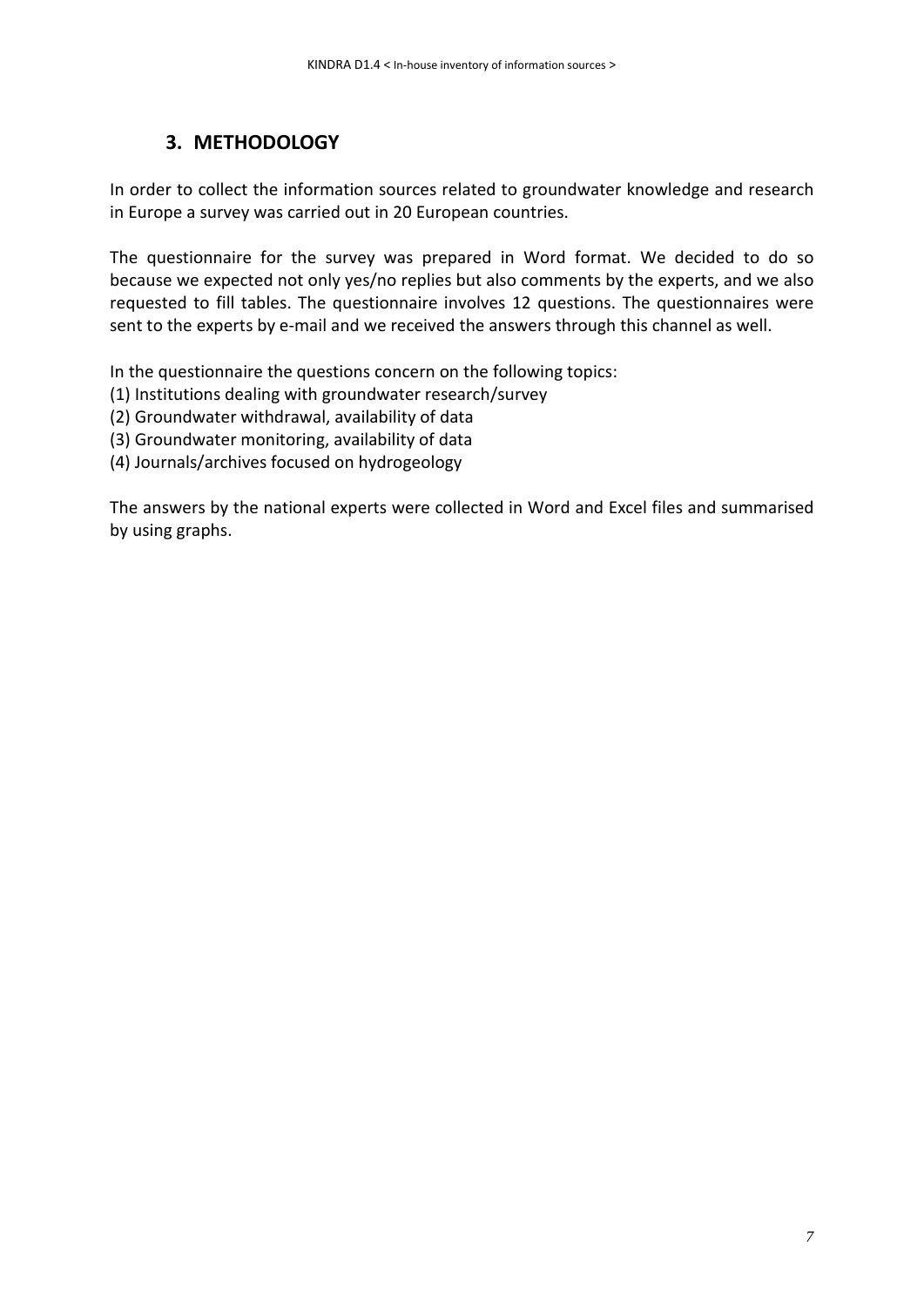### **4. SURVEY RESULTS**

In total there were 20 countries participating in the KINDRA survey for the Inventory of information sources: Belgium, Croatia, Czech Republic, Denmark, Finland, France, Germany, Greece, Hungary, Ireland, Italy, The Netherlands, Poland, Portugal, Serbia, Slovenia, Spain, Switzerland, UK and Ukraine *(Fig.1).*



*Fig. 1* Countries represented in the survey

Below the questions and answers of the survey are summarised according to the four topics mentioned in the Methodology: (1) Institutions dealing with groundwater research/survey, (2) Groundwater withdrawal, availability of data, (3) Groundwater monitoring, availability of data, (4) Journals/archives focused on hydrogeology.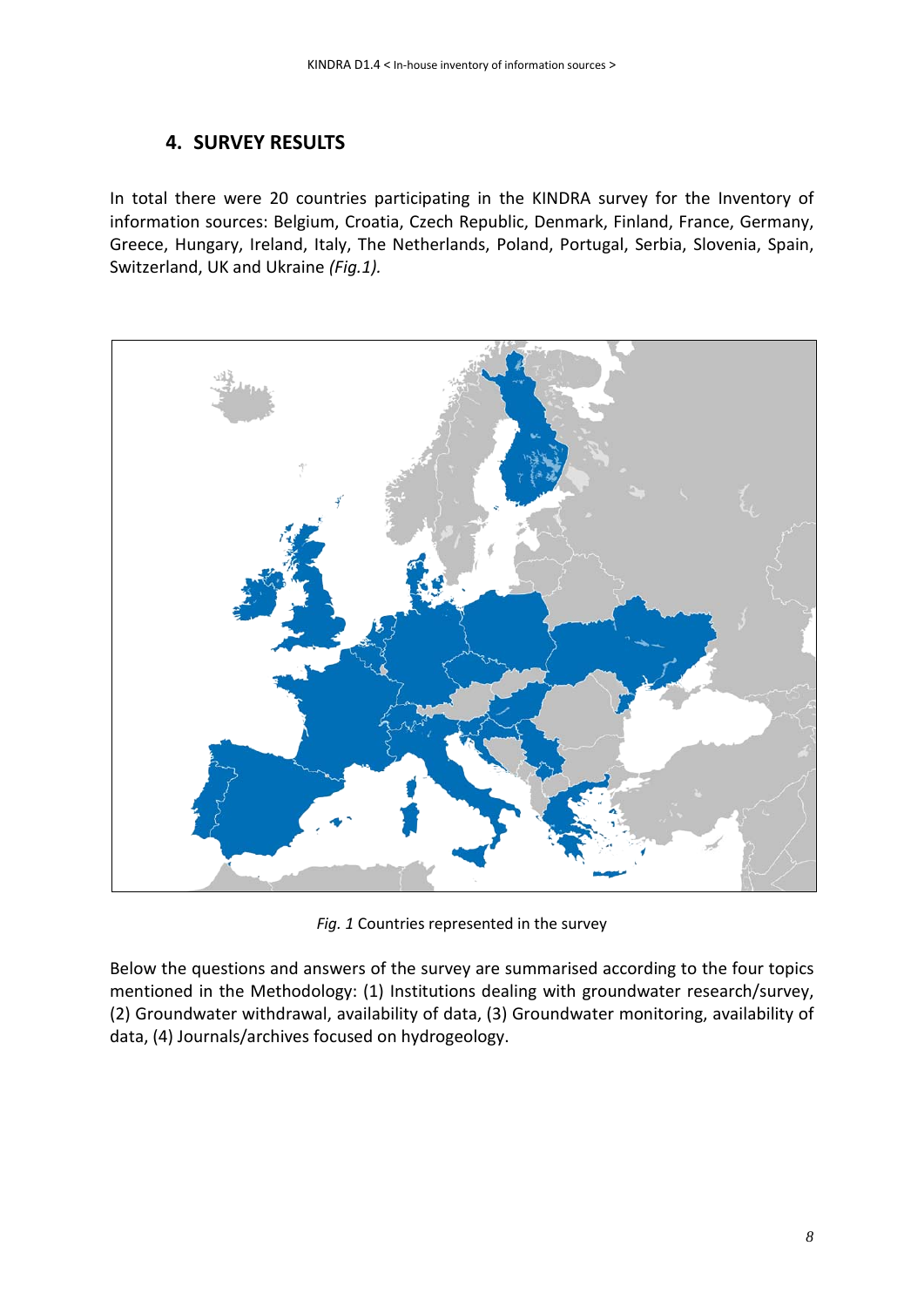### **4.1 Institutions dealing with groundwater research/survey**

*Question 1:* How many institutions deal with groundwater research/survey in your country?

- a. less than 10
- b. between 10 and 20
- c. more than 20

In all countries the number of institutions dealing with groundwater research/survey is above 10. The number of these institutions is between 10 and 20 in 8 countries (these countries indicated only the most important institutions), and above 20 in 12 countries *(Fig. 2).*



*Fig. 2* Number of the most important institutions dealing with groundwater research/survey. Between 10 and 20: Croatia, Germany, Ireland, Netherlands, Slovenia, Belgium, UK, Ukraine; More than 20: Czech Republic, Denmark, Finland, France, Greece, Hungary, Poland, Portugal, Serbia, Spain, Switzerland, Italy

Several countries (Czech *Republic, Italy, Portugal, Slovenia, Ukraine*) noticed that the number of institutions was difficult to define because there are several independent R&D programs where universities, research centres and private companies are involved, and there are different institutions, small companies, where hydrogeologists are employed and hydrogeological groups exist. These countries indicated only the most important institutions.

In *Denmark* at least 5 universities and other research institutions deal with groundwater research. At least 100 public bodies (the ministry of the environment and its agencies as well as 5 regional authorities and 98 municipalities do groundwater surveys), more than 2000 water supply companies and at least 50 private companies deal with groundwater matters.

The *Italian* territory is divided administratively into 21 government authorities (19 Regions and 2 Autonomous Provinces), each of which has its own Regional/Provincial Environmental Protection Agency (ARPA/APPA). Each ARPA/APPA is responsible for the establishment of the monitoring network required by European Directives on surface water and groundwater.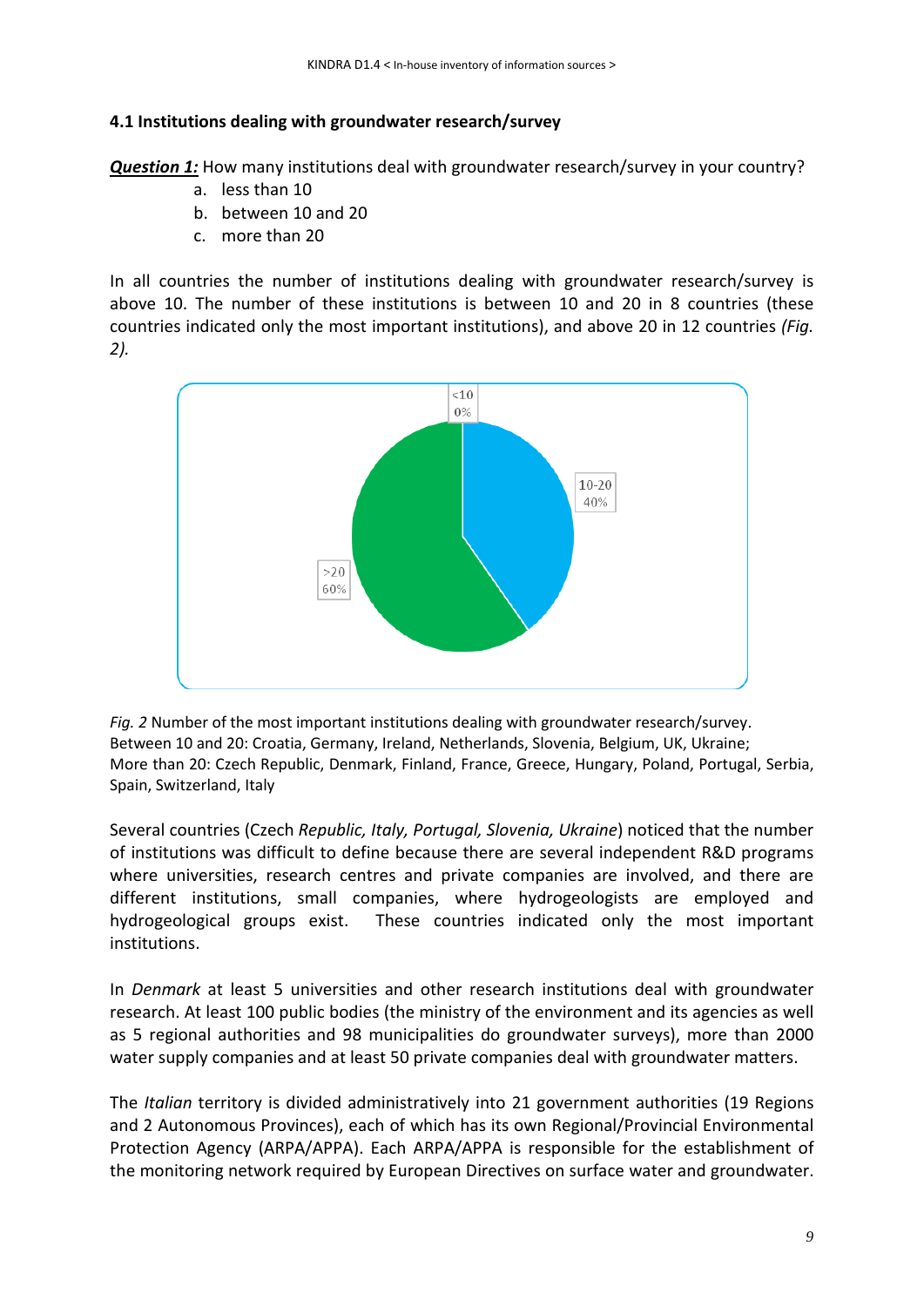Regional/Provincial Authorities are also responsible for issuing permits for water research and concessions, as well as the determination of the environmental flows. The Institute for Environmental Protection and Research (ISPRA) acts under the vigilance and policy guidance of the Italian Ministry for the Environment and the Protection of Land and Sea (MATTM). ISPRA is part of the network known as National System for Environmental Protection, which is made up of the above mentioned 21 Territorial Environmental Protection Agencies (ARPA/APPA). The National Environmental Information System Network (ISPRA – SINAnet) manages the Italian data and information repository that is required by the EEA as Eionet priority data flows related to the different environmental topics. There are also Universities and Research Institutes (of the Italian National Research Council - CNR), which are actively involved in water monitoring projects at regional and national level. The National Institute of Statistics (ISTAT) is in charge of the decennial inventory on water uses.

In *Poland* the systematic observations of the quantity and quality of groundwater carried out by the Polish Hydrogeological Survey. There are also a lot of special, national institution laboratory, for example Inspection for Environmental Protection and State Sanitary Inspection. Controlling of drinking water quality is also released by waterworks plant laboratory (MPWiK or ZWiK) and a lot of universities and private laboratories.

**Question 2:** Please fill the table for the institutions related to groundwater research/survey in your country, indicating the level, the type and the data accessibility at the institution:

|                                 | Level            |                                             |              |      |            |                    | Type               |                    |       | Data accessibility |                |              |                   |  |  |
|---------------------------------|------------------|---------------------------------------------|--------------|------|------------|--------------------|--------------------|--------------------|-------|--------------------|----------------|--------------|-------------------|--|--|
| Name and website of institution | nationa<br>nteri | legional<br>$\propto$<br>$\sigma$<br>Federa | ᢛ<br>Nation: | Loca | University | centre<br>Research | body<br>ublic<br>௳ | company<br>Private | Other | Yes                | tiy<br>ω<br>C. | $\circ$<br>z | Format<br>Digital |  |  |
|                                 |                  |                                             |              |      |            |                    |                    |                    |       |                    |                |              |                   |  |  |

Originally we asked both for the name and website of institutions but later we focused only on the websites because most of the names were given in the national languages. As it was mentioned at *Question 1*, the National Experts indicated only the most important institutions, but a certain rate of subjectivity has to be taken into account because it is difficult to define the level of "most important". The summarisation of the website, level, type and data accessibility of these institutions can be found in Annex 2.

The number of indicated institutions by country is as follows:

Belgium 16, Croatia 8, Czech Republic 24, Denmark 9, Finland 23, France 6, Germany 6, Greece 9, Hungary 27, Ireland 11, Italy 51, The Netherlands 12, Poland 53, Portugal 6, Serbia 7, Slovenia 8, Spain 33, Switzerland 11, UK 15 and Ukraine 16 *(Fig. 3).*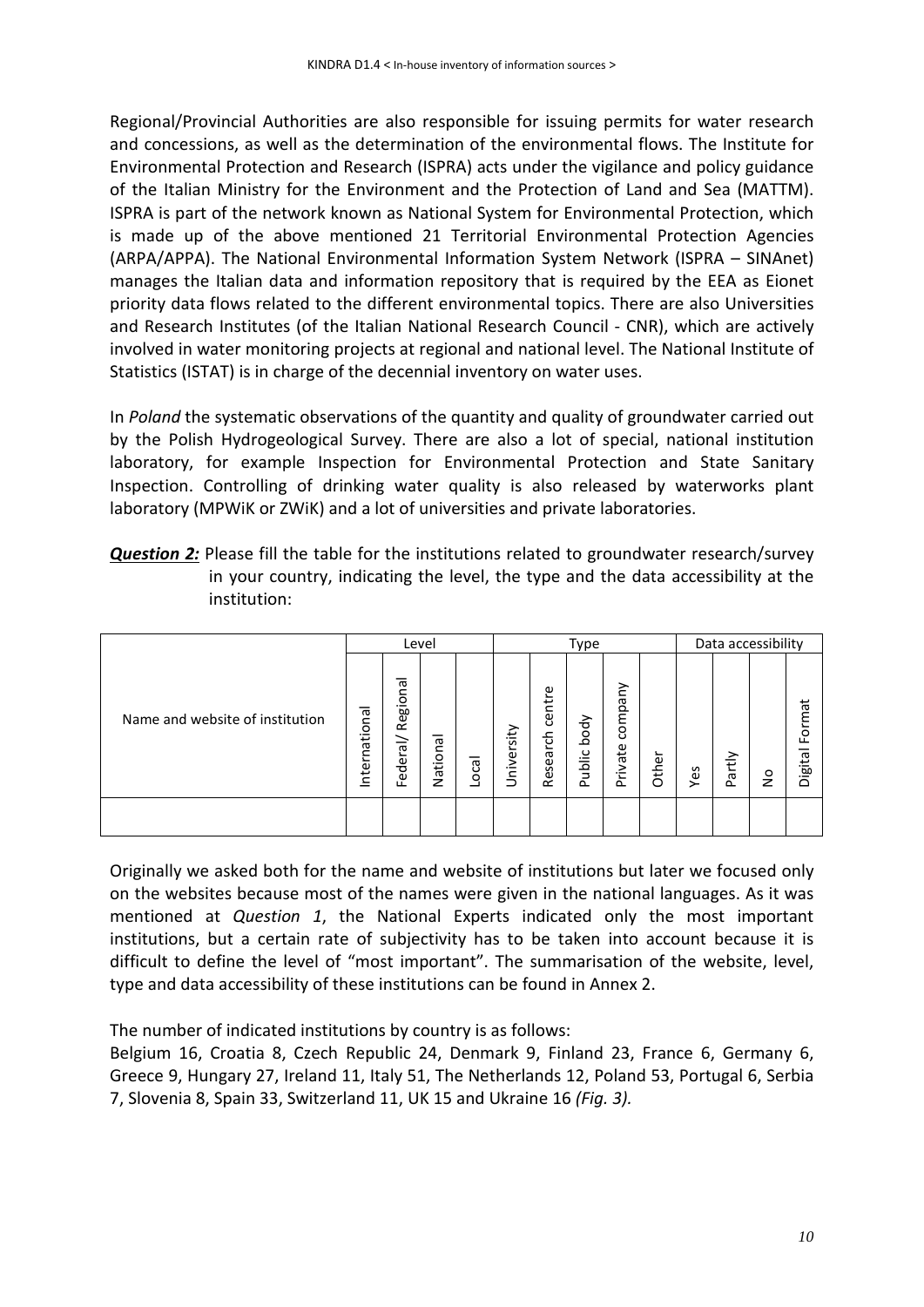

*Fig. 3* Number of institutions dealing with groundwater research/survey in the examined countries.

### **4.2 Groundwater withdrawal, availability of data**

*Question 3:* What percentage of the drinking water derives from groundwater in your

- country?
- a. less than 30 %
- b. 30-70 %
- c. more than 70 %

The rate of groundwater in the drinking water supply is less than 30% only in 3 countries. It is 30-70% in 6 countries and higher than 70% in 11 countries *(Fig. 4).*



*Fig. 4* The rate of groundwater in the drinking water supply. Less than 30 %: Spain, Ireland, Ukraine. Between 30-70 %: Belgium, Czech Republic, Finland, France, Portugal, UK. Higher than 70 %: Croatia, Denmark, Germany, Greece, Hungary, Italy, Netherlands, Poland, Serbia, Slovenia, and Switzerland.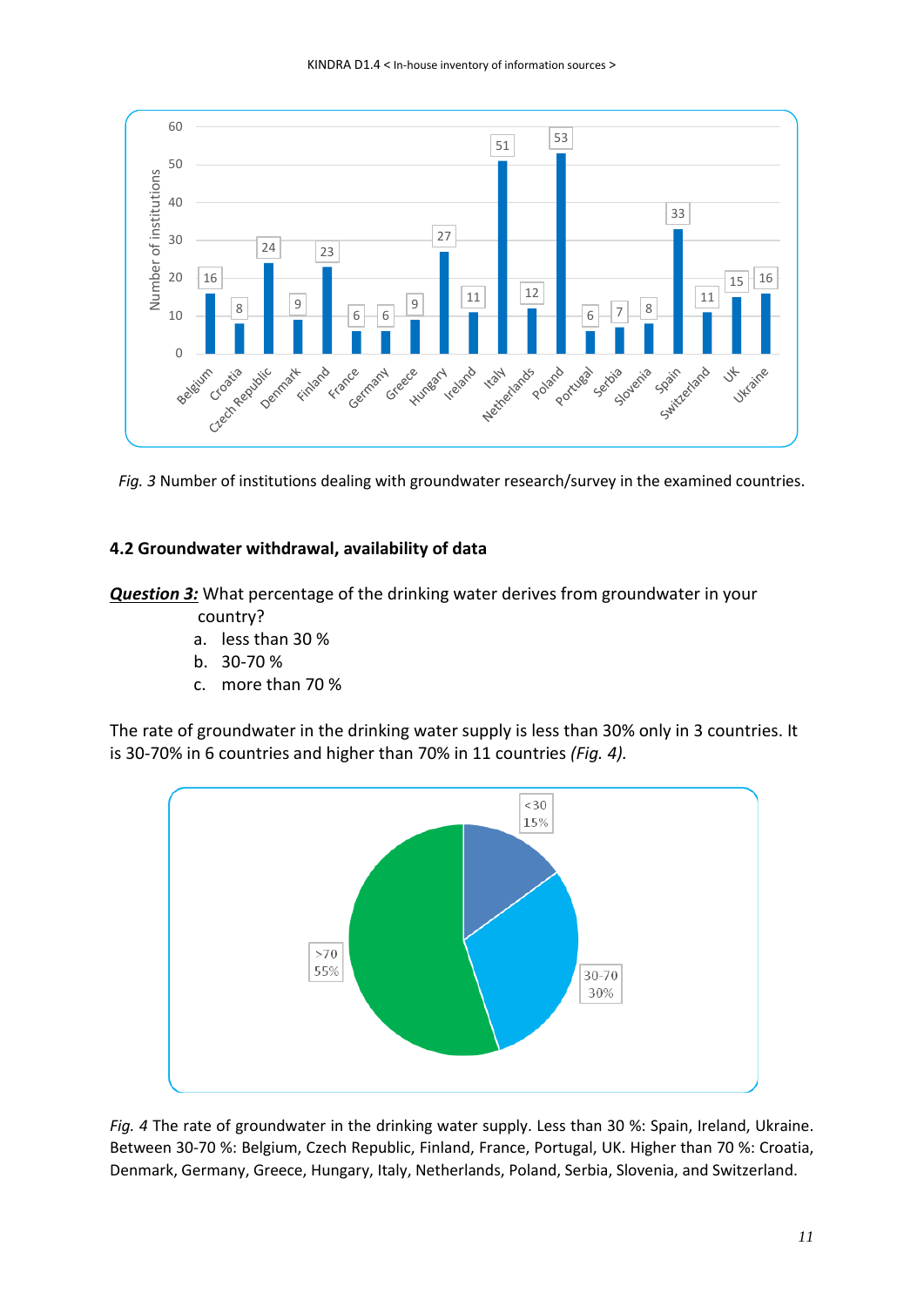In *Belgium* this rate is 51% in the Flanders region, 78% in the Walloon region, and 100% in the Brussels region.

In the *Czech Republic* 42% of the drinking water derives from groundwater, 32% from surface sources and 26% from mixed sources.

In *Denmark* 100 % of drinking water derives from groundwater.

In *Hungary* more than 96 % of drinking water is groundwater or bank filtered water and less than 4 % is from surface water, like Balaton, Tisza, and various water reservoirs.

In *Ireland* for the public water supply the rate of groundwater is <30%. However, private wells are the main sources of water outside areas served by public water supplies, and remain important even in areas that are served by public water, e.g. for use on farms

In *Italy*, according to the latest statistics published by ISTAT and dating back to 2008, 9.11 billion cubic meters of water are withdrawn for human consumption, 85.6% of which comes from groundwater, 14.3% from surface water and 0.1% from sea or brackish water. The breakdown by type of supply resource shows that the 49.8% is extracted from wells, the 35.7% from springs, 8.4% from reservoirs, the 5.4% from water courses and 0.5% from lakes. In 2008, the per capita volume of water, corresponding to 72.9  $m^3$ /year per capita (equal to 199.7 liters per capita per day), has decreased by 9.2% compared to 1999.

In *Slovenia*, the share of groundwater in the total water supply is more than 90%.

*Question 4:* Are there any official data about anthropogenic groundwater withdrawals?

- a. yes
- b. no

The data are related to quantity of withdrawals for different uses.

All of the 20 indicated "yes". There are official data for anthropogenic groundwater withdrawals in each participating countries.

*Question 5:* If yes, please indicate those withdrawal types where data are accessible:

- a. domestic
- b. industrial
- c. irrigation
- d. public supply
- e. mining
- f. other (please specify)

The withdrawal data are accessible in the *domestic* sector in 11 countries: Denmark, Finland France, Germany, Greece, Italy, Portugal, Slovenia, Spain, Switzerland, UK, and Ukraine.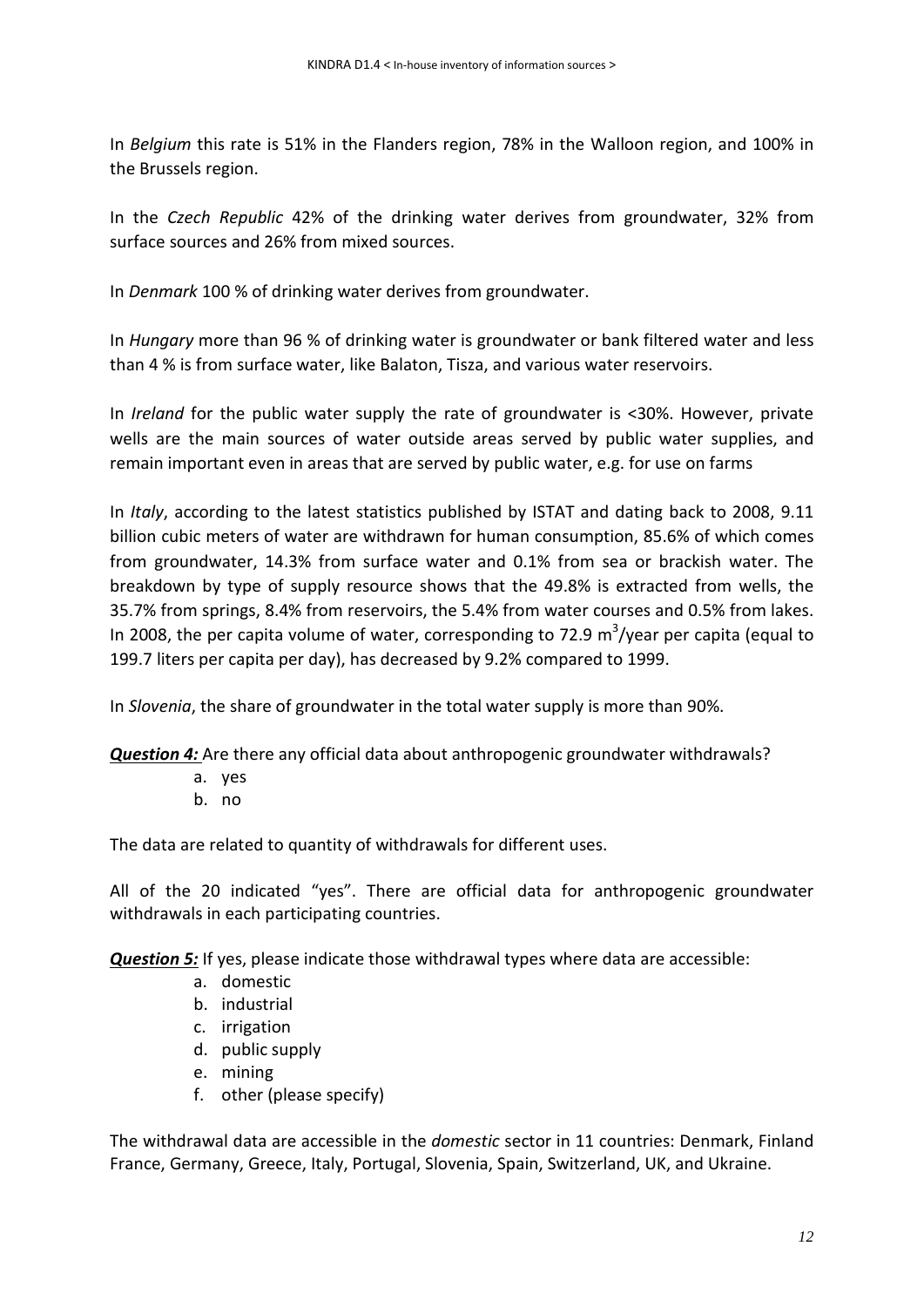In the *industrial sector* the withdrawal data are accessible in 15 countries: Belgium, Czech Republic, Denmark, Finland, France, Germany, Hungary, Italy, Netherlands, Portugal, Slovenia, Spain, UK, Switzerland, and Ukraine.

The withdrawal data for *irrigation* are accessible in 12 countries: Belgium, Denmark, France, Germany, Hungary, Netherlands, Portugal, Slovenia, Spain, Italy, UK, and Ukraine.

In the public supply the withdrawal data are available in 18 countries: Belgium, Croatia, Czech Republic, Denmark, Finland, France, Germany, Greece, Hungary, Italy, Netherlands, Portugal, Serbia, Slovenia, Spain, Switzerland, UK, Ukraine.

In the *mining* sector the groundwater withdrawal data are accessible in 8 countries: France, Germany, Hungary, Netherlands, Poland, Portugal, Slovenia, and Ukraine.

In the *other* category 6 countries indicated accessible data: Denmark, Germany, Hungary, Portugal, Switzerland and Ukraine *(Fig. 5).* In this category the following types of groundwater use were specified: non-irrigation agricultural usage, bath, reinjection, geothermal energy, fish farming, and bottled water.





The additional remarks to the different groundwater withdrawal types are summarised below:

In *Greece* the domestic use refers to the data derived from the urban water supply companies. Data for the irrigation use in most of the cases are derived from statistical methods in relation to the type of the agricultural use.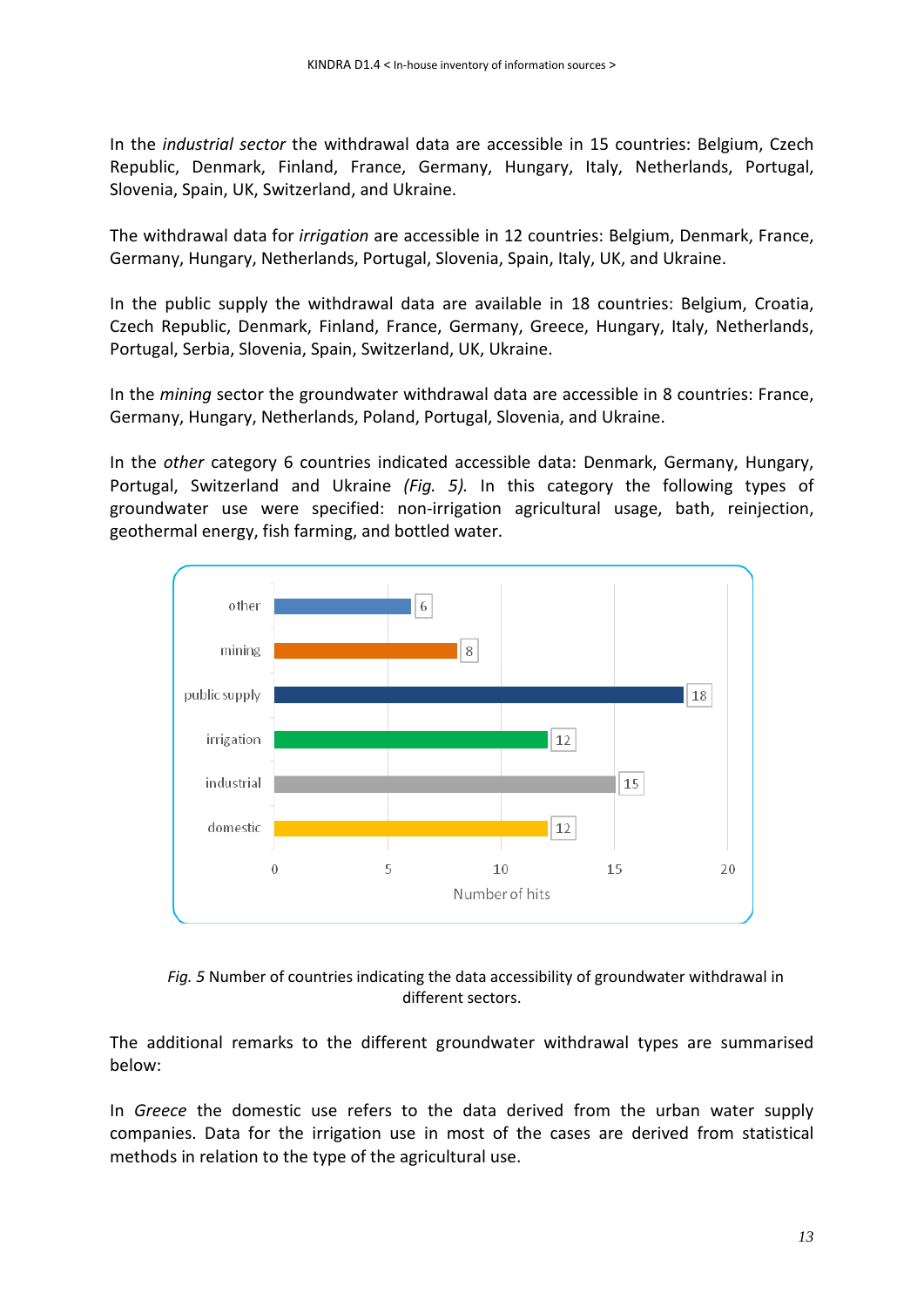In *Ireland* there are reasonable estimates of public supplies. There are less reliable estimates of domestic and industrial supplies. There are no reliable (surveyed) data on irrigation supplies. Mines are few, but the dewatering data are well known. Quarries are significant abstractors, but data are mostly not registered.

In *Italy* the information on the withdrawals is often patchy, because of the institutional framework that governs the management of water resources. Depending on the different regional and local contexts, the dataset can range from detailed quantitative and qualitative values, to estimates of these values or in some cases no information is still available. Even in the best case, available datasets need to be homogenized and harmonized to allow comparisons on a regional and national level.

In *Poland* the main hydrogeological problems are connected with the exploitation of coal in mines of the Upper Silesian Coal Basin.

In *Portugal* about 60% of groundwater withdrawal is used for agriculture; the rest is almost equally divided between the domestic, industrial, public supply and mining sector, bottle waters, spa, recreational use, and energy/geothermal.

In *Slovenia* the data are available at the Environmental Agency (formally public domain data). However the data base is not user friendly and collecting data requires a lot of efforts – depending on the data level.

In *Spain* the data are provided by the National Statistic Institute for autonomous communities by means of survey (2012 for irrigation and urban use and 2006 for industrial use). Some data are available from water authorities.

In the *UK* summarised national and regional data are available, and detailed data on licensed withdrawals are accessible. The actual abstraction quantities may be commercially sensitive and data access fees may be applied.

In *Ukraine* "domestic" and "public supply" withdrawal types are counted together. In 2013, the distribution was as follows: domestic and public supply 52%, industrial 8.5%, agriculture-6.4%, irrigation 1%, mining 32%, bottle waters 0.1%.

### **4.3 Groundwater monitoring, availability of data**

*Question 6:* How many observation sites are there in the strategic groundwater monitoring network in your country?

- a. less than 50
- b. between 50 and 100
- c. more than 100

The strategic groundwater monitoring networks are related to the application of Water Framework Directive and Groundwater Directive. The number of observation sites in the monitoring network is above 50 in each country. Two countries mentioned observation sites between 50 and 100. There are more than 100 observation sites in 18 countries *(Fig. 6).*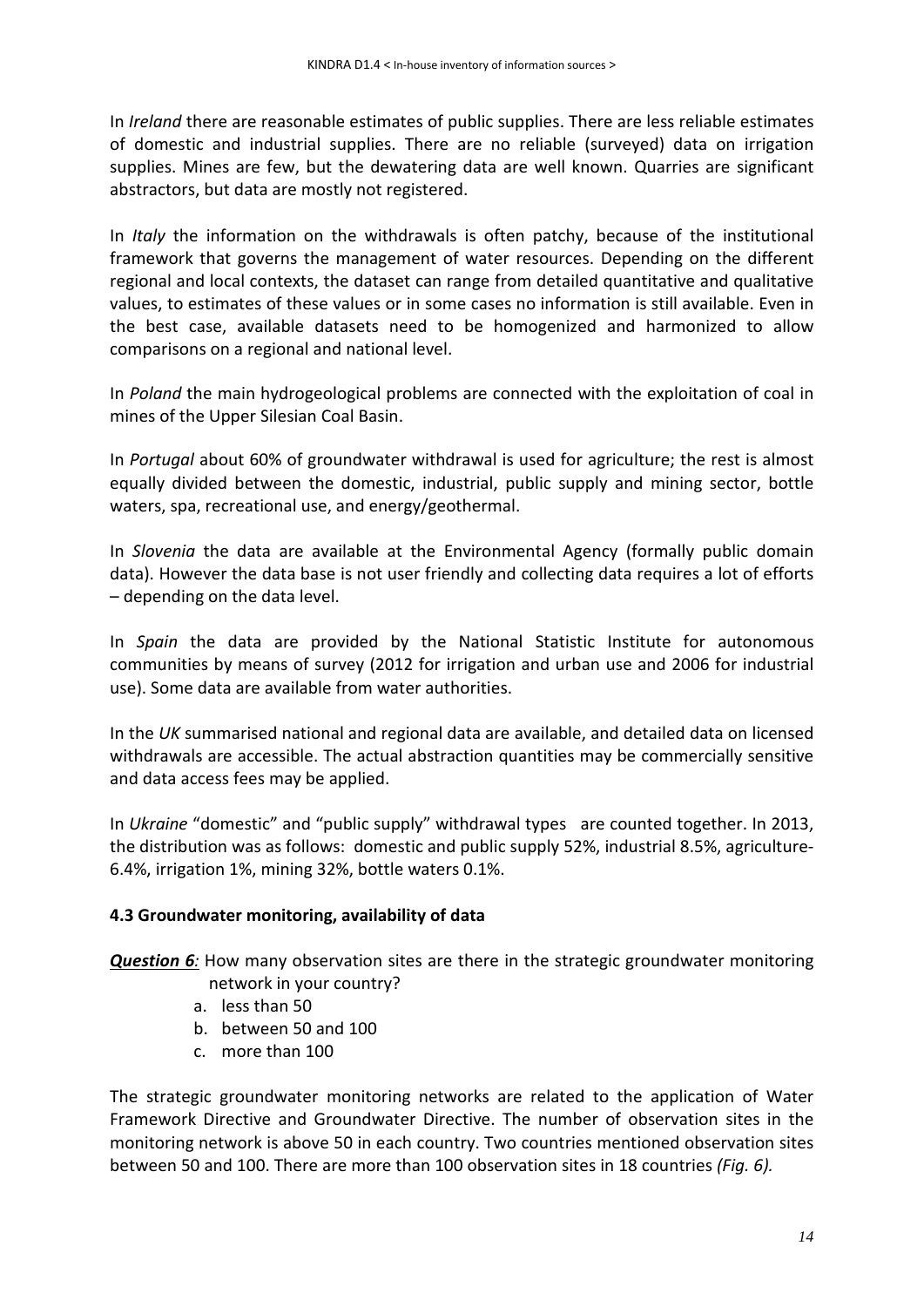

*Fig. 6* Number of groundwater monitoring observation sites in the examined countries. Between 50 and 100: Serbia and Slovenia. Above 100: Belgium, Croatia, Czech Republic, Denmark, Finland, France, Germany, Greece, Hungary, Ireland, Netherlands, Poland, Portugal, Spain, Switzerland, Italy, UK, and Ukraine.

The groundwater monitoring systems are quite complex in the different countries as it is shown by the additional comments:

In *Denmark* there are around 1200 wells, the main part of these are clustered around 70 monitoring areas. About 25% of the wells are outside these areas, and this part is still growing.

In *Greece* there is no clear regime regarding the institution that is responsible for the monitoring network. An institution might have a local network for a specific area and in the meantime at the same area another institution might have a different observation network. A normalisation of the network across the country must be considered as a major factor that has to be made in the near future.

In *Hungary* there are over 2000 points of surveillance and there is an operative monitoring system of WFD (Water Framework Directive). Furthermore, water supply monitoring networks and pollution source networks also exist.

In *Ireland* the Irish Environmental Protection Agency carries out groundwater monitoring regularly at more than 220 sites across the country for Water Framework Directive monitoring purposes. The EPA also conducts monitoring for drinking water supplies, which includes wells and springs.

In *Italy*, following the European Directives on surface water and groundwater, 775 groundwater bodies have been identified all over the country. Most of them have their own quantitative and qualitative monitoring network, which it is constituted at least by one observation point.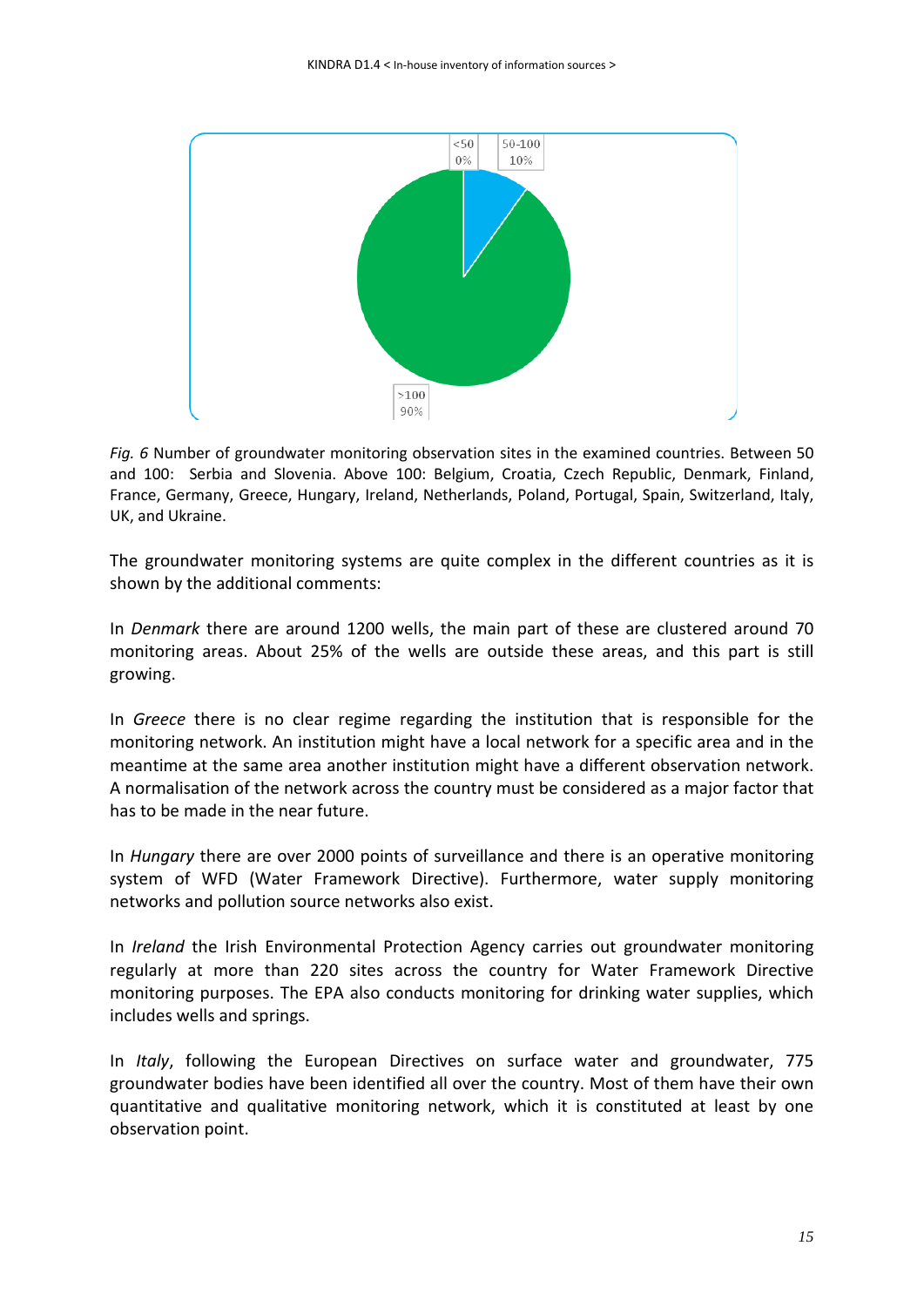In *The Netherlands* there is no strategic groundwater monitoring network. Each province has two networks (heads and quality). For groundwater quality there is in addition a national strategic network.

In *Poland* in 2014 hydrological observations were carried out at 1112 points. All observation points are arranged in a sustainable way.

In *Spain* there are 8995 observation sites (4274 surveillance monitoring programme; 1955 operational monitoring programme; 2761 quantity monitoring)

In the *UK* there are more than 6000 monitoring observation sites.

In *Ukraine* the state-level groundwater monitoring network includes 911 sites. In 2014 observations were conducted only at 354 observation sites due to lack of funding.

*Question 7:* How much of your country is covered by groundwater monitoring network?

- a. less than 50 %
- b. between 50-100 %
- c. 100 %

The National Experts had to consider the area covered by the monitoring network referring to the water bodies (or groundwater bodies). They separately specified if the areas were not monitored due to the absence of groundwater bodies, or for lacking of the network, or for limited extension of the network.

In 2 countries less than half of the country's territory is covered by monitoring network. In 8 countries the covered area is between 50 and 100%. In the case of 10 countries their territory is completely covered by groundwater monitoring network *(Fig. 7).*



*Fig. 7* Rate of area in percentage covered by groundwater monitoring network in the examined countries. Less than 50 %: Croatia, Serbia. Between 50-100 %: Belgium, Czech Republic, Greece, Italy, Poland, Portugal, Spain, UK. 100 %: Denmark, Finland, France, Germany, Hungary, Ireland, Netherlands, Slovenia, Switzerland, Ukraine.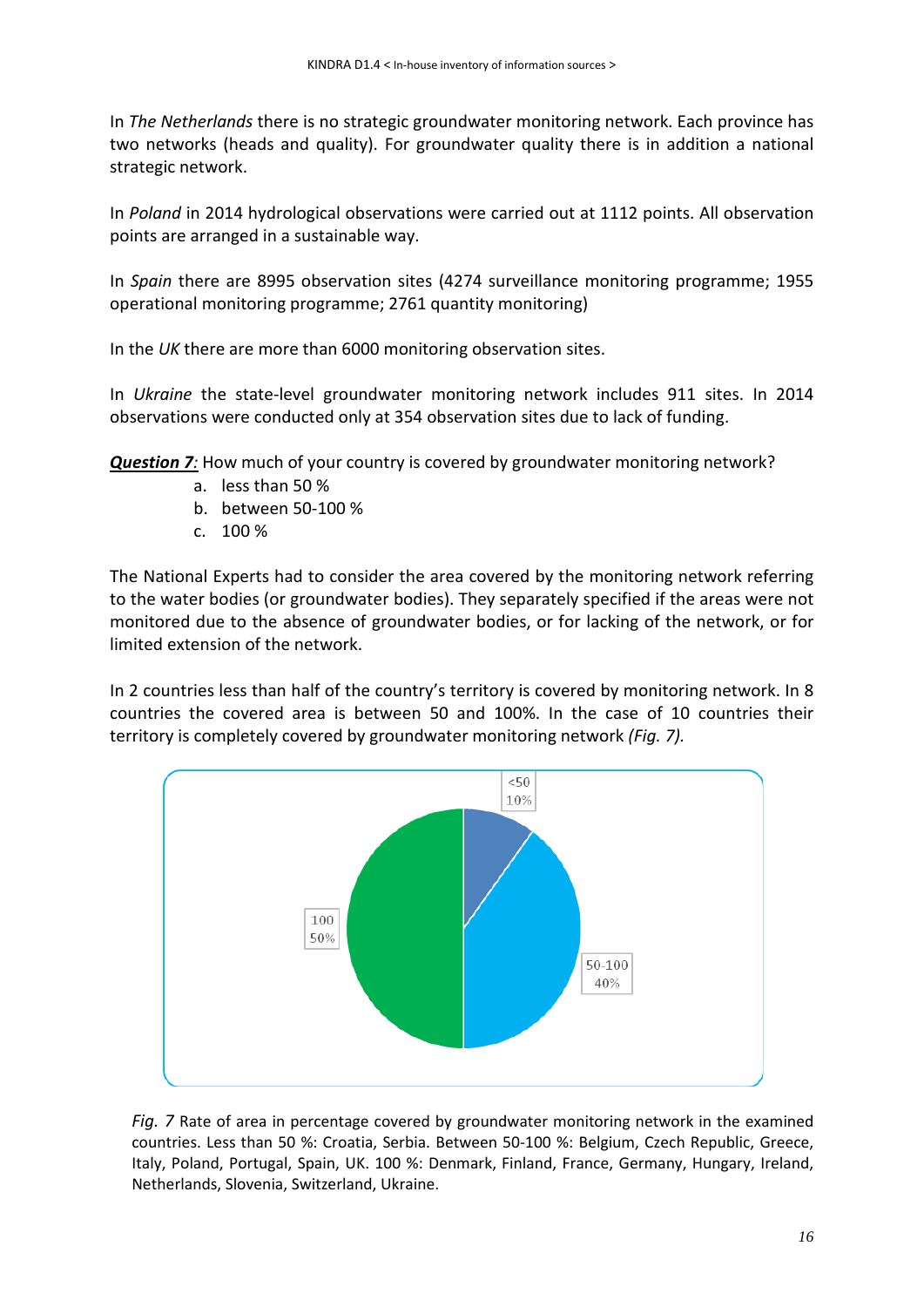In *Denmark* beside the national groundwater monitoring programme, the water supply companies also do analysis of the groundwater in their abstraction wells. In this way, around 1500 water supply wells are additionally analysed (quality, mainly the same parameters as in the national programme) every year and the data uploaded to the national database with public access.

In *Finland* the monitoring network is more sporadic in Northern Finland than in the other parts of the country, due to sparse population of the northern areas.

In *Italy* the percentage of coverage will not probably reach the maximum value (100%) because of the morphology of the Italian territory, largely mountainous and of difficult access. Monitoring networks cover mainly the lowland/plain areas, where human impacts are more relevant.

In *Slovenia* the situation is rather specific due to hydrogeological conditions in the country. Approximately 20 % is covered by alluvial deposits in tectonic depressions. These areas are monitored by classical monitoring network and are well covered. Recently the Environmental Agency is implementing a significant EU funded project - BOBER which aims to improve the groundwater monitoring network. 50 % of the country is characterised by the presence of karstic aquifers where monitoring is difficult to perform. At all important karstic springs monitoring exists, and although spatial coverage is not complete, the monitoring is managed. The rest of the country is represented by small aquifers or areas without significant groundwater bodies. In those areas small private or community water works exist where groundwater data are partially accessible.

In the *UK* only those areas are not monitored which have no groundwater bodies.

*Question 8:* What types of data are collected by the groundwater monitoring network/s?

- a. quantitative
- b. qualitative
- c. both

Quantitative monitoring includes water level, spring discharge and other volumes adding information on groundwater flow. Qualitative data include chemical and physical parameters. In the survey all countries indicated that both quantitative and qualitative data are collected by the groundwater monitoring network.

In *Hungary* quantitative data are collected on water level and water withdrawal, qualitative data are monitored on all waterbodies. However the monitoring network is not evenly distributed spatially.

In *Poland* in 2014, quantitative data were collected at 1112 points, but water qualitative measurements were carried out only at 601 observation sites.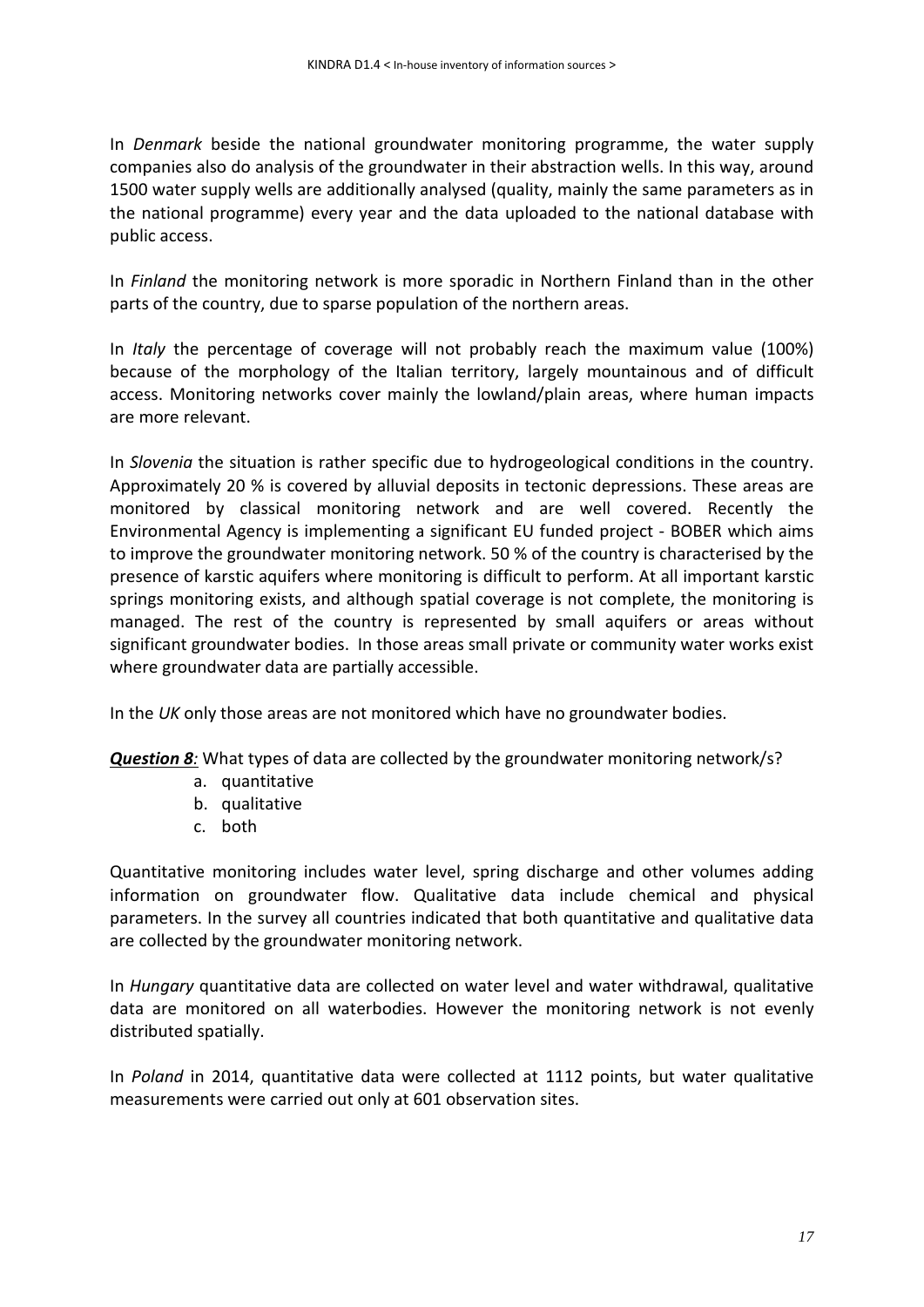In the *UK* there are separate monitoring networks for groundwater quality and level. More than 6000 sites are monitored for groundwater level and more than 300 sites for groundwater quality.

*Question 9* **:** Are you aware of any parameters that are presently not monitored, but should be (in addition to those which are recommended by the European Commission)?

- a. yes
- b. no

15 countries indicated that all necessary parameters are monitored *(Fig. 8)*. However, among them, *Slovenia* and *Ukraine* added that presently there have been problems with the regular monitoring due to budgetary reasons. Denmark mentioned that hormones and medicine residuals are under consideration to be put into the monitoring programme. In the *UK* a riskbased approach is taken to determine what (quality) parameters to monitor.

5 countries (*Greece, Italy, Serbia, Spain and Switzerland*) stated that the monitoring system was not complete as there are parameters which are not monitored, but should be.



*Fig. 8* Lack of completeness of the monitored groundwater data in the examined countries. Yes: there are parameters which are not monitored but should be (Greece, Italy, Serbia, Spain and Switzerland. No: all needed parameters are monitored (Belgium, Croatia, Czech Republic, Denmark, Finland, France, Germany, Hungary, Ireland, Netherlands, Poland, Portugal, Slovenia, UK, Ukraine).

In *Greece* not all parameters recommended by European Union are monitored. The observation and monitoring of heavy metals would be needed across the country and especially near to industrial zones and close to the area of mining activities. Furthermore, Fe, Mn, As and F should be monitored especially close to domestic areas or in places that are heavily stressed especially during the touristic season where there is overpopulation during the summer months.

In *Italy* the following parameters are suggested to monitor: emergent contaminants, parapharmaceutical contaminants (e.g. hormones), and sweeteners.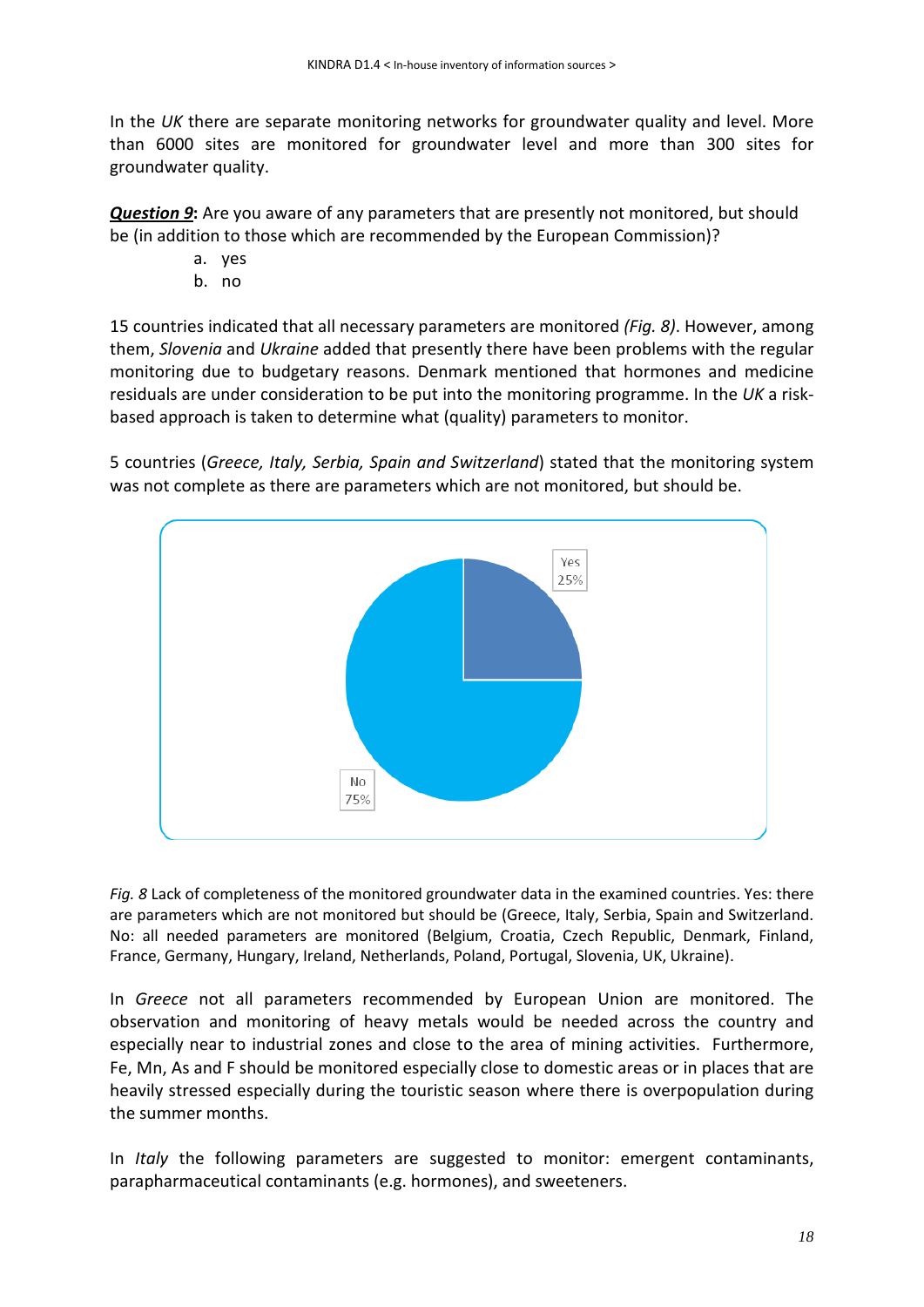*Serbia* indicated that the Fe and Mn content in the alluvium would be necessary to be monitored as well as nitrate (NO<sup>3</sup>) and turbidity in karstic areas.

In *Spain* recently a great effort has been made to adjust parameters with water regulations. However, networks are not suited to the geological characteristics and size of the aquifers. There is a need for establishing a groundwater radiological network, which exist in surface water.

In *Switzerland* qualitative measurements should be carried out on specific micro-pollutants (mainly tracers of agriculture & industrial practices). Quantitative data would be needed about temperature and electrical conductivity.

*Question 10:*  Are the monitored data available online?

- d. yes
- e. no

13 countries indicated that the monitored groundwater data are online available. In 2 countries only a part of the data are available. In 5 countries the groundwater monitoring data are not available online *(Fig. 9).*



*Fig. 9 O*nline availability of groundwater monitoring data. Yes: data are online available (Belgium, Denmark, Czech Republic, Finland, France, Italy, Netherlands, Poland, Portugal, Slovenia, Spain, Switzerland, UK). No: data are not available online (Croatia, Greece, Hungary, Ireland, Ukraine). Partly: data are only partly available online (Germany, Serbia).

In the *Czech Republic* the monitoring data are available online but access has to be paid and there is no difference if the source is a public body or a private company.

In *Denmark* the data are publicly available, free of charge, at the national groundwater database JUPITER.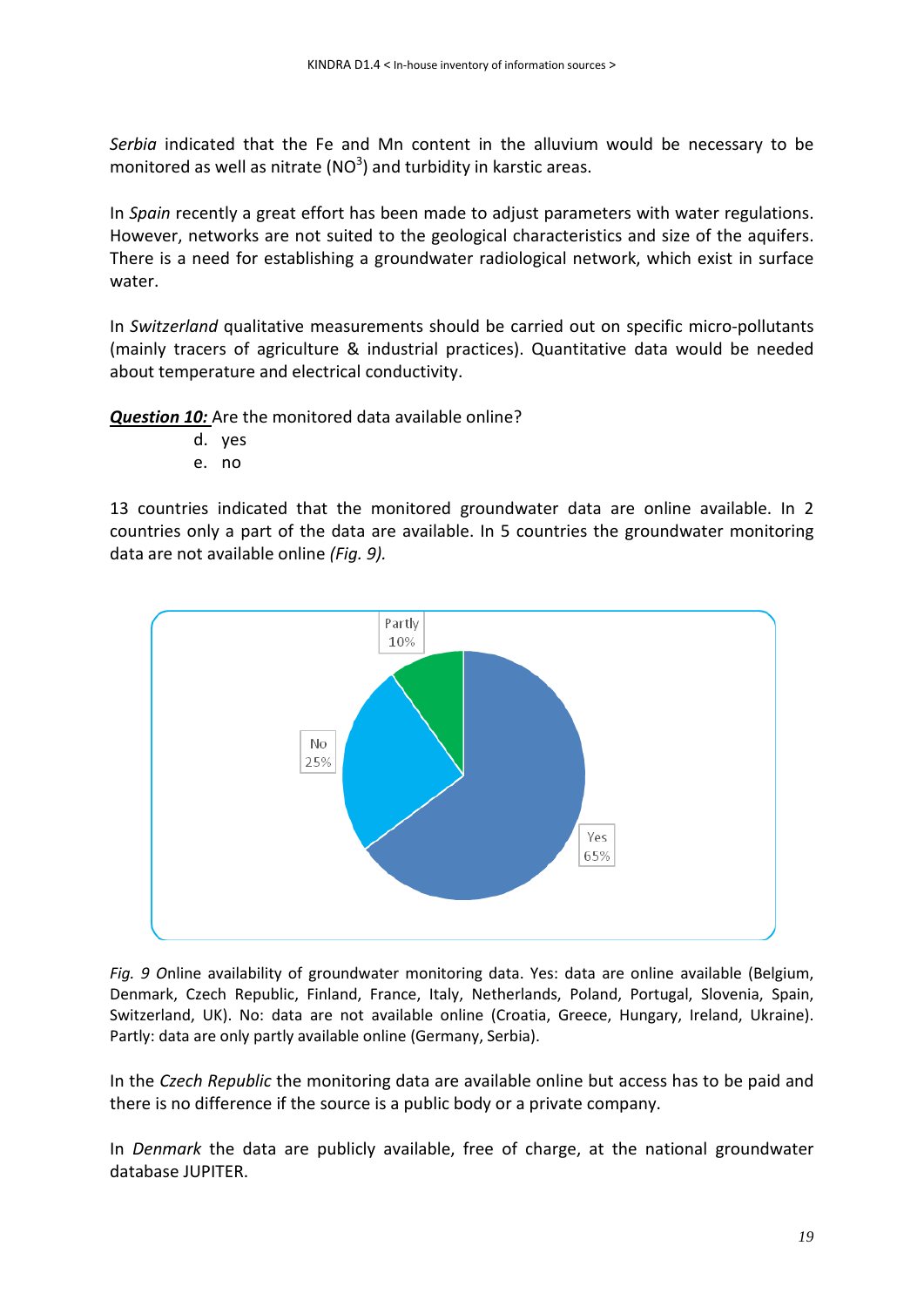In *Finland* the data of monitoring network are also free and online available on the website of the Finnish Environment Institute (SYKE).

In *Germany* the data are only partly available, depending on the providing institution. There are 16 federal states in the country and each has its own practice. In some states (agencies) one can find almost everything online while in others the request has to be sent by email.

In *Hungary* the monitoring data are available only for the Water Management Directorates; data collection, storage and evaluation are coordinated by General Directorate of Water Management. Monitoring data can be available for evaluation work for other users by special request.

In *Ireland* the WFD data are not available online. Regional water quality information and summaries can be reviewed in a series of EPA-published ambient water quality reports as well as integrated water quality assessment reports (accessible on the EPA website). Regional water quality data can also be compared at European level using the European Environment Agency "Water Data Centre".

In *Italy* the web searches highlighted how in several cases the groundwater monitoring data, collected mainly by regional agencies for environmental protection, are available online. In some cases the data access is not free, but they are available under request of specific permits or of membership to public bodies. In particular two large databases are available on-line: SINAnet (ISPRA on-line national geodatabase) and TANGRAM (on-line geodatabase with about 40 000 records/wells of the Po River Basin).

In *Poland* the results of monitoring data are presented in the "Hydrogeological Annual Report" prepared by the Polish Hydrogeological Survey. As a part of the implementation of the Nitrates Directive in Poland 21 areas particularly exposed to nitrates from agricultural sources were identified. This data are available on the website of the National Water Management Authority.

In *Spain* the types and formats of the monitored data are very different (GIS, worksheets, adobe acrobat, database, etc.) and not all of them are available.

In *Switzerland* raw data are only partly available and there are different consultation standards (open / restricted / confidential status).

In the *UK* the data are partially available, telemetered data and regional summaries are accessible online.

The National Experts in the countries where the groundwater monitoring data are not or partly available have no information if these data are accessible through the European Commission's website.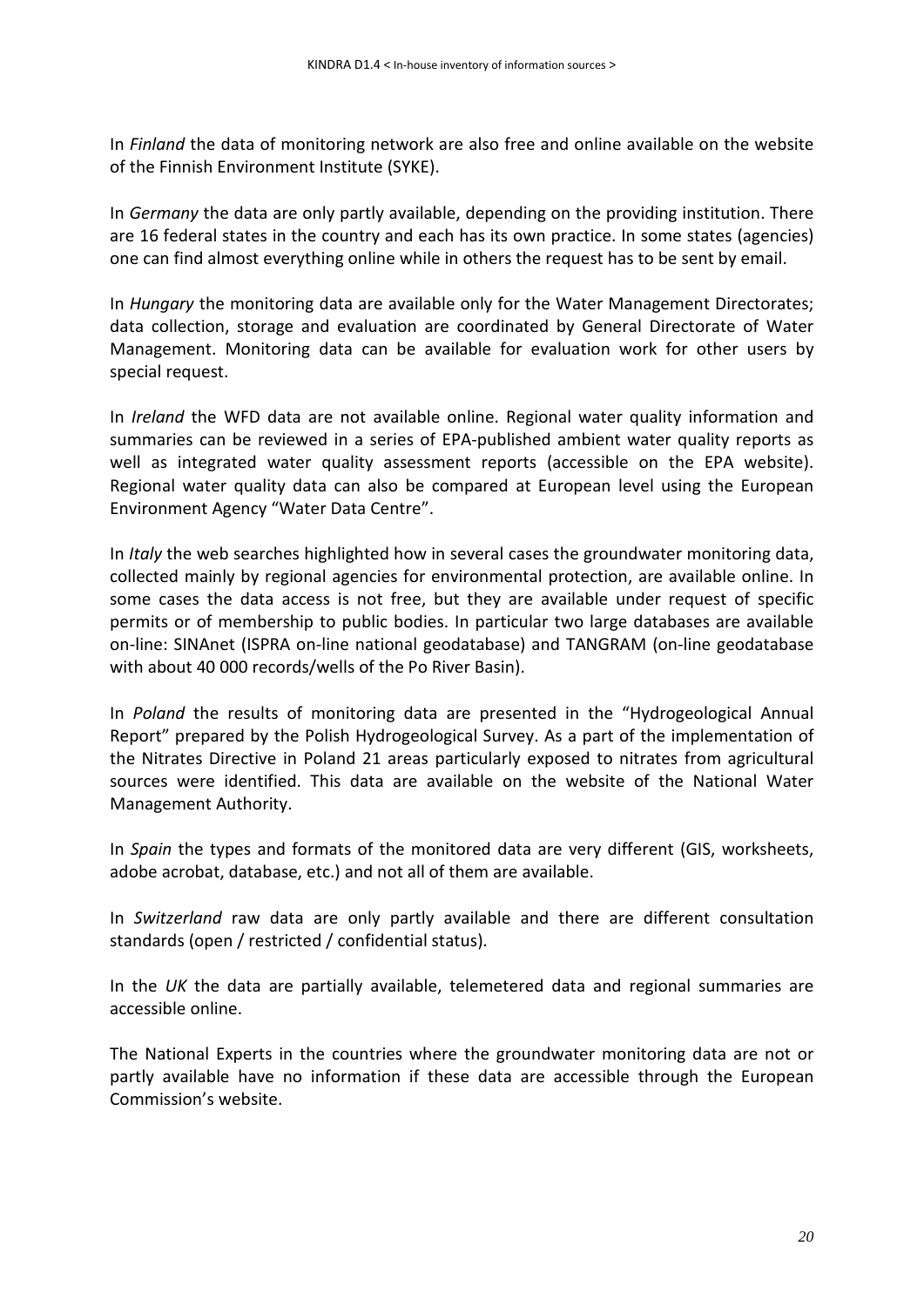### **4.4 Journals/archives focused on hydrogeology**

*Question 11:* Are there any journals/archives focused on hydrogeology in your country?

- a. yes
- b. no

Almost all the examined countries indicated that they had journals or archives focused on hydrogeology (Belgium, Croatia, Czech Republic, Denmark, Finland, France, Germany, Greece, Hungary, Ireland, Italy, Netherlands, Poland, Serbia, Slovenia, Spain, Switzerland, UK, Ukraine). Only the Portuguese National Expert noticed the there is no journal specialised for hydrogeology in Portugal.

*Question 12*: Please list the names of these journals/archives, indicating if they are online/printed and English/national language.

The list of the names and websites of the hydrogeology-related journals and archives can be found in Annex 3. Altogether 92 journals/archives were identified by the experts.

The online/printed availability of these journals/archives in the 19 examined countries is as follows:

- 24 is only online available,
- 25 is published only in printed form,
- 42 is available both in online and printed form.

The language of the hydrogeology-related journals:

- English: 19,
- National language: 51,
- Both English and national language: 21.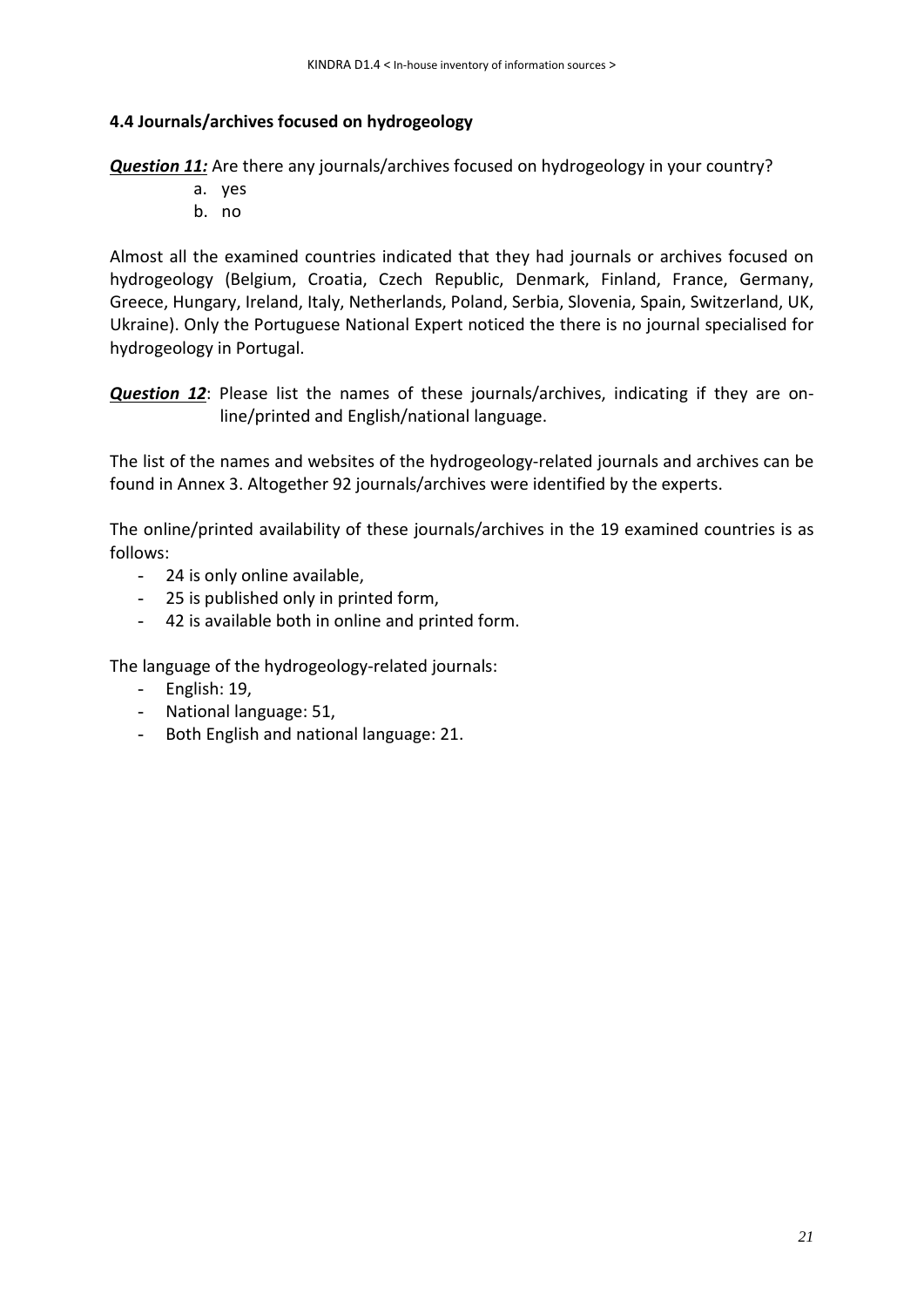### **5. CONCLUSIONS**

In the frame of the WP1, Task 1.2, the European Federation of Geologists carried out a survey in order to identify the information sources for hydrogeology-related research and knowledge at national level in 20 European countries. The questionnaire for the survey included 12 questions and it was filled by the National Experts identified by the EFG Member Associations. In the survey the following countries were involved: Belgium, Croatia, Czech Republic, Denmark, Finland, France, Germany, Greece, Hungary, Ireland, Italy, The Netherlands, Poland, Portugal, Serbia, Slovenia, Spain, Switzerland, UK, and Ukraine.

The survey questions concerned on the following issues: (1) institutions dealing with groundwater research/survey, (2) groundwater withdrawal, availability of data, (3) groundwater monitoring, availability of data and (4) journals/archives focused on hydrogeology.

The number of institutions dealing with groundwater research/survey is between 10 and 20 in 8 countries and above 20 in 12 countries. However, the number of institutions was difficult to define because there are several R&D programs where universities, research centres and private companies are involved, and there are different institutions, small companies, where hydrogeological groups exist. That is why we asked to take only the most important institutions into consideration. The total indicated number of hydrogeologyrelated institutions in the 20 countries is 351.

The drinking water supply is groundwater-dominated in the examined countries. Only Spain, Ireland and Ukraine indicated less than 30% groundwater in the supply. The accessibility of withdrawal data is different in the different user sectors. The highest accessibility is characteristic in the public water supply.

The strategic groundwater monitoring networks are managed according to the Water Framework Directive and Groundwater Directive. The number of observation sites in the monitoring network is above 50 in each country and there are more than 100 observation sites in 18 countries. In several countries the number of observation sites is even a magnitude higher. Most of the countries are completely covered by groundwater monitoring network, only 7 countries indicated coverage less than 100%. In these countries only those areas are not monitored which have no groundwater bodies.

In the groundwater monitoring networks both quantitative and qualitative data are collected. In most of the countries all necessary parameters are monitored; only 5 National Experts mentioned that additional parameters would be necessary to measure in their countries (Fe, Mn, As and F content, emergent and parapharmaceutical contaminants, micro-pollutants). The monitored groundwater data are generally online available (in 13 countries). In 2 countries only a part of the data are available and in 5 countries the groundwater monitoring data are not available online.

Almost all examined countries indicated that they had journals or archives focused on hydrogeology. Portugal is the only country where there is no journal/archive relevant for hydrogeology. The Experts named a total of 92 journals/archives in the 19 countries. Almost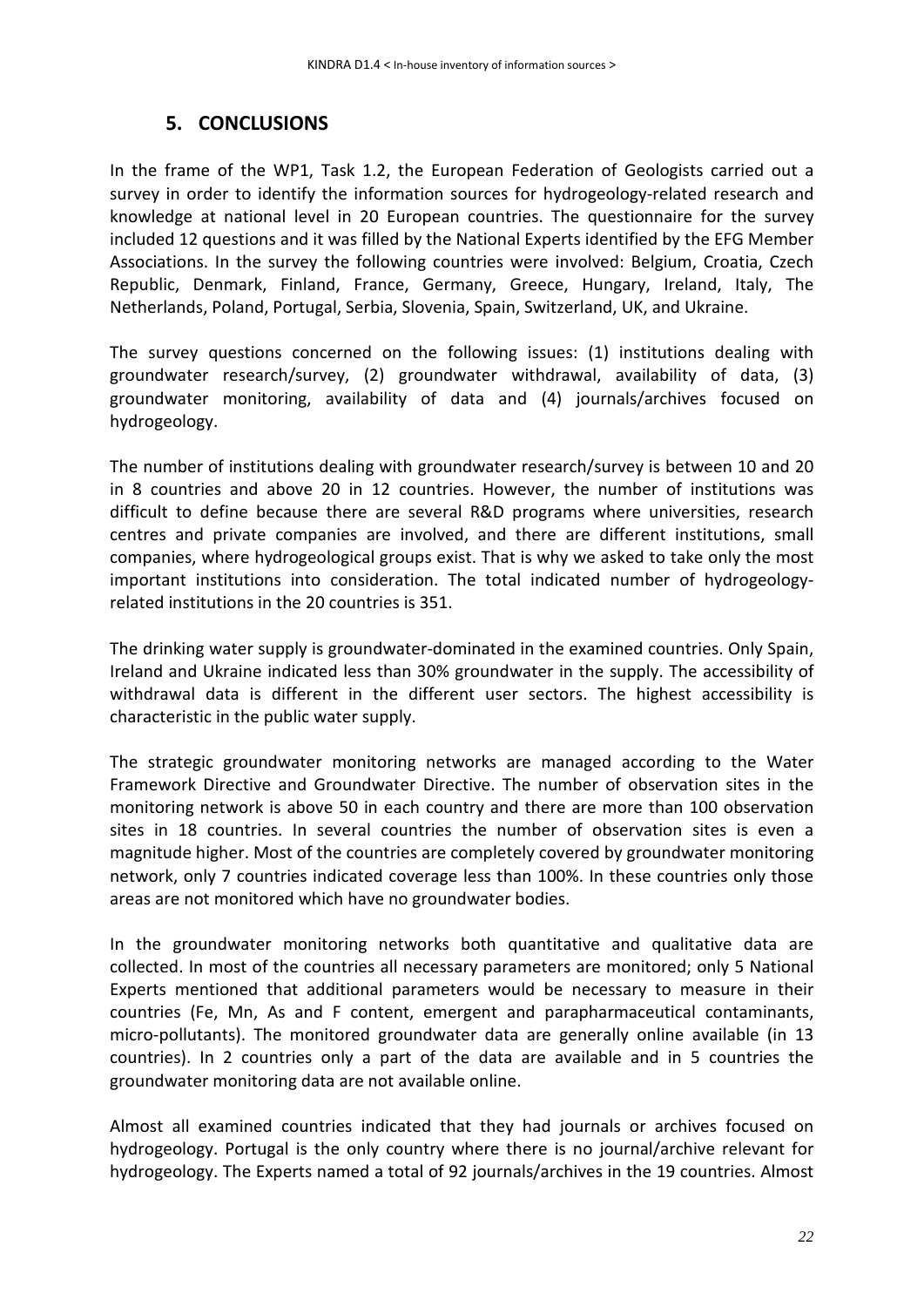half of them are available both online and in printed form and a quarter of them both in English and national language. Half of the journals are accessible only in the national language.

In the following phase of the project, a Europe-wide assessment of the existing groundwater-related practical and scientific knowledge, the European Inventory (database) of Groundwater Research (EIGR) will be created in form of a web-service. With the identification of the information sources, the recent survey results provide a substantial basement for this work.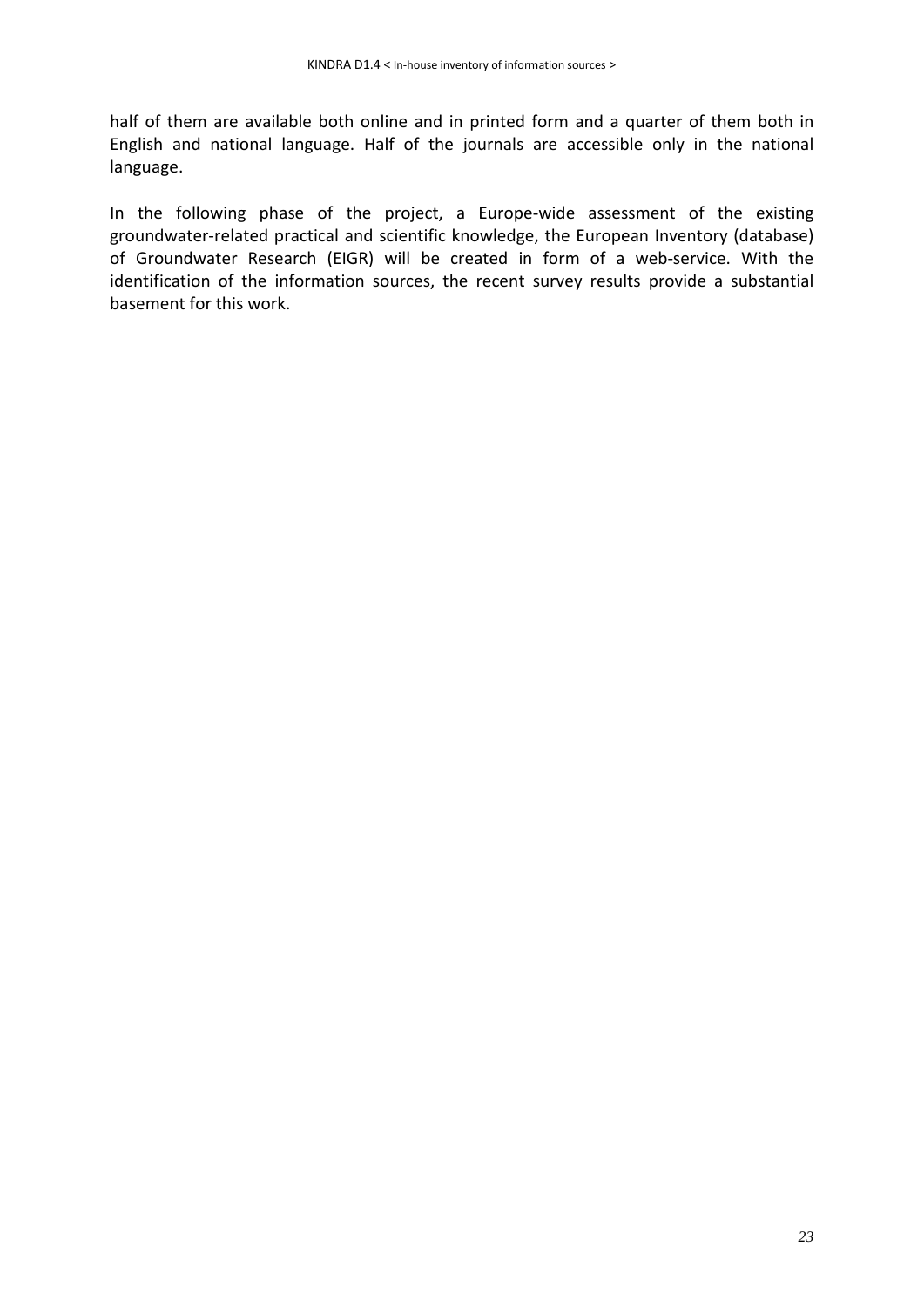# **Annex 1: Questions on information sources for groundwater research/survey**

**Please underline the right answer for the following questions and add your comments if necessary**

- 1. How many institutions deal with groundwater research/survey in your country?
	- a. less than 10
	- b. between 10 and 20
	- c. more than 20
- 2. Please fill the table for the institutions related to groundwater research/survey in your country, indicating the level, the type and the data accessibility at the institution:

\_\_\_\_\_\_\_\_\_\_\_\_\_\_\_\_\_\_\_\_\_\_\_\_\_\_\_\_\_\_\_\_\_\_\_\_\_\_\_\_\_\_\_\_\_\_\_\_\_\_\_\_\_\_\_\_\_\_\_\_\_\_\_\_\_\_\_\_\_\_\_\_\_\_\_\_ \_\_\_\_\_\_\_\_\_\_\_\_\_\_\_\_\_\_\_\_\_\_\_\_\_\_\_\_\_\_\_\_\_\_\_\_\_\_\_\_\_\_\_\_\_\_\_\_\_\_\_\_\_\_\_\_\_\_\_\_\_\_\_\_\_\_\_\_\_\_\_\_\_\_\_\_

|                                 |               |                  | Level    |       | Data accessibility |                    |                |                    |       |     |        |   |                   |
|---------------------------------|---------------|------------------|----------|-------|--------------------|--------------------|----------------|--------------------|-------|-----|--------|---|-------------------|
| Name and website of institution | International | Federal/Regional | National | Local | University         | centre<br>Research | body<br>Public | company<br>Private | Other | Yes | Partly | ş | Format<br>Digital |
|                                 |               |                  |          |       |                    |                    |                |                    |       |     |        |   |                   |
|                                 |               |                  |          |       |                    |                    |                |                    |       |     |        |   |                   |
|                                 |               |                  |          |       |                    |                    |                |                    |       |     |        |   |                   |

3. What percentage of the drinking water derives from groundwater in your country?

\_\_\_\_\_\_\_\_\_\_\_\_\_\_\_\_\_\_\_\_\_\_\_\_\_\_\_\_\_\_\_\_\_\_\_\_\_\_\_\_\_\_\_\_\_\_\_\_\_\_\_\_\_\_\_\_\_\_\_\_\_\_\_\_\_\_\_\_\_\_\_\_\_\_\_\_ \_\_\_\_\_\_\_\_\_\_\_\_\_\_\_\_\_\_\_\_\_\_\_\_\_\_\_\_\_\_\_\_\_\_\_\_\_\_\_\_\_\_\_\_\_\_\_\_\_\_\_\_\_\_\_\_\_\_\_\_\_\_\_\_\_\_\_\_\_\_\_\_\_\_\_\_

\_\_\_\_\_\_\_\_\_\_\_\_\_\_\_\_\_\_\_\_\_\_\_\_\_\_\_\_\_\_\_\_\_\_\_\_\_\_\_\_\_\_\_\_\_\_\_\_\_\_\_\_\_\_\_\_\_\_\_\_\_\_\_\_\_\_\_\_\_\_\_\_\_\_\_\_ \_\_\_\_\_\_\_\_\_\_\_\_\_\_\_\_\_\_\_\_\_\_\_\_\_\_\_\_\_\_\_\_\_\_\_\_\_\_\_\_\_\_\_\_\_\_\_\_\_\_\_\_\_\_\_\_\_\_\_\_\_\_\_\_\_\_\_\_\_\_\_\_\_\_\_\_

- a. less than 30 %
- b. 30-70 %
- c. more than 70 %
- 4. Are there any official data about anthropogenic groundwater withdrawals?
	- a. yes
	- b. no
- 5. If yes, please indicate those withdrawal types where data are accessible:
	- a. domestic
	- b. industrial
	- c. irrigation
	- d. public supply
	- e. mining
	- f. other (please specify)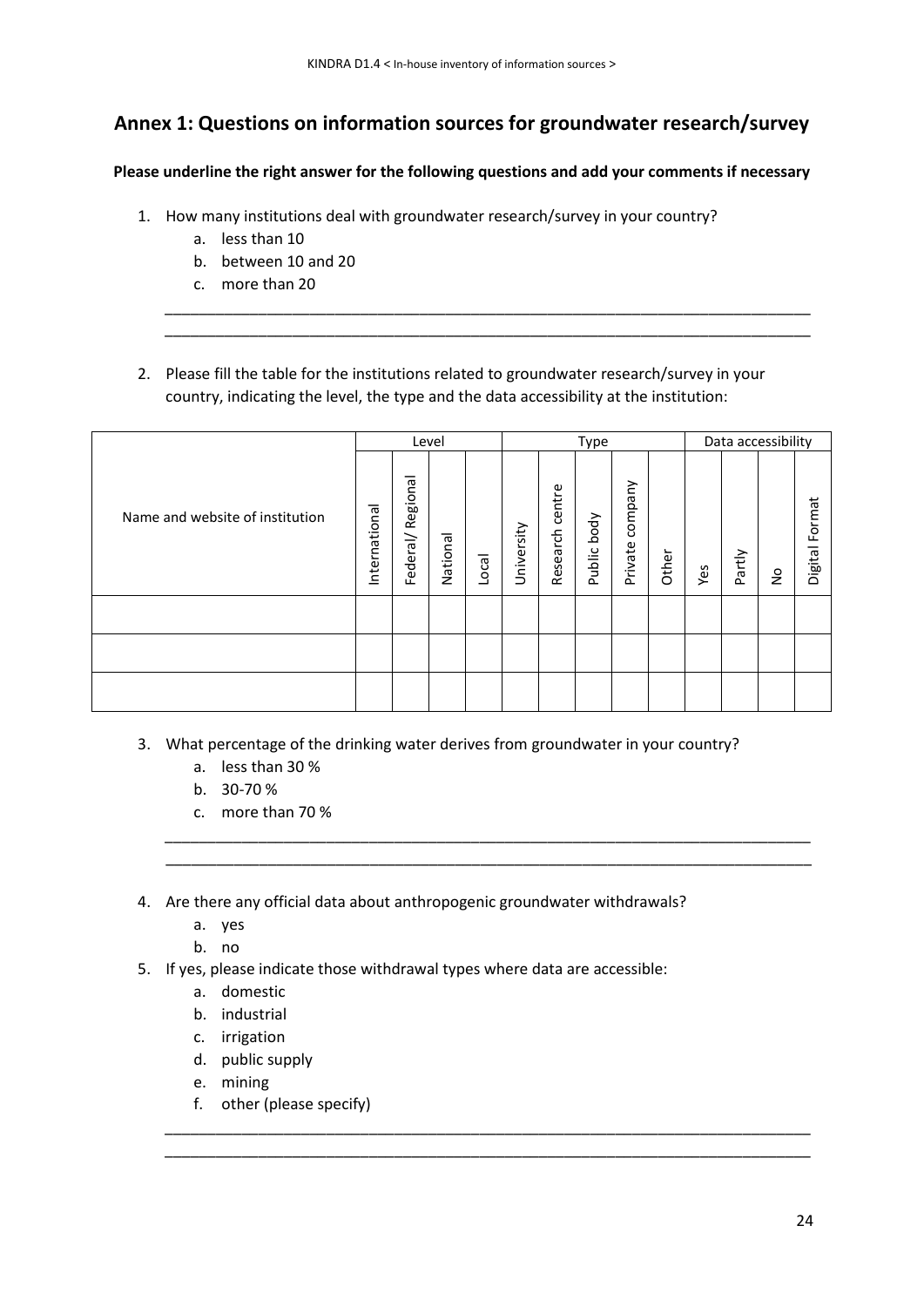6. How many observation sites are there in the strategic groundwater monitoring network in your country?

\_\_\_\_\_\_\_\_\_\_\_\_\_\_\_\_\_\_\_\_\_\_\_\_\_\_\_\_\_\_\_\_\_\_\_\_\_\_\_\_\_\_\_\_\_\_\_\_\_\_\_\_\_\_\_\_\_\_\_\_\_\_\_\_\_\_\_\_\_\_\_\_\_\_\_\_ \_\_\_\_\_\_\_\_\_\_\_\_\_\_\_\_\_\_\_\_\_\_\_\_\_\_\_\_\_\_\_\_\_\_\_\_\_\_\_\_\_\_\_\_\_\_\_\_\_\_\_\_\_\_\_\_\_\_\_\_\_\_\_\_\_\_\_\_\_\_\_\_\_\_\_\_

\_\_\_\_\_\_\_\_\_\_\_\_\_\_\_\_\_\_\_\_\_\_\_\_\_\_\_\_\_\_\_\_\_\_\_\_\_\_\_\_\_\_\_\_\_\_\_\_\_\_\_\_\_\_\_\_\_\_\_\_\_\_\_\_\_\_\_\_\_\_\_\_\_\_\_\_ \_\_\_\_\_\_\_\_\_\_\_\_\_\_\_\_\_\_\_\_\_\_\_\_\_\_\_\_\_\_\_\_\_\_\_\_\_\_\_\_\_\_\_\_\_\_\_\_\_\_\_\_\_\_\_\_\_\_\_\_\_\_\_\_\_\_\_\_\_\_\_\_\_\_\_\_

\_\_\_\_\_\_\_\_\_\_\_\_\_\_\_\_\_\_\_\_\_\_\_\_\_\_\_\_\_\_\_\_\_\_\_\_\_\_\_\_\_\_\_\_\_\_\_\_\_\_\_\_\_\_\_\_\_\_\_\_\_\_\_\_\_\_\_\_\_\_\_\_\_\_\_\_ \_\_\_\_\_\_\_\_\_\_\_\_\_\_\_\_\_\_\_\_\_\_\_\_\_\_\_\_\_\_\_\_\_\_\_\_\_\_\_\_\_\_\_\_\_\_\_\_\_\_\_\_\_\_\_\_\_\_\_\_\_\_\_\_\_\_\_\_\_\_\_\_\_\_\_\_

\_\_\_\_\_\_\_\_\_\_\_\_\_\_\_\_\_\_\_\_\_\_\_\_\_\_\_\_\_\_\_\_\_\_\_\_\_\_\_\_\_\_\_\_\_\_\_\_\_\_\_\_\_\_\_\_\_\_\_\_\_\_\_\_\_\_\_\_\_\_\_\_\_\_\_\_\_ \_\_\_\_\_\_\_\_\_\_\_\_\_\_\_\_\_\_\_\_\_\_\_\_\_\_\_\_\_\_\_\_\_\_\_\_\_\_\_\_\_\_\_\_\_\_\_\_\_\_\_\_\_\_\_\_\_\_\_\_\_\_\_\_\_\_\_\_\_\_\_\_\_\_\_\_\_

\_\_\_\_\_\_\_\_\_\_\_\_\_\_\_\_\_\_\_\_\_\_\_\_\_\_\_\_\_\_\_\_\_\_\_\_\_\_\_\_\_\_\_\_\_\_\_\_\_\_\_\_\_\_\_\_\_\_\_\_\_\_\_\_\_\_\_\_\_\_\_\_\_\_\_\_ \_\_\_\_\_\_\_\_\_\_\_\_\_\_\_\_\_\_\_\_\_\_\_\_\_\_\_\_\_\_\_\_\_\_\_\_\_\_\_\_\_\_\_\_\_\_\_\_\_\_\_\_\_\_\_\_\_\_\_\_\_\_\_\_\_\_\_\_\_\_\_\_\_\_\_\_

- a. less than 50
- b. between 50 and 100
- c. more than 100
- 7. How much of your country is covered by groundwater monitoring network?
	- a. less than 50 %
	- b. between 50-100 %
	- c. 100 %
- 8. What type of data are collected by the groundwater monitoring network/s?
	- a. quantitative
	- b. qualitative
	- c. both
- 9. Are you aware of any parameters that are presently not monitored, but should be (in addition to those which are recommended by the European Commission)?
	- a. yes
	- b. no

#### 10. Are the monitored data available online?

- a. yes
- b. no
- 11. Are there any journals/archives focused on hydrogeology in your country?
	- a. yes
	- b. no
- 12. Please list the names of these journals/archives, indicating if they are on-line/printed (O/P) and English/national language (E/N) (add rows if necessary):

| Name of journal/archive |  |
|-------------------------|--|
|                         |  |
|                         |  |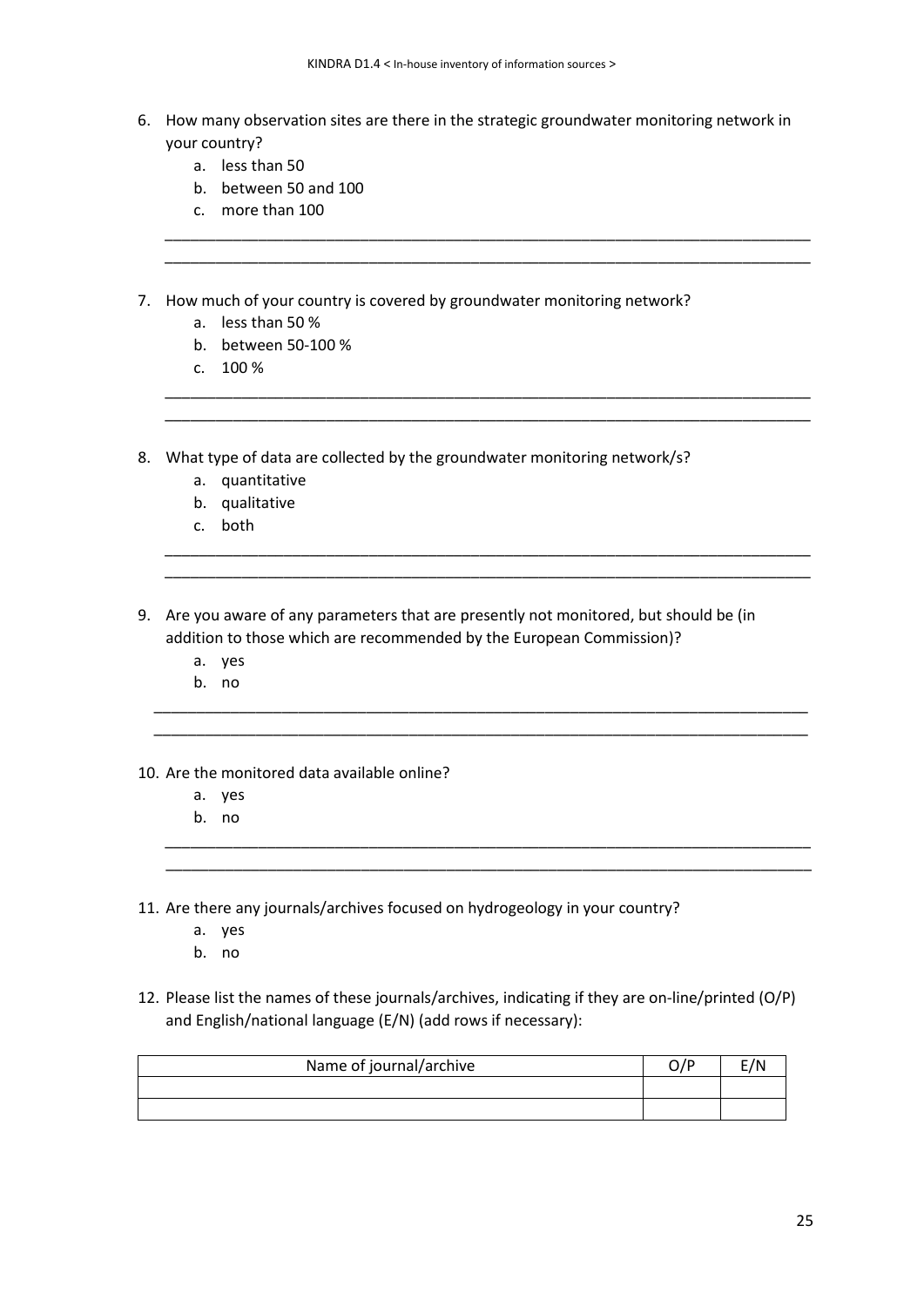#### **Explanatory notes to the questions:**

- 1. Types of institutions include university, research centre, public body, private company, or others.
- 2. Add rows or additional sheets if necessary.
- 3. You can refer to the percentage respect with total drinking water supply or to the percentage of citizens served by groundwater. If data are not totally available, please indicate why and to what part of the country you refer.
- 4. Data are related to quantity of withdrawals for different uses.
- 5. Among other withdrawals please specify to what type you refer (e.g. bottle waters, spa, recreational use, energy/geothermal, etc.).
- 6. The strategic groundwater monitoring network/s are related to the application of Water Framework Directive and Groundwater Directive; if you know other monitoring networks please additionally indicate them.
- 7. You can consider the area covered by the monitoring network referring to the water bodies (or groundwater bodies); please separately specify if the areas not monitored are due to the absence of groundwater bodies, or for lacking of the network, or for limited extension of the network.
- 8. Quantitative monitoring include water level, spring discharge and other volumes adding information on groundwater flow. Qualitative data include chemical and physical parameters.
- 9. Please indicate the parameters which in your opinion can be useful, or which are under discussion in your country to be added to the monitoring network.
- 10. Online availability can be free of charge, or under request, or under fee payment; please specify.
- 11. A journal is considered focused on hydrogeology when its main topic is hydrogeology, or at least one of the main topics is related to hydrogeology (e.g. a journal dedicated to environmental issues facing groundwater topic, as a journal dedicated to applied/engineering geology facing groundwater topic too).
- 12. Archives include official monitoring network data.

You can use the three lines after each question to add your comments, or use additional sheet if necessary.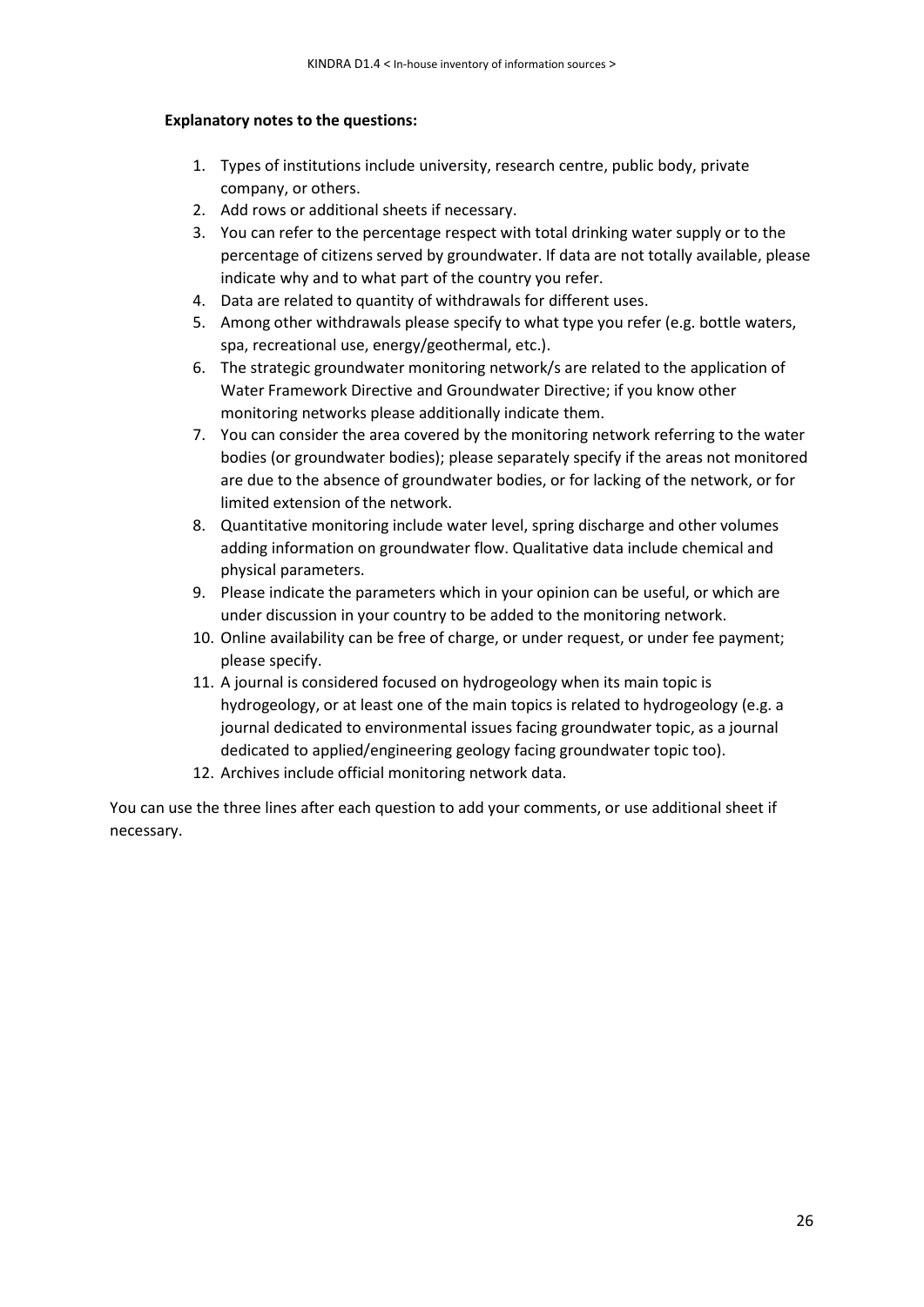#### **Annex 2: Institutions related to groundwater research/survey in the participating countries**

|                |                                                  |              |                  | Level    |                   |            |                 | Type        |                 |       | Data accessibility |        |               |                |  |  |
|----------------|--------------------------------------------------|--------------|------------------|----------|-------------------|------------|-----------------|-------------|-----------------|-------|--------------------|--------|---------------|----------------|--|--|
| Country        | Website of institution                           | nternational | Federal/Regional | National | $_{\text{Local}}$ | University | Research centre | Public body | Private company | Other | Yes                | Partly | $\frac{1}{2}$ | Digital Format |  |  |
|                | www.dov.vlaanderen.be                            |              | x                |          |                   |            |                 | x           |                 |       | x                  |        |               |                |  |  |
|                | www.environnement.wallonie.be                    |              | x                |          |                   |            |                 | x           |                 |       | x                  |        |               |                |  |  |
|                | www.environnement.brussels                       |              | X                |          |                   |            |                 | x           |                 |       | X                  |        |               |                |  |  |
|                | www.vivaqua.be                                   |              | X                |          |                   |            |                 |             | x               |       |                    | X      |               |                |  |  |
|                | www.swde.be                                      |              | x                |          |                   |            |                 |             | x               |       |                    | x      |               |                |  |  |
|                | www.dewatergroep.be/                             |              | x                |          |                   |            |                 |             | x               |       |                    | x      |               |                |  |  |
|                | www.vmm.be                                       |              | x                |          |                   |            |                 | x           |                 |       |                    | x      |               |                |  |  |
| Belgium        | www.ovam.be                                      |              | x                |          |                   |            |                 | x           |                 |       |                    | x      |               |                |  |  |
|                | www.vub.ac.be/hydr                               | x            | X                | x        | x                 | x          | x               | x           |                 |       |                    |        | X             |                |  |  |
|                | www.ulg.ac.be/                                   | x            | X                | x        | x                 | x          | x               | x           |                 |       |                    | x      |               | x              |  |  |
|                | www.umons.ac.be/                                 | x            | X                | x        | X                 | x          | x               | x           |                 |       |                    | X      |               | x              |  |  |
|                | https://www.unamur.be/en                         | x            | $\pmb{\times}$   | x        | $\pmb{\times}$    | x          | x               | x           |                 |       |                    | x      |               | X              |  |  |
|                | http://agriculture.wallonie.be/apps/spip_wolwin/ |              | x                |          | x                 |            |                 | x           |                 |       |                    | x      |               | x              |  |  |
|                | http://www.issep.be/                             |              | x                |          | x                 |            |                 | x           |                 |       |                    | x      |               | x              |  |  |
|                | http://www.bruxellesenvironnement.be/            |              | x                |          | X                 |            |                 | x           |                 |       |                    |        | X             |                |  |  |
|                | www.spaque.be/                                   |              |                  |          | X                 |            |                 |             | x               |       |                    | X      |               | X              |  |  |
|                | www.hgi-cgs.hr/eng/                              | x            | x                | x        | x                 |            | x               |             |                 |       |                    | x      |               |                |  |  |
|                | http://meteo.hr/index_en.php                     |              |                  | x        | X                 |            |                 | x           |                 |       |                    | x      |               |                |  |  |
|                | www.unizg.hr/homepage/                           |              | x                | x        | x                 | x          | x               | x           |                 |       |                    | x      |               | x              |  |  |
|                | www.unios.hr/                                    |              | x                | x        | x                 | x          | $\pmb{\times}$  | x           |                 |       |                    | x      |               | x              |  |  |
| Croatia        | http://www.unist.hr/                             |              |                  |          |                   |            |                 |             |                 |       |                    |        |               |                |  |  |
|                |                                                  |              | X                | x        | x                 | x          | x               | x           |                 |       |                    | X      |               | X              |  |  |
|                | http://www.inf.uniri.hr/hr/?lang=english         |              | x                | x        | x                 | x          | x               | x           |                 |       |                    | x      |               | x              |  |  |
|                | http://www.unizd.hr/                             |              | x                | x        | x                 | x          | x               | x           |                 |       |                    | x      |               | x              |  |  |
|                | http://www.unidu.hr/index_eng.php                |              | x                | x        | x                 | x          | x               | x           |                 |       |                    | x      |               | x              |  |  |
|                | www.geology.cz                                   |              |                  | x        |                   |            |                 | x           |                 |       |                    | x      |               | x              |  |  |
|                | www.aquatest.cz                                  | x            |                  |          |                   |            |                 |             | x               |       |                    |        |               |                |  |  |
|                | www.geotest.cz                                   | x            |                  |          |                   |            |                 |             | x               |       |                    |        |               |                |  |  |
|                | www.1progeo.cz                                   |              |                  | x        |                   |            |                 |             | X               |       |                    |        |               |                |  |  |
|                | www.opv.cz                                       |              |                  | x        |                   |            |                 |             | X               |       |                    |        |               |                |  |  |
|                | www.vz.cz                                        | x            |                  |          |                   |            |                 |             | X               |       |                    |        |               |                |  |  |
|                | www.hgf.vsb.cz                                   |              |                  | x        |                   | X          |                 |             |                 |       |                    |        |               |                |  |  |
|                | www.vuv.cz                                       |              |                  | x        |                   |            | x               |             |                 |       |                    | x      |               | x              |  |  |
| Czech Republic | www.watrad.cz                                    | x            |                  |          |                   |            |                 |             | x               |       |                    |        |               |                |  |  |
|                | www.deconta.cz                                   | x            |                  |          |                   |            |                 |             | x               |       |                    |        |               |                |  |  |
|                | www.ehgzitny.cz                                  |              |                  | x        |                   |            |                 |             | x               |       |                    |        |               |                |  |  |
|                | www.sensordds.cz                                 | x            |                  |          |                   |            |                 |             | x               |       |                    |        |               |                |  |  |
|                | www.chmi.cz                                      |              |                  | x        |                   |            |                 | x           |                 |       |                    | x      |               | x              |  |  |
|                | http://www.vumop.cz/                             |              |                  | x        |                   |            |                 | x           |                 |       |                    | x      |               | x              |  |  |
|                | http://www.hbu.cas.cz/                           |              |                  | x        |                   |            |                 | x           |                 |       |                    | x      |               | x              |  |  |
|                | http://www.vurh.jcu.cz/                          |              |                  | x        |                   |            |                 | x           |                 |       |                    | x      |               | x              |  |  |
|                | http://www.ih.cas.cz/web_new/cs/                 |              |                  | X        |                   |            |                 | X           |                 |       |                    | X      |               | X              |  |  |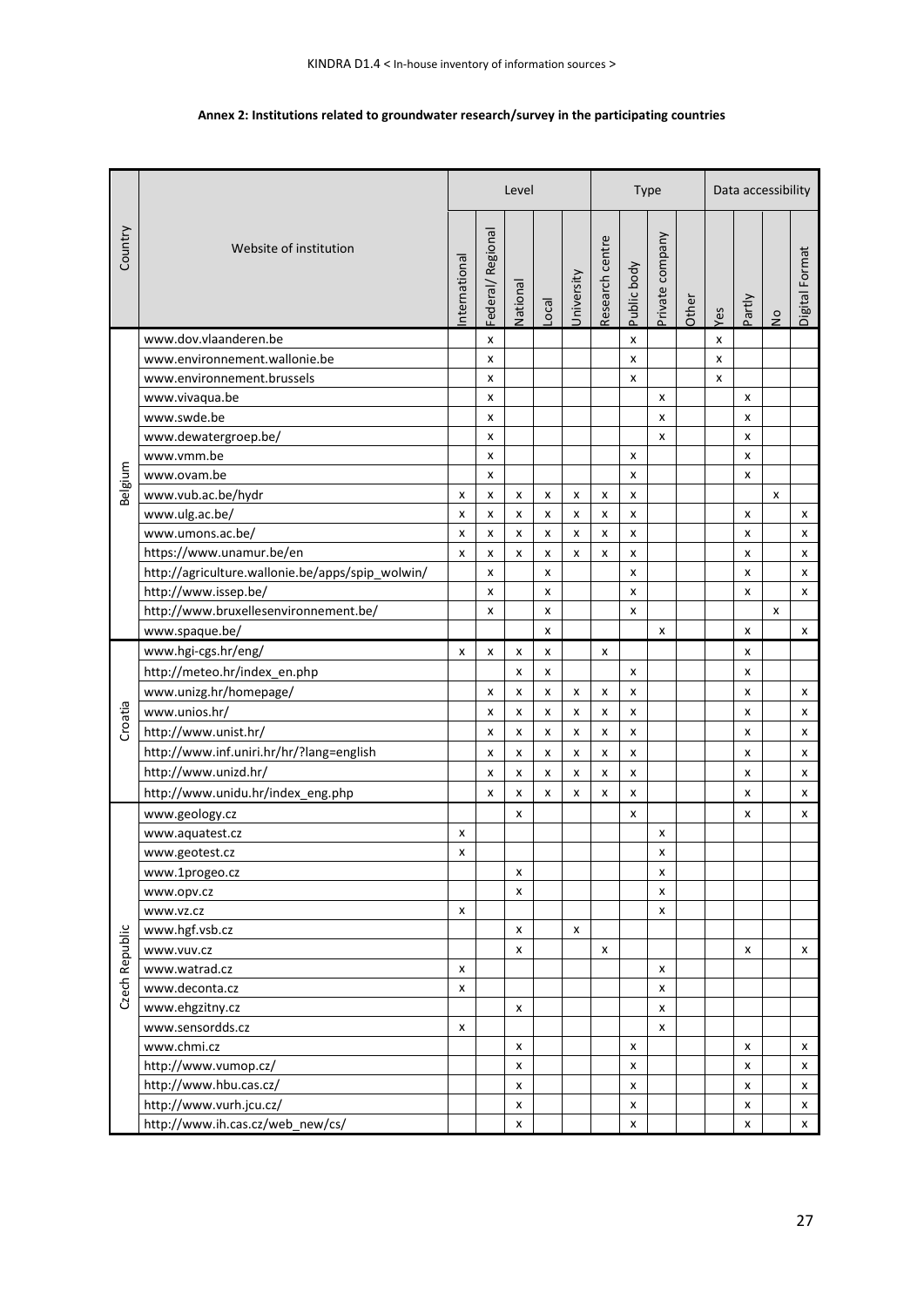|         |                                                                                                                           |                |                  | Level    |       |            |                 | <b>Type</b> |                 |       |     | Data accessibility |               |                |
|---------|---------------------------------------------------------------------------------------------------------------------------|----------------|------------------|----------|-------|------------|-----------------|-------------|-----------------|-------|-----|--------------------|---------------|----------------|
| Country | Website of institution                                                                                                    | nternational   | Federal/Regional | National | Local | University | Research centre | Public body | Private company | Other | Yes | Partly             | $\frac{1}{2}$ | Digital Format |
|         | http://ign.ku.dk/english                                                                                                  | x              | x                | x        | X     | x          |                 |             |                 |       |     | x                  |               | x              |
|         | http://geo.au.dk/en/                                                                                                      | X              | x                | x        | x     | x          |                 |             |                 |       |     | x                  |               | x              |
|         | http://www.env.dtu.dk/english                                                                                             | $\pmb{\times}$ | x                | x        | x     | x          |                 |             |                 |       |     | $\boldsymbol{x}$   |               | x              |
|         | http://www.geus.dk/UK/                                                                                                    | X              | x                | x        | x     |            | x               |             |                 |       | x   |                    |               | x              |
|         | http://eng.naturstyrelsen.dk/                                                                                             |                |                  | x        | x     |            |                 | x           |                 |       | x   |                    |               | x              |
| Denmark | http://miljoeogressourcer.dk/index.php?id=3⟨=<br>uk                                                                       |                |                  | x        | x     |            |                 | x           |                 |       | x   |                    |               | x              |
|         | The 98 Danish Municipalities                                                                                              |                |                  |          | x     |            |                 | x           |                 |       |     | x                  |               |                |
|         | www.danya.dk and www.fyd.dk                                                                                               |                |                  |          | x     |            |                 |             | x               |       | x   |                    |               | X              |
|         | Private (consultancy) companies                                                                                           |                |                  |          | x     |            |                 |             | X               |       | (x) |                    |               | x              |
|         | www.ymparisto.fi                                                                                                          |                |                  | x        |       |            |                 | x           |                 |       | x   |                    |               |                |
|         | Regional Centres for Economic Development,<br>Transport and the Environment (15 centres in<br>different parts of Finland) |                | x                |          |       |            |                 | x           |                 |       | x   |                    |               |                |
|         | www.gtk.fi                                                                                                                |                |                  |          |       |            | x               | x           |                 |       |     | x                  |               |                |
|         | www.helsinki.fi                                                                                                           |                |                  |          |       | x          |                 |             |                 |       |     | x                  |               |                |
|         | www.utu.fi                                                                                                                |                |                  |          |       | x          |                 |             |                 |       |     | x                  |               |                |
|         | www.oulu.fi/yliopisto                                                                                                     |                |                  |          |       | x          |                 |             |                 |       |     | x                  |               |                |
|         | www.poyry.fi                                                                                                              | x              |                  |          |       |            |                 |             | x               |       |     | x                  |               |                |
|         | www.ramboll.fi                                                                                                            | X              |                  |          |       |            |                 |             | x               |       |     | x                  |               |                |
|         | www.fcg.fi                                                                                                                |                |                  |          |       |            |                 |             | x               |       |     | x                  |               |                |
|         | www.lvt.fi                                                                                                                |                |                  |          |       |            |                 |             | x               |       |     | X                  |               |                |
| Finland | http://www.nablabs.fi/                                                                                                    |                |                  |          |       |            |                 |             | x               |       |     |                    | x             |                |
|         | www.sweco.fi                                                                                                              | X              |                  |          |       |            |                 |             |                 |       |     |                    | x             |                |
|         | www.maintpartner.fi                                                                                                       |                |                  |          |       |            |                 |             | x               |       |     |                    | x             |                |
|         | www.lsvsy.fi                                                                                                              |                |                  |          | x     |            |                 |             | x               |       |     |                    | X             |                |
|         | www.geo-hydro.fi                                                                                                          |                |                  |          |       |            |                 |             | x               |       |     |                    | x             |                |
|         | www.fulfil.fi                                                                                                             |                |                  |          |       |            |                 |             | x               |       |     |                    | x             |                |
|         | www.luvy.fi                                                                                                               |                |                  |          | x     |            |                 |             |                 |       |     |                    | x             |                |
|         | www.svsy.fi/oy                                                                                                            |                |                  |          | x     |            |                 |             | x               |       |     |                    | x             |                |
|         | www.metropolilab.fi                                                                                                       |                |                  |          | X     |            |                 |             |                 |       |     |                    | x             |                |
|         | www.geobotnia.fi                                                                                                          |                |                  |          |       |            |                 |             | x               |       |     |                    |               |                |
|         | www.amtele.se                                                                                                             | х              |                  |          |       |            |                 |             | x               |       |     |                    | x             |                |
|         | www.pohjavesi.fi                                                                                                          |                |                  |          |       |            |                 |             | x               |       |     |                    | x             |                |
|         | www.doranova.fi                                                                                                           |                |                  |          |       |            |                 |             | x               |       |     |                    | x             |                |
|         | www.brgm.fr and infoterre.brgm.fr                                                                                         | X              |                  |          |       |            | x               | x           |                 |       | x   |                    |               | x              |
|         | http://www.lesagencesdeleau.fr/en/les-agences-de-<br>leau/les-six-agences-de-leau-francaises/?lang=en                     |                |                  | x        |       |            |                 | x           |                 |       |     | x                  |               |                |
|         | www.ades.eaufrance.fr/                                                                                                    |                |                  | x        |       |            |                 | x           |                 |       | X   |                    |               | x              |
| France  | www.cfh-aih.fr                                                                                                            |                |                  | x        |       |            |                 |             |                 | x     |     | X                  |               |                |
|         | sigessn.brgm.fr sigescen.brgm.fr sigesaqi.brgm.fr<br>sigespoc.brgm.fr                                                     |                | x                |          |       |            |                 | x           |                 |       | x   |                    |               | x              |
|         | www.sage-nappes33.org                                                                                                     |                | x                |          |       |            |                 | x           |                 |       | x   |                    |               | x              |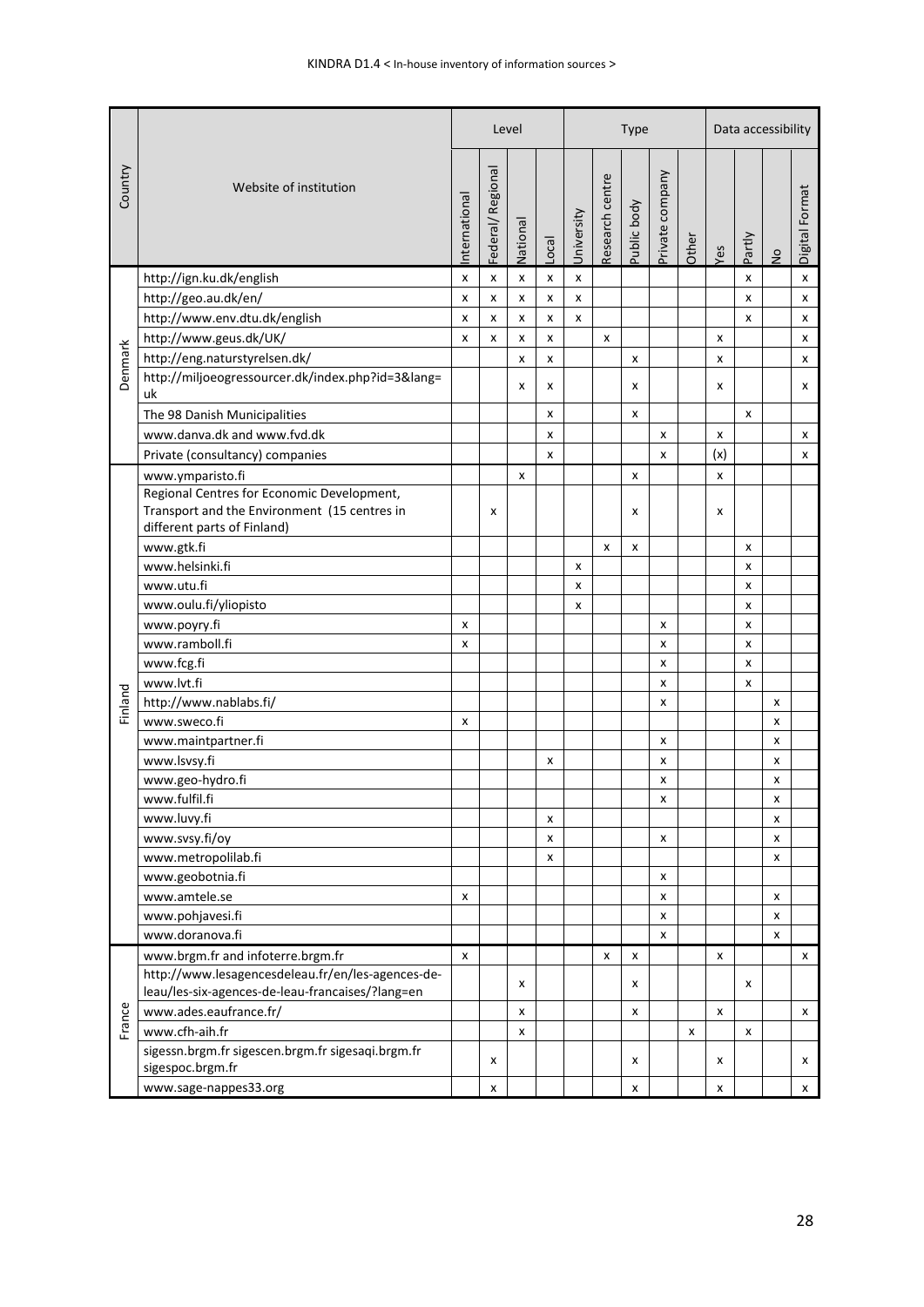|         |                                                                                                     |                    |                  | Level    |       |              |                 | <b>Type</b> | Data<br>accessibility |       |     |                           |               |                     |
|---------|-----------------------------------------------------------------------------------------------------|--------------------|------------------|----------|-------|--------------|-----------------|-------------|-----------------------|-------|-----|---------------------------|---------------|---------------------|
| Country | Website of institution                                                                              | nternational       | Federal/Regional | National | Local | University   | Research centre | Public body | Private company       | Other | Yes | Partly                    | $\frac{1}{2}$ | Format<br>Digital F |
|         | www.tzw.de                                                                                          |                    |                  | x        |       |              | X               |             |                       |       |     | x                         |               |                     |
|         | http://www.gwz-dresden.de/dgfz-ev/                                                                  |                    |                  | X        |       |              | x               |             |                       |       |     | x                         |               |                     |
|         | http://www.ufz.de/                                                                                  | x                  |                  |          |       |              | x               |             |                       |       |     | x                         |               |                     |
|         | http://www.bgr.bund.de/DE                                                                           | X                  |                  |          |       |              |                 | x           |                       |       | x   |                           |               |                     |
| Germany | http://www.gfz-<br>potsdam.de/sektion/hydrogeologie/themen/grundwasser-<br>rohstoff-und-ressourcen/ | x                  |                  |          |       |              | x               |             |                       |       |     | x                         |               |                     |
|         | http://iww-online.de/                                                                               |                    |                  | x        |       |              | x               |             |                       |       |     | x                         |               |                     |
|         | http://www.ypeka.gr/Default.aspx?tabid=245&language=en-US                                           |                    |                  | x        |       |              |                 | x           |                       |       |     | x                         |               |                     |
|         | http://www.igme.gr/portal/page?_pageid=33,56803&_dad=port<br>al& schema=PORTAL                      |                    |                  | x        |       |              | x               |             |                       |       |     | x                         |               |                     |
|         | http://www.nagref.gr/index_uk.htm                                                                   | $\pmb{\mathsf{x}}$ |                  | x        | x     |              | x               |             |                       |       |     | x                         |               |                     |
|         | http://www.geol.uoa.gr/index.php/en/faculty-welcome.html                                            | x                  |                  | X        |       | x            |                 |             |                       |       |     | x                         |               |                     |
| Greece  | www.geo.auth.gr                                                                                     | x                  |                  | x        |       | x            |                 |             |                       |       |     | x                         |               |                     |
|         | http://www.geology.upatras.gr/?lng=en                                                               | x                  |                  | x        |       | x            |                 |             |                       |       |     | x                         |               |                     |
|         | http://www.ntua.gr/index_en.html                                                                    | X                  |                  | X        |       | X            |                 |             |                       |       |     | $\boldsymbol{\mathsf{x}}$ |               |                     |
|         |                                                                                                     |                    |                  |          | x     |              |                 | x           | x                     |       |     | x                         |               |                     |
|         | http://www.eydap.gr/en/Home/                                                                        |                    |                  |          |       |              |                 |             |                       |       |     |                           |               |                     |
|         | http://www.eyath.gr/index.jsp?extLang=LG                                                            |                    |                  |          | x     |              |                 | x           | x                     |       |     | x                         |               |                     |
|         | http://www.ovf.hu/en/                                                                               | X                  | x                | x        | x     |              |                 |             |                       | X     | x   |                           |               | x                   |
|         | www.mfg.hu                                                                                          | x                  |                  | x        | x     |              | X               |             |                       |       |     | x                         |               | X                   |
|         | www.geochem.hu                                                                                      | x                  |                  | x        | X     |              | x               |             |                       |       |     | x                         |               | X                   |
|         | www.elte.hu                                                                                         |                    |                  |          | x     | X            |                 |             |                       |       |     | x                         |               |                     |
|         | www.bme.hu                                                                                          |                    |                  |          | x     | X            |                 |             |                       |       |     | x                         |               |                     |
|         | www.uni-miskolc.hu/en                                                                               |                    |                  |          | X     | x            |                 |             |                       |       |     | x                         |               |                     |
|         | www.u-szeged.hu                                                                                     |                    |                  |          | x     | x            |                 |             |                       |       |     | x                         |               |                     |
|         | www.unideb.hu                                                                                       |                    |                  |          | x     | x            |                 |             |                       |       |     | x                         |               |                     |
|         | www.uniwest.hu                                                                                      |                    |                  |          | X     | X            |                 |             |                       |       |     | x                         |               |                     |
|         | www.sziu.hu                                                                                         |                    |                  |          | X     | $\mathsf{x}$ |                 |             |                       |       |     | X                         |               |                     |
|         | www.ejf.hu                                                                                          |                    |                  |          | X     | X            |                 |             |                       |       |     | X                         |               |                     |
|         | www.uni-pannon.hu                                                                                   |                    |                  |          | x     | x            |                 |             |                       |       |     | x                         |               |                     |
| Hungary | http://www.hidrologia.hu/mht/index.php?option=com_content<br>&task=view&id=13&Itemid=36             |                    |                  | x        | x     |              |                 | x           |                       |       |     | х                         |               |                     |
|         | www.nyuduvizig.hu                                                                                   |                    | x                |          |       |              |                 |             |                       | x     |     | x                         |               | x                   |
|         | www.eduvizig.hu                                                                                     |                    | x                |          |       |              |                 |             |                       | X     |     | x                         |               | x                   |
|         | www.kdtvizig.hu                                                                                     |                    | x                |          |       |              |                 |             |                       | X     |     | x                         |               | x                   |
|         | www.kdvvizig.hu                                                                                     |                    | x                |          |       |              |                 |             |                       | x     |     | x                         |               | x                   |
|         | www.evizig.hu                                                                                       |                    | x                |          |       |              |                 |             |                       | x     |     | x                         |               | X                   |
|         | www.ddvizig.hu                                                                                      |                    | x                |          |       |              |                 |             |                       | X     |     | x                         |               | X                   |
|         | www.aduvizig.hu                                                                                     |                    | x                |          |       |              |                 |             |                       | x     |     | x                         |               | X                   |
|         | www.fetivizig.hu                                                                                    |                    | x                |          |       |              |                 |             |                       | X     |     | x                         |               | X                   |
|         | www.ativizig.hu                                                                                     |                    | x                |          |       |              |                 |             |                       | x     |     | x                         |               | x                   |
|         | www.tivizig.hu                                                                                      |                    | x                |          |       |              |                 |             |                       | X     |     | x                         |               | x                   |
|         | www.kovizig.hu                                                                                      |                    | x                |          |       |              |                 |             |                       | x     |     | x                         |               | x                   |
|         | www.smaragd.hu                                                                                      |                    | x                |          |       |              |                 |             | x                     |       |     | x                         |               | x                   |
|         | www.hydrosys.hu                                                                                     |                    | x                |          |       |              |                 |             | x                     |       |     | x                         |               | X                   |
|         | GWIS Kft.                                                                                           |                    |                  |          |       |              |                 |             | x                     |       |     | x                         |               | X                   |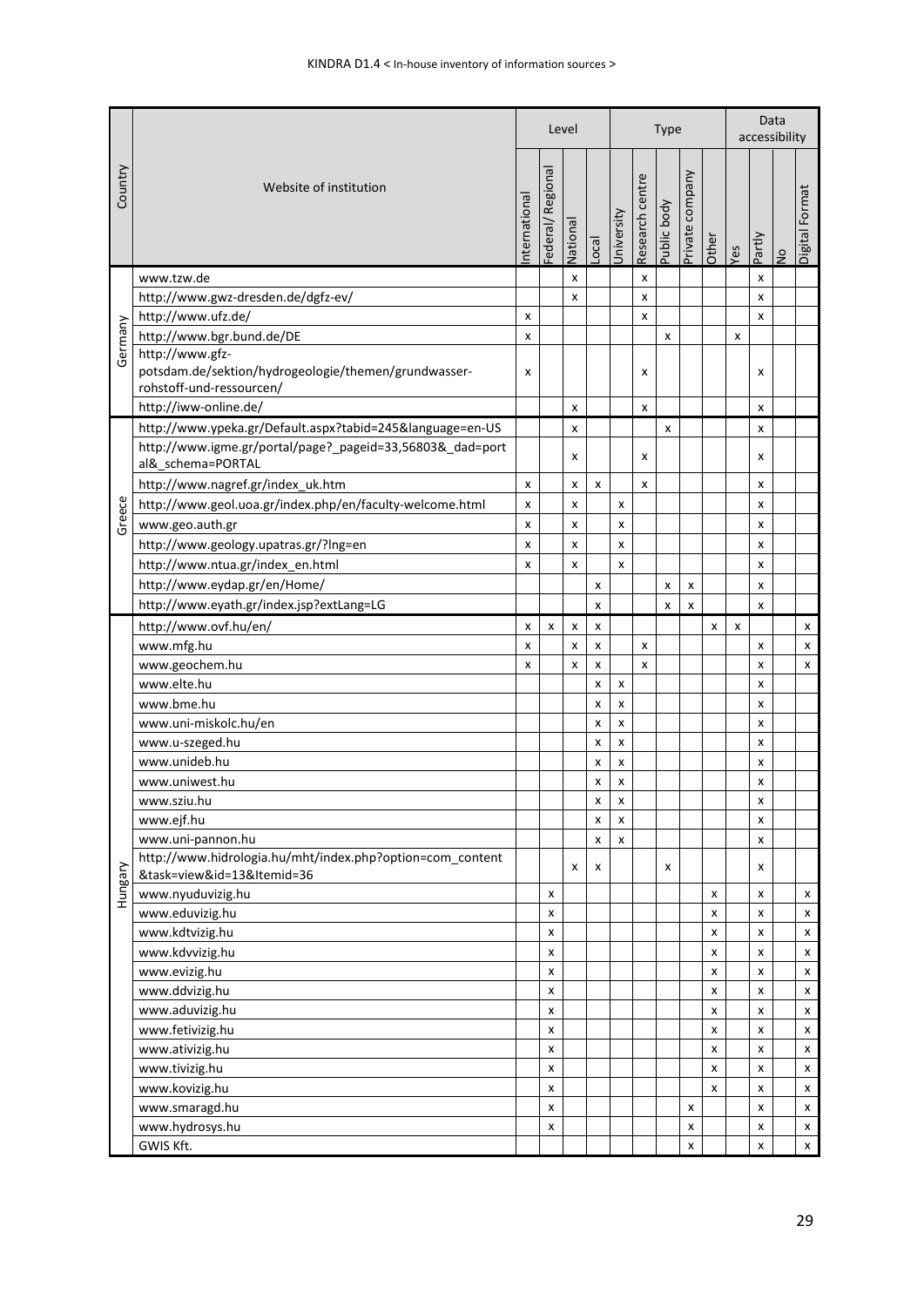|            |                                                                                                                           |              |                     |          |                           | <b>Type</b> |                 |             |                 |       |                | Data<br>accessibility |               |                |  |
|------------|---------------------------------------------------------------------------------------------------------------------------|--------------|---------------------|----------|---------------------------|-------------|-----------------|-------------|-----------------|-------|----------------|-----------------------|---------------|----------------|--|
| Country    | Website of institution                                                                                                    | nternational | Regional<br>ederal/ | Vational | Local                     | Jniversity  | Research centre | Public body | Private company | Other | č9             | Partly                | $\frac{1}{2}$ | Digital Format |  |
|            | http://www.arpa.vda.it/it/acque-sotterranee                                                                               |              |                     |          | $\pmb{\mathsf{x}}$        |             |                 | x           |                 |       | $\pmb{\times}$ |                       |               |                |  |
|            | https://www.arpa.piemonte.it/approfondimenti/temi-                                                                        |              |                     |          |                           |             |                 |             |                 |       |                |                       |               |                |  |
|            | ambientali/acqua/acque-sotterranee                                                                                        |              |                     |          | x                         |             |                 | x           |                 |       |                | x                     |               |                |  |
|            | http://www.arpal.gov.it/homepage/acqua/banche-dati-acqua.html                                                             |              |                     |          | x                         |             |                 | x           |                 |       |                | x                     |               | x              |  |
|            | http://ita.arpalombardia.it/ita/settori/acque/index.asp                                                                   |              |                     |          | X                         |             |                 | x           |                 |       |                | x                     |               | x              |  |
|            | http://www.arpa.veneto.it/temi-ambientali/acqua/acque-                                                                    |              |                     |          | x                         |             |                 | x           |                 |       |                | x                     |               | x              |  |
|            | interne/acque-interne                                                                                                     |              |                     |          |                           |             |                 |             |                 |       |                |                       |               |                |  |
|            | http://www.provincia.bz.it/agenzia-ambiente/acqua/acqua.asp                                                               |              |                     |          | x                         |             |                 | x           |                 |       |                |                       | X             |                |  |
|            | http://www.appa.provincia.tn.it/acqua/                                                                                    |              |                     |          | x                         |             |                 | x           |                 |       |                | x                     |               |                |  |
|            | http://www.arpa.fvg.it/cms/tema/acqua/                                                                                    |              |                     |          | X                         |             |                 | x           |                 |       |                | X                     |               |                |  |
|            | http://webbook.arpa.emr.it/                                                                                               |              |                     |          | X                         |             |                 | x           |                 |       | x              |                       |               | x              |  |
|            | http://www.arpat.toscana.it/temi-ambientali/acqua                                                                         |              |                     |          | X                         |             |                 | x           |                 |       | x              |                       |               | X              |  |
|            | http://www.arpa.marche.it/index.php/temi-ambientali/acqua                                                                 |              |                     |          | x                         |             |                 | x           |                 |       |                | x                     |               |                |  |
|            | http://www.arpalazio.gov.it/ambiente/acqua/                                                                               |              |                     |          | x                         |             |                 | x           |                 |       |                | x                     |               |                |  |
|            | http://www.artaabruzzo.it/                                                                                                |              |                     |          | x                         |             |                 | x           |                 |       |                | x                     |               |                |  |
|            | http://www.arpacampania.it/web/guest/20                                                                                   |              |                     |          | x                         |             |                 | x           |                 |       |                | x                     |               | x              |  |
|            | http://www.arpamolise.it/#nogo                                                                                            |              |                     |          | X                         |             |                 | x           |                 |       |                | X                     | x             |                |  |
|            | http://www.arpa.puglia.it/web/guest/acqua_monitor                                                                         |              |                     |          | x                         |             |                 | x           |                 |       |                | X                     |               |                |  |
|            | http://www.arpab.it/                                                                                                      |              |                     |          | X                         |             |                 | x           |                 |       |                |                       | X             |                |  |
|            | http://www.arpacal.it/index.php?option=com_content&view=article                                                           |              |                     |          | x                         |             |                 |             |                 |       |                |                       |               |                |  |
|            | &id=73&Itemid=77                                                                                                          |              |                     |          |                           |             |                 | x           |                 |       |                | x                     |               |                |  |
|            | http://www.arpa.sicilia.it/temi-ambientali/tematiche-ambientali/                                                          |              |                     |          | X                         |             |                 | x           |                 |       |                | x                     |               |                |  |
|            | http://www.sardegnaambiente.it/monitoraggi/acqua/                                                                         |              |                     |          | $\boldsymbol{\mathsf{x}}$ |             |                 | x           |                 |       |                | X                     |               |                |  |
|            | http://www.direttivaacque.minambiente.it/distretti_idrografici.html                                                       |              |                     | x        |                           |             |                 | x           |                 |       |                |                       | x             |                |  |
| <b>Let</b> | http://www.isprambiente.gov.it/en/national-system-for-                                                                    |              |                     | x        |                           |             |                 | x           |                 |       | x              |                       |               | x              |  |
|            | environmental-protection                                                                                                  |              |                     |          |                           |             |                 |             |                 |       |                |                       |               |                |  |
|            | http://www.alpiorientali.it/                                                                                              |              |                     | X        |                           |             |                 | x           |                 |       |                | x                     |               |                |  |
|            | http://www.adbpo.it/on-                                                                                                   |              |                     | x        |                           |             |                 | x           |                 |       |                | x                     |               |                |  |
|            | multi/ADBPO/Home/PianodiGestioneepartecipazionepubblica.html                                                              |              |                     |          |                           |             |                 |             |                 |       |                |                       |               |                |  |
|            | http://www.appenninosettentrionale.it/dist/                                                                               |              |                     | x        |                           |             |                 | x           |                 |       |                | x                     |               |                |  |
|            | http://www.autorita.bacinoserchio.it/pianodigestione                                                                      |              |                     | x        |                           |             |                 | x           |                 |       |                | x                     |               |                |  |
|            | http://www.abtevere.it/<br>http://www.ildistrettoidrograficodellappenninomeridionale.it                                   |              |                     | x        |                           |             |                 | x           |                 |       |                | x                     |               |                |  |
|            | http://www.regione.sardegna.it/speciali/pianogestionedistrettoidrog                                                       |              |                     | x        |                           |             |                 | x           |                 |       |                | x                     |               |                |  |
|            | rafico/                                                                                                                   |              |                     | x        |                           |             |                 | х           |                 |       |                | х                     |               |                |  |
|            | http://www.regione.sicilia.it/arra/piano_acque/piano08_index.htm                                                          |              |                     | x        |                           |             |                 | x           |                 |       |                | x                     |               |                |  |
|            | http://www.irsa.cnr.it/ShPage.php?lang=en&pag=home                                                                        |              |                     | x        |                           |             | $\pmb{\times}$  |             |                 |       |                |                       | x             |                |  |
|            | http://www.tangram.samit.unimib.it/ and                                                                                   |              |                     |          |                           |             |                 |             |                 |       |                |                       |               |                |  |
|            | http://www.idpa.cnr.it/index_en.html                                                                                      |              |                     | x        |                           |             | х               |             |                 |       |                | x                     |               | x              |  |
|            | http://www.pa.ingv.it/monitor h2o sott/pianoditutela.html                                                                 |              |                     |          | x                         |             | x               |             |                 |       |                | x                     |               |                |  |
|            | http://myunito.cineca.it/unitoWAR/page/dipartimenti2/D011_en/D0                                                           |              |                     | x        |                           | x           |                 |             |                 |       |                |                       | x             |                |  |
|            | 11 en%20Main%20Book1                                                                                                      |              |                     |          |                           |             |                 |             |                 |       |                |                       |               |                |  |
|            | http://www.diati.polito.it/il_dipartimento/strutture_interne/laborato<br>ri/cartografia_tematica_e_idrogeologia_applicata |              |                     | x        |                           | x           |                 |             |                 |       |                | x                     |               | x              |  |
|            | http://www.tangram.samit.unimib.it/ and                                                                                   |              |                     |          |                           |             |                 |             |                 |       |                |                       |               |                |  |
|            | http://www.disat.unimib.it/index.php?option=com_content&view=ar                                                           |              |                     | x        |                           | x           |                 |             |                 |       |                | x                     |               | x              |  |
|            | ticle&id=182&Itemid=225⟨=it                                                                                               |              |                     |          |                           |             |                 |             |                 |       |                |                       |               |                |  |
|            | http://www.dipterra.unimi.it/ecm/home/ricerca/temi-e-                                                                     |              |                     | x        |                           | x           |                 |             |                 |       |                |                       | x             |                |  |
|            | linee/risorse-idriche                                                                                                     |              |                     |          |                           |             |                 |             |                 |       |                |                       |               |                |  |
|            | http://www.dica.polimi.it/ricerca/sia/                                                                                    |              |                     | X        |                           | X           |                 |             |                 |       |                |                       | X             |                |  |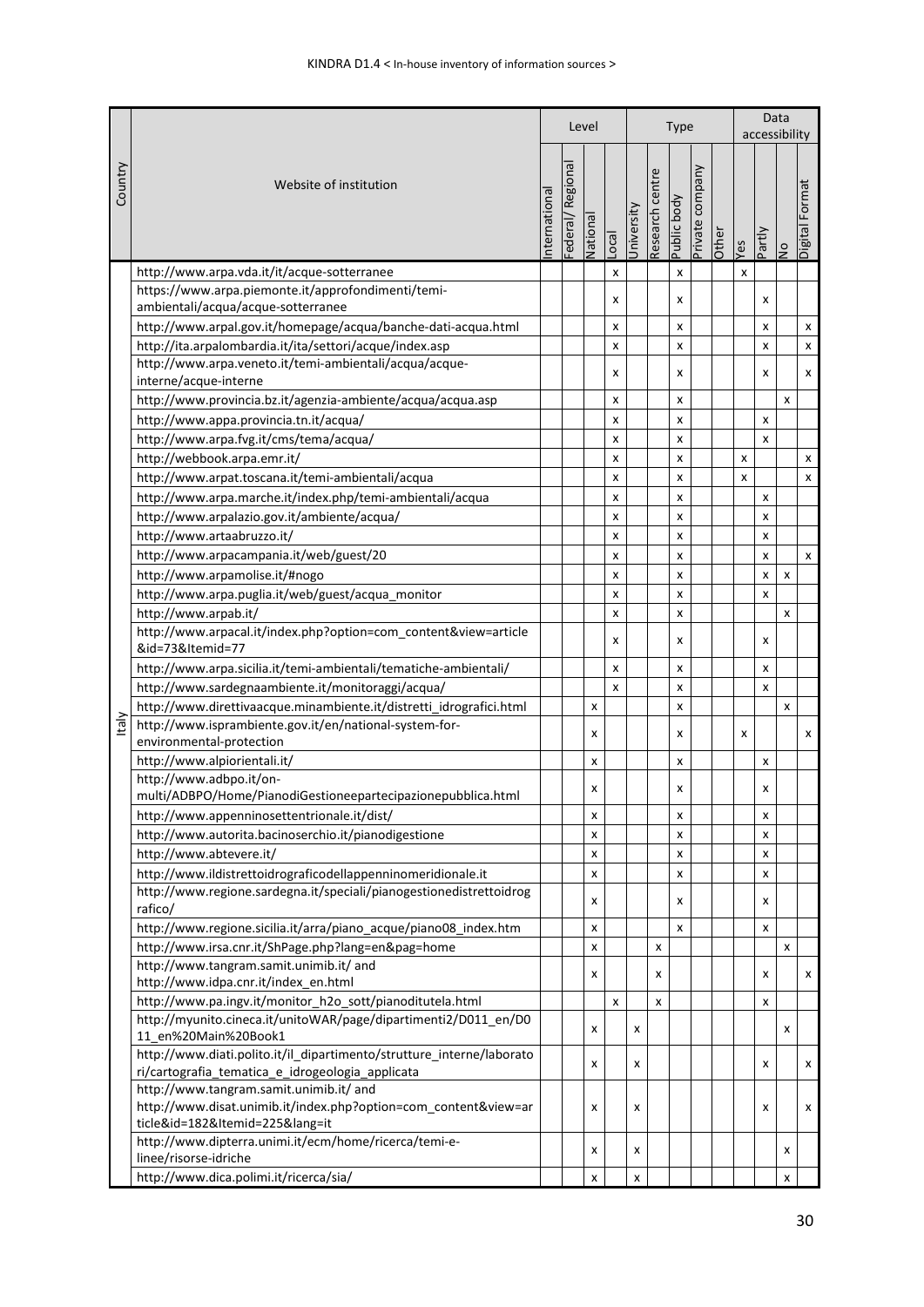|             |                                                                                                    |                |                  | Level                     |       |                    |                 | <b>Type</b> |                 | Data<br>accessibility |     |        |               |                |
|-------------|----------------------------------------------------------------------------------------------------|----------------|------------------|---------------------------|-------|--------------------|-----------------|-------------|-----------------|-----------------------|-----|--------|---------------|----------------|
| Country     | Website of institution                                                                             | nternational   | Federal/Regional | National                  | Local | University         | Research centre | Public body | Private company | Other                 | Yes | Partly | $\frac{1}{2}$ | Digital Format |
|             | http://www.geoscienze.unipd.it/                                                                    |                |                  | $\boldsymbol{\mathsf{x}}$ |       | X                  |                 |             |                 |                       |     |        | X             |                |
|             | http://www2.difest.unipr.it/?q=node/507                                                            |                |                  | X                         |       | $\pmb{\mathsf{x}}$ |                 |             |                 |                       |     |        | x             |                |
|             | http://www.bigea.unibo.it/it/ricerca/ambiti-di-<br>ricerca/idrogeologia                            |                |                  | x                         |       | X                  |                 |             |                 |                       |     |        | x             |                |
|             | http://www.dsfta.unisi.it/en/research/labs-eng/hydrogeology-<br>gis-and-hydrogeology-modeling-labs |                |                  | X                         |       | X                  |                 |             |                 |                       |     |        | x             |                |
|             | http://www.simau.univpm.it/                                                                        |                |                  | X                         |       | X                  |                 |             |                 |                       |     |        | X             |                |
|             | http://www.fisgeo.unipg.it/joo3x/index.php/it/ricerca.html#G<br>$\overline{2}$                     |                |                  | x                         |       | X                  |                 |             |                 |                       |     |        | x             |                |
| taly        | http://www.deb.unitus.it/web/interna.asp?idCat=1312                                                |                |                  | x                         |       | X                  |                 |             |                 |                       |     |        | x             |                |
|             | http://www.dst.uniroma1.it/strutture/laboratori/laboratorio-<br>di-idrogeologia-quantitativa       |                |                  | x                         |       | X                  |                 |             |                 |                       |     |        | X             |                |
|             | http://host.uniroma3.it/laboratori/idrogeologia/                                                   |                |                  | X                         |       | X                  |                 |             |                 |                       |     |        | X             |                |
|             | http://dicea.dip.unina.it/it/dipartimento/presentazione/                                           |                |                  | x                         |       | X                  |                 |             |                 |                       |     |        | x             |                |
|             | http://www.distabif.unina2.it/it/ricerca/64-uncategorised/61-<br>gruppi-di-ricerca                 |                |                  | x                         |       | x                  |                 |             |                 |                       |     |        | x             |                |
|             | http://www.geo.uniba.it/settori-scientifico-disciplinari.html                                      |                |                  | x                         |       | x                  |                 |             |                 |                       |     |        | x             |                |
|             | http://dipartimenti.unica.it/ingegneriacivileambientaleearchit<br>ettura/                          |                |                  | x                         |       | x                  |                 |             |                 |                       |     |        | x             |                |
|             | www.epa.ie                                                                                         |                |                  | x                         |       |                    | x               | x           |                 |                       | x   |        |               | x              |
|             | www.gsi.ie                                                                                         |                |                  | x                         |       |                    | x               | x           |                 |                       | x   |        |               | x              |
|             | www.teagasc.ie                                                                                     |                |                  | x                         |       |                    | x               | X           |                 |                       | x   |        |               | x              |
|             | www.icrag.ie                                                                                       | x              |                  | x                         |       |                    | x               |             |                 |                       |     | x      |               | x              |
|             | https://www.tcd.ie/civileng/research/environmental/hydroge<br>ology&hydrology.php                  | x              |                  | x                         |       | x                  |                 |             |                 |                       |     | x      | x             |                |
| Ireland     | http://www.nuigalway.ie/biogeoscience/                                                             | X              |                  | X                         |       | X                  |                 |             |                 |                       |     | x      | X             |                |
|             | http://www.ucd.ie/geology/                                                                         | X              |                  | x                         |       | x                  |                 |             |                 |                       |     | x      | x             |                |
|             | http://icarus.nuim.ie/                                                                             | x              |                  |                           |       | x                  |                 |             |                 |                       |     | X      | x             |                |
|             | www.opw.ie                                                                                         |                |                  | x                         |       |                    |                 | x           |                 |                       | X   |        |               |                |
|             | http://www.nra.ie/nra-research/                                                                    |                |                  | x                         |       |                    |                 | x           |                 |                       |     |        | x             |                |
|             | www.ioti.ie                                                                                        |                |                  |                           | X     |                    |                 |             |                 | x                     |     | X      | x             |                |
|             | https://www.tno.nl/nl/aandachtsgebieden/energie/geological<br>-survey-of-the-netherlands/          | x              |                  | x                         |       |                    |                 |             |                 | x                     | x   |        |               | x              |
|             | https://www.deltares.nl/                                                                           | $\pmb{\times}$ |                  | x                         |       |                    |                 |             |                 | x                     |     |        |               |                |
|             | http://www.wageningenur.nl/en/Expertise-Services/Research-<br>Institutes/alterra.htm               | x              |                  | x                         |       |                    |                 | x           |                 |                       |     |        |               |                |
|             | http://www.kwrwater.nl/                                                                            | x              |                  | x                         | x     |                    |                 |             | x               |                       |     |        |               |                |
|             | http://www.rivm.nl/en/                                                                             |                |                  | x                         |       |                    |                 | x           |                 |                       | x   |        |               |                |
|             | http://www.pbl.nl/en/                                                                              |                |                  | x                         |       |                    |                 | x           |                 |                       |     |        |               |                |
| Netherlands | http://www.uu.nl/                                                                                  | X              |                  |                           |       | X                  |                 |             |                 |                       |     |        |               |                |
|             | http://www.tudelft.nl/en/                                                                          | x              |                  |                           |       | x                  |                 |             |                 |                       |     |        |               |                |
|             | https://www.wageningenur.nl/en.htm                                                                 | X              |                  |                           |       | x                  |                 |             |                 |                       |     |        |               |                |
|             | http://www.vu.nl/en/index.asp                                                                      | X              |                  |                           |       | x                  |                 |             |                 |                       |     |        |               |                |
|             | https://www.unesco-ihe.org/                                                                        | x              |                  |                           |       | x                  |                 |             |                 |                       |     |        |               |                |
|             | http://www.itc.nl/                                                                                 | x              |                  |                           |       | x                  |                 |             |                 |                       |     |        |               |                |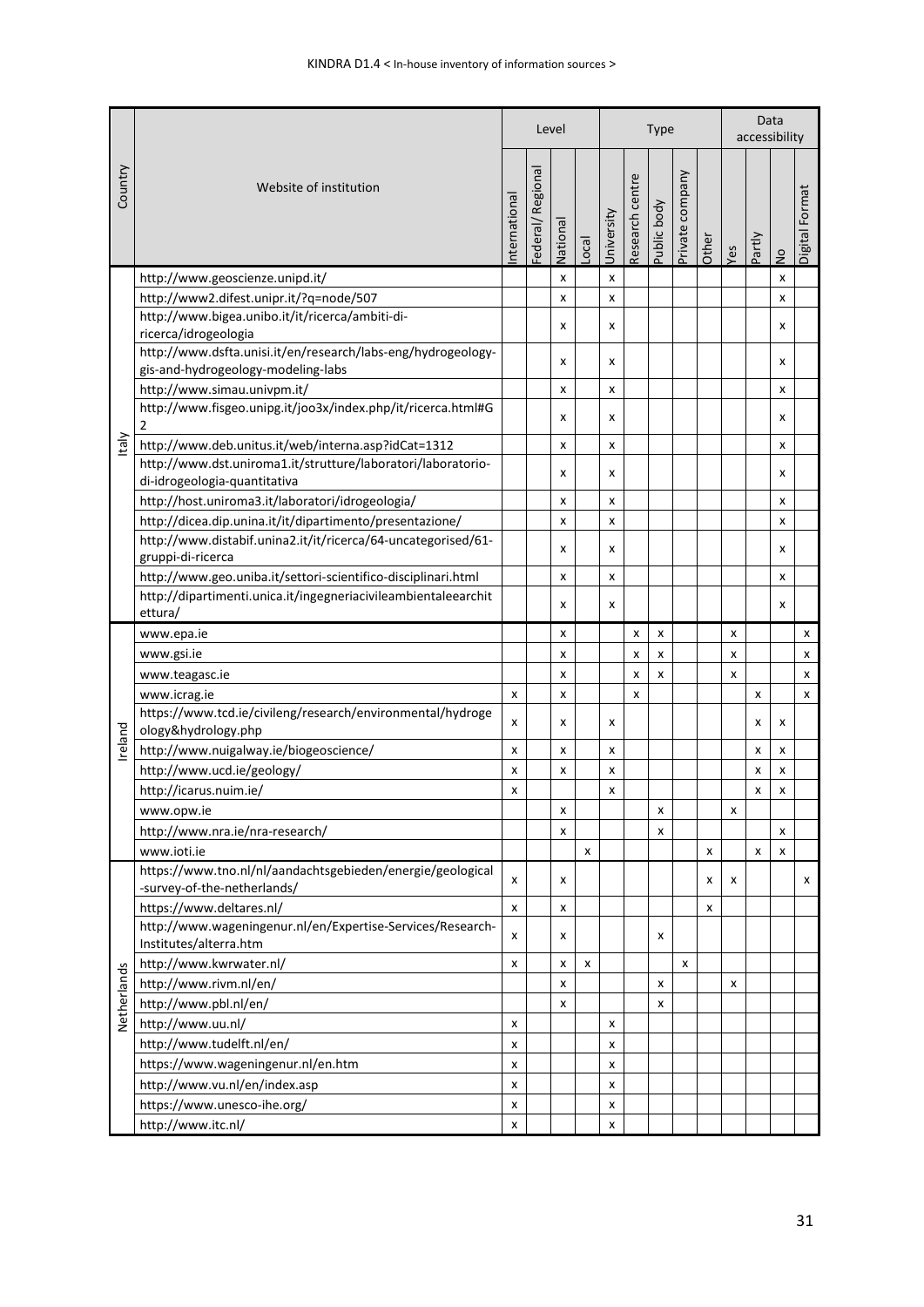|         |                                                                                                            |                           |                  | Level    |       |            |                 | <b>Type</b> |                 | Data<br>accessibility |     |        |               |                |
|---------|------------------------------------------------------------------------------------------------------------|---------------------------|------------------|----------|-------|------------|-----------------|-------------|-----------------|-----------------------|-----|--------|---------------|----------------|
| Country | Website of institution<br>nternational                                                                     |                           | Federal/Regional | National | _ocal | University | Research centre | Public body | Private company | Other                 | Yes | Partly | $\frac{1}{2}$ | Digital Format |
|         | http://www.psh.gov.pl/en/                                                                                  |                           |                  | x        |       |            | x               | X           |                 |                       | x   |        |               |                |
|         | http://mjwp.gios.gov.pl/                                                                                   |                           | x                | x        |       |            |                 | x           |                 |                       |     | x      |               |                |
|         | http://www.wsse.waw.pl/PageContent.aspx?SubMenuID=100                                                      |                           | x                | x        |       |            |                 | x           |                 |                       |     | x      |               |                |
|         | http://wsselublin.pis.gov.pl/                                                                              |                           | x                | x        |       |            |                 | x           |                 |                       |     | x      |               |                |
|         | http://wsse.krakow.pl/strona2/index.php/obszary-                                                           |                           |                  |          |       |            |                 |             |                 |                       |     |        |               |                |
|         | dzialan/uslugi-laboratoryjne/118-badania-wody                                                              |                           | x                | x        |       |            |                 | x           |                 |                       |     | x      |               |                |
|         | http://wsse-poznan.pl/index.php/badamy/22-laboratorium-<br>badania-wody                                    |                           | x                | x        |       |            |                 | x           |                 |                       |     | x      |               |                |
|         | http://wsse-poznan.pl/index.php/badamy/22-laboratorium-<br>badania-wody                                    |                           | x                | x        |       |            |                 | x           |                 |                       |     | x      |               |                |
|         | http://wssewroclaw.pis.gov.pl/                                                                             |                           | x                | x        |       |            |                 | x           |                 |                       |     | x      |               |                |
|         | http://www.pca.gov.pl/english/                                                                             |                           | x                | x        |       |            |                 | x           |                 |                       |     | x      |               |                |
|         | http://www.wsse.gda.pl/laboratoria/laboratorium-badan-<br>wody-i-                                          |                           | X                | x        |       |            |                 | x           |                 |                       |     | x      |               |                |
|         | gleby?fb1f82e9ebfcd756bfce357be16ae206=bb94fc3fc6442c6<br>5985447aa67d0b75d                                |                           |                  |          |       |            |                 |             |                 |                       |     |        |               |                |
|         | http://pssejeleniagora.pis.gov.pl/                                                                         |                           | x                | x        |       |            |                 | x           |                 |                       |     | x      |               |                |
|         | http://www.wsse.katowice.pl/viewpage.php?page_id=129                                                       |                           | X                | x        |       |            |                 | x           |                 |                       |     | x      |               |                |
|         | http://www.gig.eu/en                                                                                       |                           |                  | x        |       |            | x               | x           |                 |                       |     |        | x             |                |
|         | http://pl.wessling-group.com/en/                                                                           | x                         | x                |          |       |            |                 |             | X               |                       |     |        | x             |                |
|         | http://www.khgi.agh.edu.pl/?page_id=97                                                                     | X                         |                  | x        |       | x          | x               |             |                 |                       |     |        | x             |                |
|         | http://en.obiks.pl/                                                                                        |                           | x                | x        |       |            |                 |             | X               |                       |     |        | x             |                |
|         | http://www.sgs.pl/en/Office-Directory.aspx                                                                 | $\boldsymbol{\mathsf{x}}$ |                  |          |       |            |                 |             | X               |                       |     |        | x             |                |
|         | http://www.hamilton.com.pl/en/drinking-water                                                               |                           | x                | x        |       |            |                 |             | $\pmb{\times}$  |                       |     |        | x             |                |
| Poland  | http://www.ekoserwis.info.pl/badania-wody.php                                                              |                           | x                | x        |       |            |                 |             | X               |                       |     |        | X             |                |
|         | http://www.mpwik.com.pl/o-firmie/zaklad-laboratoriow                                                       |                           | x                | x        | x     |            |                 |             | X               |                       |     | x      |               |                |
|         | http://www.mpwik.krakow.pl/55/Badania-laboratoryjne                                                        |                           | x                | x        | x     |            |                 |             | x               |                       |     | x      |               |                |
|         | http://www.mpwik.bedzin.pl/obsluga-klienta.html                                                            |                           | x                | X        | x     |            |                 |             | X               |                       |     | x      |               |                |
|         | http://www.mpwik.wloclawek.pl/192,laboratorim-badania-                                                     |                           |                  |          |       |            |                 |             |                 |                       |     |        |               |                |
|         | wody-i-sciekow.html                                                                                        |                           | x                | x        | x     |            |                 |             | х               |                       |     | x      |               |                |
|         | http://www.mpwik-<br>leszno.pl/index.php?option=com_content&view=category&id<br>=17&Itemid=106             |                           | x                | x        | x     |            |                 |             | X               |                       |     | x      |               |                |
|         | http://www.wodociagi.lebork.pl/laboratorium/o-nas/                                                         |                           | x                | x        | x     |            |                 |             | X               |                       |     | x      |               |                |
|         | http://www.mpwik-skarzysko.eu/?p=pl/top/61/index                                                           |                           | x                | X        | x     |            |                 |             | X               |                       |     | x      |               |                |
|         | http://www.mpwik.pulawy.pl/certyfikaty.html                                                                |                           | x                | X        | x     |            |                 |             | X               |                       |     | x      |               |                |
|         | http://www.mpwik.wloclawek.pl/192,laboratorim-badania-<br>wody-i-sciekow.html                              |                           | X                | X        | x     |            |                 |             | X               |                       |     | x      |               |                |
|         | http://www.wodociagi.torun.com.pl/index.php?lang=ENG                                                       |                           | x                | x        | x     |            |                 |             | х               |                       |     | x      |               |                |
|         | http://www.zwik.lodz.pl/laboratoria-lodzkiego-zwik-posiadaja-<br>certyfikat-polskiego-centrum-akredytacji/ |                           | x                | x        | x     |            |                 |             | х               |                       |     | x      |               |                |
|         | http://www.wodociagi.katowice.pl/spolka/woda00.html                                                        |                           | x                | x        | x     |            |                 |             | X               |                       |     | x      |               |                |
|         | http://www.mpwik.lublin.pl/index.php?option=site&id=33&si<br>$d = 68$                                      |                           | x                | x        | x     |            |                 |             | x               |                       |     | x      |               |                |
|         | http://www.mpwikzdw.com.pl/uslugi.php?zakladka=laborator<br>ium                                            |                           | x                | х        | х     |            |                 |             | х               |                       |     | x      |               |                |
|         | http://mpwik.kamiennagora.pl/?page_id=11                                                                   |                           | x                | x        | x     |            |                 |             | х               |                       |     | x      |               |                |
|         | http://www.mpwik.rzeszow.pl/index.php/laboratoria                                                          |                           | x                | X        | x     |            |                 |             | х               |                       |     | x      |               |                |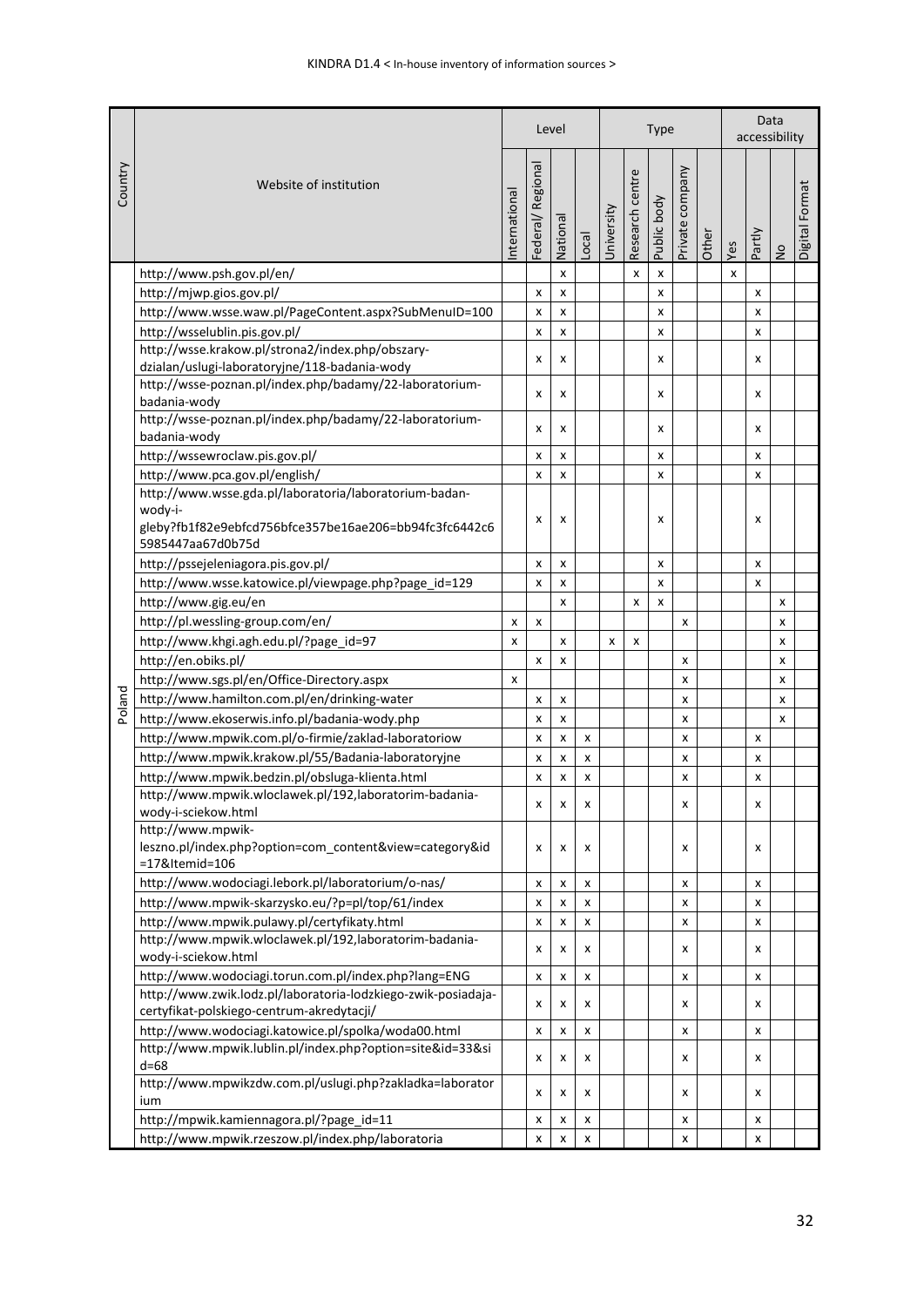|          |                                                                                  |              |                  |          | Type  |            | Data accessibility |             |                 |       |     |        |               |                |
|----------|----------------------------------------------------------------------------------|--------------|------------------|----------|-------|------------|--------------------|-------------|-----------------|-------|-----|--------|---------------|----------------|
| Country  | Website of institution                                                           | nternational | Federal/Regional | National | Local | University | Research centre    | Public body | Private company | Other | Yes | Partly | $\frac{1}{2}$ | Digital Format |
|          | http://www.mpwik-zywiec.pl/                                                      |              | x                | x        | x     |            |                    |             | x               |       |     | x      |               |                |
|          | http://opwik.com/uslugi-zewnetrzne/laboratorium/                                 |              | x                | x        | x     |            |                    |             | x               |       |     | x      |               |                |
|          | http://www.pwik.czest.pl/en                                                      |              |                  | x        | x     |            |                    |             | x               |       |     | x      |               |                |
|          | http://www.pwik.oswiecim.pl/index.php/laboratori<br>um/modernizacja-laboratorium |              |                  | x        | x     |            |                    |             | x               |       |     | x      |               |                |
|          | http://zghboleslaw.org/pl/laboratorium                                           |              |                  | x        | x     |            |                    |             | x               |       |     | x      |               |                |
|          | http://www.wodociagi.pl/web/artykul/laboratorium                                 |              |                  | x        | x     |            |                    |             | x               |       |     | x      |               |                |
|          | http://lab-bl.com.pl/uslugi/                                                     |              |                  | x        | x     |            |                    |             | x               |       |     | x      |               |                |
|          | http://www.laboratorium-proxima.pl/wody-i-<br>scieki.html                        |              |                  | x        | x     |            |                    |             | x               |       |     |        | x             |                |
|          | http://labnews.pl/laboratoria/1161                                               |              |                  | x        | x     |            |                    |             | x               |       |     |        | x             |                |
| Poland   | http://www.zwikgost.cc.pl/jakosc.html                                            |              |                  | x        | x     |            |                    |             | x               |       |     | x      |               |                |
|          | http://www.aqua.com.pl/?Page=Uslugi/Laboratoriu<br>m                             |              |                  | x        | x     |            |                    |             | x               |       |     |        | x             |                |
|          | http://www.labwarka.pl/en/index.html                                             |              |                  | x        | x     |            |                    |             | x               |       |     |        | x             |                |
|          | http://www.pgkielce.pl/oferta/badania-                                           |              |                  | x        | x     |            |                    |             | x               |       |     |        | x             |                |
|          | laboratoryjne.html                                                               |              |                  |          |       |            |                    |             |                 |       |     |        |               |                |
|          | http://puik.lukow.pl/laboratorium/                                               |              |                  | x        | x     |            |                    |             | x               |       |     | x      |               |                |
|          | http://www.wik.dzierzoniow.pl/laboratorium.php                                   |              |                  | x        | x     |            |                    |             | x               |       |     | x      |               |                |
|          | http://salubris.pl/?badania                                                      |              |                  | x        | x     |            |                    |             | x               |       |     |        | x             |                |
|          | http://www.emitor.com.pl/laboratorium-badania-<br>wody-i-sciekow                 |              |                  | x        | x     |            |                    |             | x               |       |     |        | x             |                |
|          | http://www.womp.mw.mil.pl/index.php?lok=7&akcj<br>a=Ibziw                        |              | x                | x        |       |            |                    | x           |                 |       |     |        | x             |                |
|          | https://sigarra.up.pt/fcup/en/web_page.inicial                                   |              |                  |          | X     | X          |                    |             |                 |       |     | x      |               |                |
|          | Institute of Earth Sciences                                                      |              |                  | х        |       |            | х                  |             |                 |       |     | X      |               |                |
|          | http://www.ict.uevora.pt/                                                        |              |                  |          |       |            |                    |             |                 |       |     |        |               |                |
| Portugal | http://www.lneg.pt/Default.aspx                                                  |              |                  | X        |       |            |                    | X           |                 |       |     | X      |               | X              |
|          | http://www.dgeg.pt/                                                              |              |                  | x        |       |            |                    | X           |                 |       |     | X      |               |                |
|          | http://www.apambiente.pt/index.php?ref=x178                                      |              |                  | X        |       |            |                    | X           |                 |       |     | X      |               | X              |
|          | http://www.rgf.bg.ac.rs/?lang=en                                                 | x            |                  | X        |       | x          |                    |             |                 |       |     | x      |               |                |
|          | http://www.gzs.gov.rs/                                                           | x            |                  | X        |       |            |                    | x           |                 |       |     | x      |               |                |
|          | http://www.jcerni.org/                                                           | x            |                  | x        |       |            | $\pmb{\times}$     |             |                 |       |     | x      |               |                |
| Serbia   | http://www.hidmet.gov.rs/index_eng.php                                           | x            |                  | x        |       |            |                    | x           |                 |       | x   |        |               |                |
|          | http://www.nis.eu/en/                                                            |              | x                |          |       |            |                    |             | x               |       |     | x      |               |                |
|          | Numerous waterworks                                                              |              |                  |          | x     |            |                    | x           |                 |       |     | x      |               |                |
|          | Numerous of small companies for consultancy and<br>drilling companies            |              |                  |          | x     |            |                    |             | x               |       |     | x      |               |                |
|          | http://www.geo-zs.si/podrocje.aspx?langid=1033                                   |              |                  | X        |       |            | x                  |             |                 |       |     | x      |               | x              |
|          | http://www.arso.gov.si/                                                          |              |                  | X        |       |            |                    | x           |                 |       |     | x      |               | x              |
|          | http://www.irgo.si/                                                              |              |                  | x        |       |            |                    |             | x               |       |     |        | x             | x              |
|          | http://izrk.zrc-sazu.si/#v                                                       |              |                  | x        |       |            | x                  |             |                 |       |     |        | x             | x              |
| Slovenia | http://www.ntf.uni-                                                              |              |                  |          |       |            |                    |             |                 |       |     |        |               |                |
|          | lj.si/og/index.php?page=static&item=130                                          |              |                  |          |       | x          |                    |             |                 |       |     |        | x             |                |
|          | http://www.ntf.uni-<br>lj.si/ogr/index.php?page=static&item=134                  |              |                  |          |       | x          |                    |             |                 |       |     |        | x             |                |
|          | http://www.vo-ka.si/                                                             |              |                  |          |       |            |                    | x           |                 |       |     | x      |               | x              |
|          | http://www.geologija.si/                                                         |              |                  |          | x     |            |                    |             | x               |       |     |        | x             |                |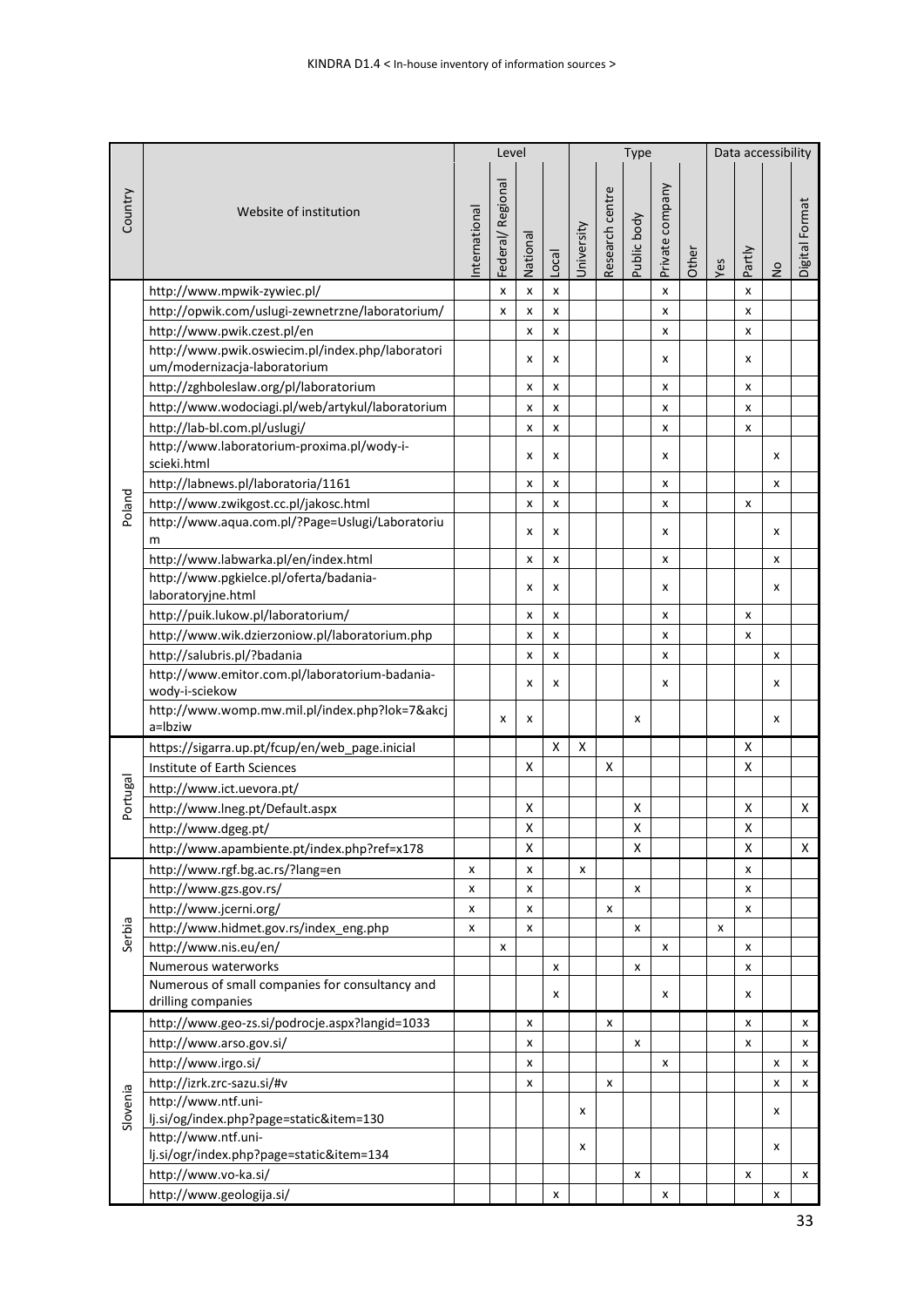|             |                                                                          |   |                 | Level    |       |            |                 | <b>Type</b> |                 | Data<br>accessibility |                           |        |               |                           |
|-------------|--------------------------------------------------------------------------|---|-----------------|----------|-------|------------|-----------------|-------------|-----------------|-----------------------|---------------------------|--------|---------------|---------------------------|
| Country     | Website of institution<br>nternational                                   |   | ederal/Regional | National | Local | Jniversity | Research centre | Public body | Private company | Other                 | Yes                       | Partly | $\frac{1}{2}$ | <u>рило - </u><br>Digital |
|             | http://www.magrama.gob.es/es/                                            |   |                 | x        |       |            |                 | X           |                 |                       | X                         |        |               | $\pmb{\mathsf{x}}$        |
|             | http://www.chminosil.es/                                                 |   |                 | x        |       |            |                 | X           |                 |                       |                           | x      |               | $\pmb{\mathsf{x}}$        |
|             | http://www.chcantabrico.es/                                              |   |                 | X        |       |            |                 | X           |                 |                       |                           | x      |               | $\pmb{\mathsf{x}}$        |
|             | http://www.chduero.es/                                                   |   |                 | X        |       |            |                 | X           |                 |                       | X                         |        |               | $\mathsf{x}$              |
|             | http://www.chtajo.es/                                                    |   |                 | x        |       |            |                 | x           |                 |                       |                           | x      |               |                           |
|             | http://www.chguadiana.es/                                                |   |                 | x        |       |            |                 | x           |                 |                       |                           | x      |               |                           |
|             | http://www.chguadalquivir.es/                                            |   |                 | x        |       |            |                 | x           |                 |                       |                           | x      |               |                           |
|             | http://www.chebro.es/                                                    |   |                 | x        |       |            |                 | x           |                 |                       | X                         |        |               | $\pmb{\times}$            |
|             | http://www.chj.es/                                                       |   |                 | x        |       |            |                 | x           |                 |                       | x                         |        |               | $\pmb{\times}$            |
|             | http://www.chsegura.es/                                                  |   |                 | X        |       |            |                 | x           |                 |                       |                           | x      |               |                           |
|             | http://augas.cmati.xunta.es/                                             |   | x               |          |       |            |                 | x           |                 |                       |                           |        | x             |                           |
|             | http://www.uragentzia.euskadi.eus/                                       |   | x               |          |       |            |                 | x           |                 |                       | $\boldsymbol{\mathsf{x}}$ |        |               | X                         |
|             | http://aca-web.gencat.cat/aca                                            |   | x               |          |       |            |                 | x           |                 |                       |                           | x      |               | $\pmb{\mathsf{x}}$        |
|             | http://www.juntadeandalucia.es/medioambiente/site/redi                   |   |                 |          |       |            |                 |             |                 |                       |                           |        |               |                           |
|             | am/                                                                      |   | x               |          |       |            |                 | x           |                 |                       | x                         |        |               | x                         |
|             | http://www.caib.es/sacmicrofront/home.do?mkey=M080                       |   | x               |          |       |            |                 | x           |                 |                       |                           | x      |               | x                         |
|             | 8011112185729323⟨=es                                                     |   |                 |          |       |            |                 |             |                 |                       |                           |        |               |                           |
| Spain       | http://www.aguaselhierro.org/                                            |   |                 |          | x     |            |                 | x           |                 |                       | x                         |        |               | $\pmb{\mathsf{x}}$        |
|             | http://www.lapalmaaguas.es/                                              |   |                 |          | x     |            |                 | x           |                 |                       |                           | x      |               |                           |
|             | http://www.aguasgomera.es/                                               |   |                 |          | x     |            |                 | x           |                 |                       |                           | x      |               | $\pmb{\mathsf{x}}$        |
|             | http://www.aguastenerife.org/                                            |   |                 |          | x     |            |                 | x           |                 |                       |                           | x      |               |                           |
|             | http://www.aguasgrancanaria.com/                                         |   |                 |          | x     |            |                 | x           |                 |                       |                           | x      |               | $\pmb{\times}$            |
|             | http://www.aguasfuerteventura.com/                                       |   |                 |          | X     |            |                 | x           |                 |                       |                           | x      |               |                           |
|             | http://www.aguaslanzarote.com/                                           |   |                 |          | x     |            |                 | X           |                 |                       |                           | x      |               | $\pmb{\mathsf{x}}$        |
|             | http://www.igme.es                                                       |   |                 | X        |       |            | X               | x           |                 |                       | X                         |        |               | $\pmb{\mathsf{x}}$        |
|             | http://www.csic.es/                                                      |   |                 | X        |       |            | X               | x           |                 |                       |                           | X      |               | $\mathsf{x}$              |
|             | http://www.cedex.es                                                      |   |                 | x        |       |            | x               | x           |                 |                       | x                         |        |               |                           |
|             | https://www.ucm.es/hidrogeologia/                                        |   |                 | x        |       | x          |                 |             |                 |                       |                           | x      |               |                           |
|             | http://www.agua.imdea.org/                                               | x |                 |          |       |            | x               |             |                 |                       | x                         |        |               | $\pmb{\times}$            |
|             | http://www.fcihs.org/pub2/eng/                                           |   |                 | x        |       |            |                 |             |                 | x                     |                           | x      |               | X                         |
|             | http://www.h2ogeo.upc.es/                                                |   |                 | x        |       | x          |                 |             |                 |                       |                           | x      |               | $\pmb{\times}$            |
|             | http://www.iiama.upv.es/iiama/                                           |   |                 | x        |       | x          | X               |             |                 |                       |                           | x      |               |                           |
|             | http://cehiuma.uma.es/                                                   |   |                 | x        |       | x          | x               |             |                 |                       |                           |        | x             |                           |
|             | http://www.institutodelagua.es/                                          |   |                 | x        |       | x          | X               |             |                 |                       |                           |        | x             |                           |
|             | http://www.geama.org/                                                    |   |                 | x        |       | x          | x               |             |                 |                       |                           | x      |               |                           |
|             | http://www.kvu.ch/fr/home                                                |   | X               |          | x     |            |                 | x           |                 |                       |                           | x      |               | $\pmb{\mathsf{x}}$        |
|             | http://www.bafu.admin.ch/wasser/13465/13483/14097/i<br>ndex.html?lang=en | X | x               | x        |       |            |                 | x           |                 |                       | x                         |        |               | x                         |
|             | http://www.geologieportal.ch/internet/geologieportal/en/                 | x | x               | x        |       |            |                 | x           |                 |                       | x                         |        |               | x                         |
|             | home/topics/water.html                                                   |   |                 |          |       |            |                 |             |                 |                       |                           |        |               |                           |
|             | http://www.naturalsciences.ch/organisations/geosciences                  | x | x               | x        | x     | X          | x               |             |                 |                       |                           | x      |               | $\pmb{\times}$            |
|             | http://www.nfp61.ch/E/Pages/home.aspx                                    | X | x               | X        | x     | x          | X               |             |                 |                       |                           | x      |               | $\boldsymbol{\mathsf{x}}$ |
| Switzerland | http://www2.unine.ch/chyn/lang/en/unine                                  | x | x               | x        | x     | x          | x               |             |                 |                       |                           | x      |               | $\pmb{\times}$            |
|             | http://www.isska.ch/                                                     | X | x               | x        | x     | x          | x               |             |                 |                       |                           | x      |               | $\pmb{\mathsf{x}}$        |
|             | http://www.crealp.ch/en/                                                 | X | x               | X        | x     | x          | x               |             |                 |                       |                           | x      |               | $\boldsymbol{\mathsf{x}}$ |
|             | http://www.eawag.ch/en/                                                  | x | x               | x        | x     | x          | x               |             |                 |                       |                           | x      |               | $\pmb{\mathsf{x}}$        |
|             | http://www.nant-de-drance.ch/accueil/                                    |   | x               |          | x     |            |                 |             | x               |                       |                           | x      |               | $\pmb{\mathsf{x}}$        |
|             | https://www.stadt-<br>zuerich.ch/dib/de/index/wasserversorgung.html      |   | x               |          | x     |            |                 |             | x               |                       | x                         |        |               | X                         |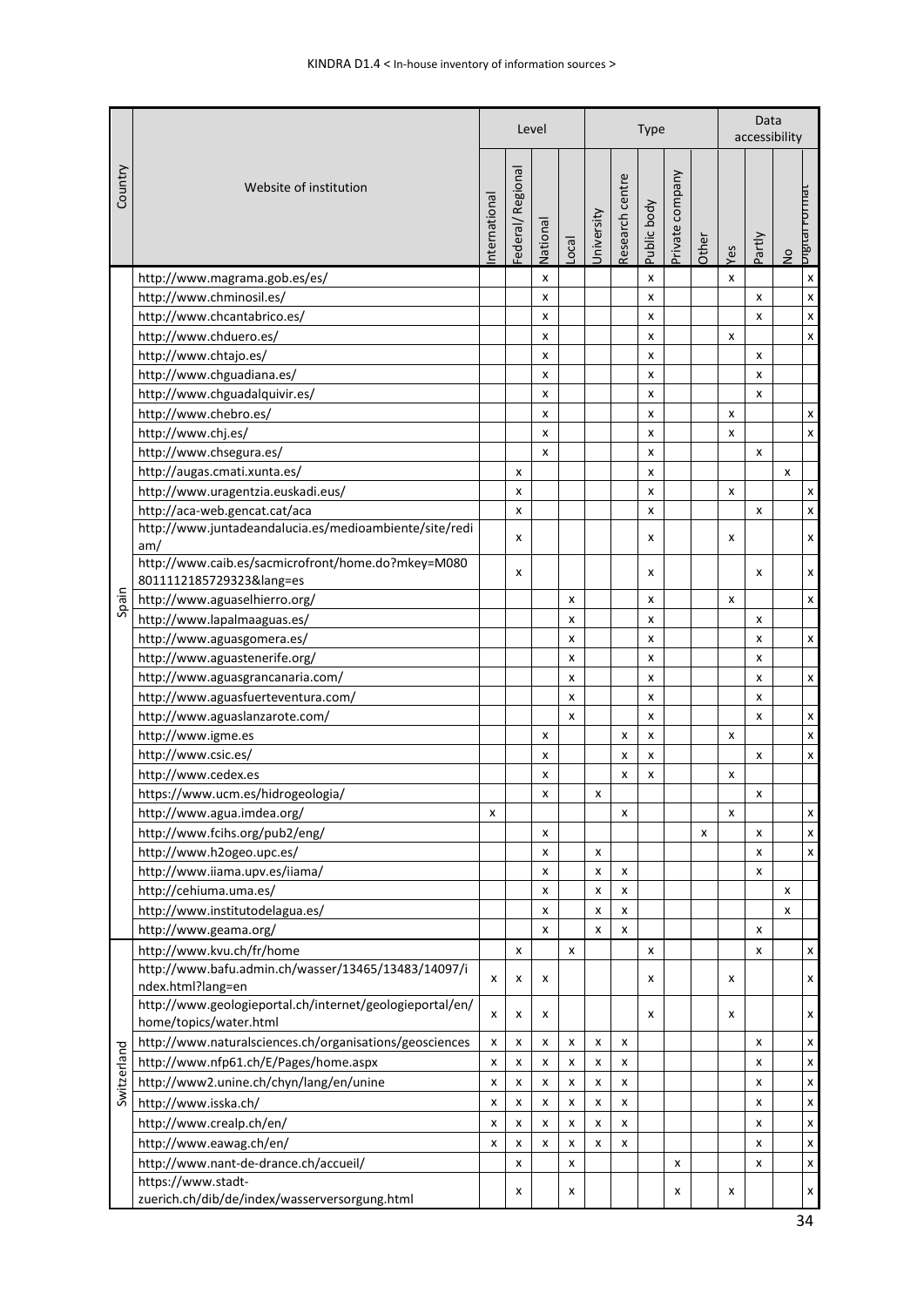|         |                                                                                                |              |                  | Level    |                   |            |                 | <b>Type</b> |                 | Data accessibility |     |                           |               |                |
|---------|------------------------------------------------------------------------------------------------|--------------|------------------|----------|-------------------|------------|-----------------|-------------|-----------------|--------------------|-----|---------------------------|---------------|----------------|
| Country | Website of institution                                                                         | nternational | Federal/Regional | National | $_{\text{local}}$ | University | Research centre | Public body | Private company | Other              | Yes | Partly                    | $\frac{1}{2}$ | Digital Format |
|         | https://www.gov.uk/government/organisations/depart<br>ment-for-environment-food-rural-affairs  |              |                  | x        |                   |            |                 | x           |                 |                    |     | x                         |               | x              |
|         | https://www.gov.uk/government/organisations/enviro<br>nment-agency                             |              | X                |          |                   |            |                 | x           |                 |                    |     | X                         |               | x              |
|         | http://www.environment-wales.org/                                                              |              | x                |          |                   |            |                 | x           |                 |                    |     | x                         |               | x              |
|         | http://www.sepa.org.uk/                                                                        |              | x                |          |                   |            |                 | x           |                 |                    |     | X                         |               | x              |
|         | http://www.dardni.gov.uk/rivers                                                                |              | x                |          |                   |            |                 | x           |                 |                    |     | X                         |               | x              |
|         | www.bgs.ac.uk                                                                                  | x            |                  |          |                   |            | x               |             |                 |                    | x   |                           |               | x              |
|         | https://www.ukwir.org/site/web/content/home                                                    |              |                  | x        |                   |            |                 |             |                 | x                  |     |                           | x             |                |
| $\leq$  | http://www.sniffer.org.uk/                                                                     |              |                  | X        |                   |            |                 |             |                 | X                  |     | X                         |               |                |
|         | http://www3.imperial.ac.uk/ewre                                                                |              |                  |          |                   | x          |                 |             |                 |                    |     | X                         |               |                |
|         | https://www.ucl.ac.uk/earth-sciences                                                           |              |                  |          |                   | x          |                 |             |                 |                    |     | X                         |               |                |
|         | http://www.ncl.ac.uk/ceg/                                                                      |              |                  |          |                   | x          |                 |             |                 |                    |     | X                         |               |                |
|         | http://www.birmingham.ac.uk/schools/gees/index.aspx                                            |              |                  |          |                   | x          |                 |             |                 |                    |     | X                         |               |                |
|         | https://www.strath.ac.uk/civeng/pg/hydrogeology/                                               |              |                  |          |                   | x          |                 |             |                 |                    |     | X                         |               |                |
|         | https://www.shef.ac.uk/civil/pg/conhyd                                                         |              |                  |          |                   | x          |                 |             |                 |                    |     | x                         |               |                |
|         | http://www.qub.ac.uk/research-centres/cerc/<br>ResearchGroups/GroundwaterEnvironmentalSystems/ | x            |                  |          |                   |            | x               |             |                 |                    |     | x                         |               | x              |
|         | http://geonews.com.ua                                                                          |              |                  | X        |                   |            | x               |             |                 | x                  |     | $\boldsymbol{\mathsf{x}}$ |               | x              |
|         | http://geoinf.kiev.ua/                                                                         |              |                  | x        |                   |            |                 |             |                 | x                  |     | X                         |               | x              |
|         | http://www.geolog.org.ua/en/                                                                   |              | x                |          |                   |            |                 |             |                 | x                  |     | X                         |               | x              |
|         | Pivdenukrgeologiya State Enterprise                                                            |              | x                |          |                   |            |                 |             |                 | x                  |     | x                         |               |                |
|         | Black SeaState Regional Geological Company                                                     |              | x                |          |                   |            |                 |             |                 | x                  |     | $\boldsymbol{\mathsf{x}}$ |               | x              |
|         | http://www.rada.com.ua/eng/catalog/18170/                                                      |              | x                |          |                   |            |                 |             |                 | x                  |     | X                         |               |                |
|         | Donetskgeologiya State Regional Geological Company                                             |              | x                |          |                   |            |                 |             |                 | x                  |     | $\boldsymbol{\mathsf{x}}$ |               |                |
|         | Eastern StateRegional Geological Company                                                       |              | x                |          |                   |            |                 |             |                 | x                  |     | X                         |               |                |
| Ukraine | Nadra UkraynyNational JointStock Company                                                       |              | x                |          |                   |            |                 |             |                 | x                  |     | x                         |               |                |
|         | http://igs-nas.org.ua                                                                          |              |                  | x        |                   |            | x               |             |                 |                    |     | x                         |               |                |
|         | http://www.univ.kiev.ua                                                                        |              |                  | x        |                   | x          |                 |             |                 |                    |     | x                         |               | x              |
|         | http://www.nmu.org.ua                                                                          |              |                  | x        |                   | x          |                 |             |                 |                    |     | x                         |               |                |
|         | http://www.univer.kharkov.ua                                                                   |              |                  | x        |                   | X          |                 |             |                 |                    |     | x                         |               |                |
|         | http://onu.edu.ua/en/                                                                          |              |                  | x        |                   | x          |                 |             |                 |                    |     | X                         |               |                |
|         | http://onu.edu.ua                                                                              |              |                  |          |                   |            |                 |             |                 |                    |     |                           |               |                |
|         | http://nuwm.edu.ua                                                                             |              |                  | x        |                   | x          |                 |             |                 |                    |     | X                         |               |                |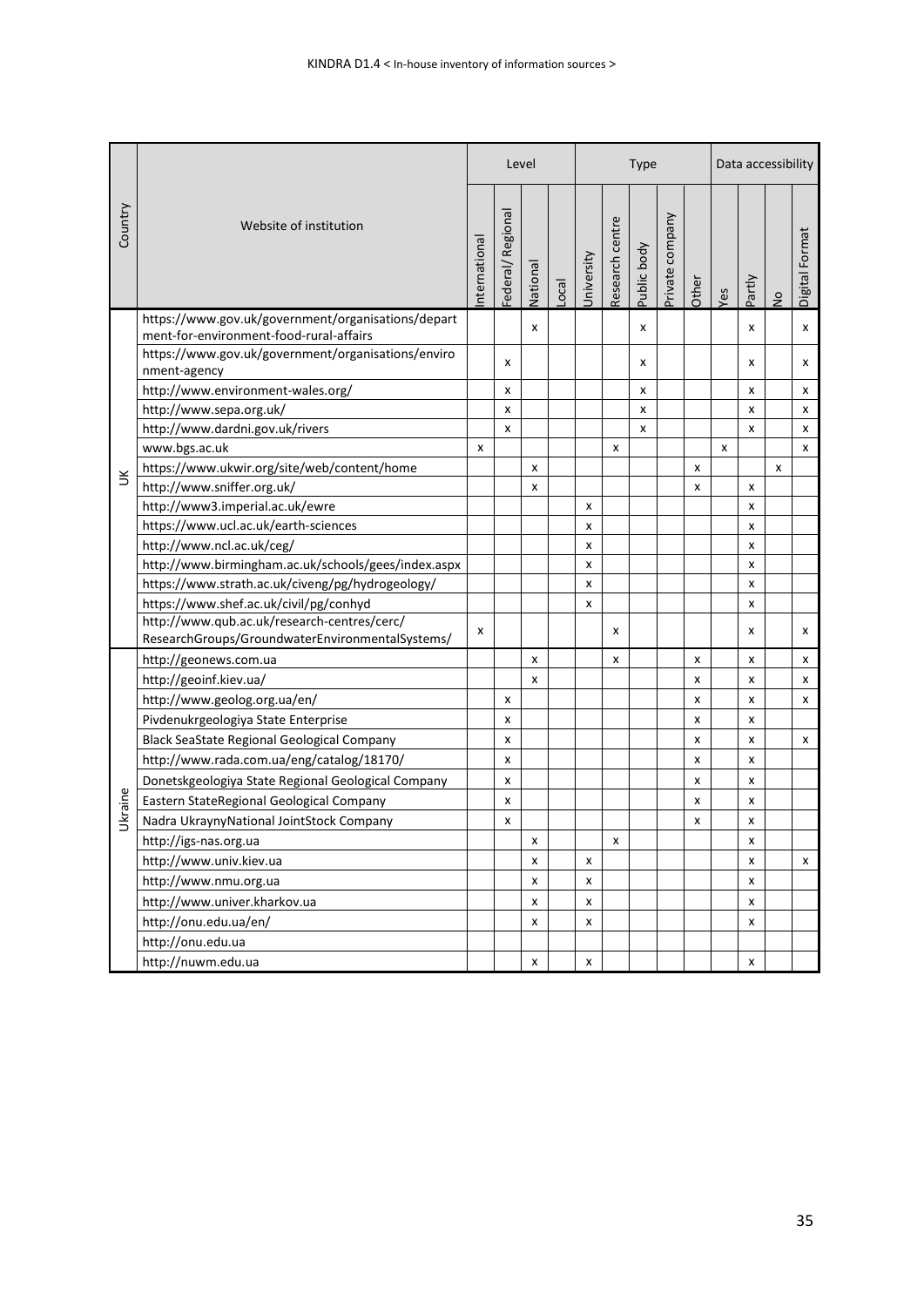### **Annex 3: Hydrogeology-related journals/archives in the participating countries**

(O: on-line, P: printed, E: English, N: national language)

| Country  | Name of journal/archive                                                                         | O/P   | E/N          |
|----------|-------------------------------------------------------------------------------------------------|-------|--------------|
| Belgium  | Etat des nappes d'eau souterraine, http://environnement.wallonie.be/de/eso/atlas/               | O     | N            |
|          | Croatian waters (Hrvatske vode), http://www.voda.hr/                                            | $O+P$ | N            |
|          | Geologia Croatica, http://www.geologia-croatica.hr                                              | $O+P$ | Ε            |
| Croatia  | Environmental Engineering (Inženjerstvo okoliša), http://www.gfv.unizg.hr                       | $O+P$ | N            |
|          | Hrvatska vodoprivreda, http://www.voda.hr/                                                      | $O+P$ | $\mathsf{N}$ |
|          | Rudarsko-geološko-naftni zbornik                                                                | $O+P$ | E            |
|          | www.geology.cz/extranet-eng                                                                     | $O+P$ | $E+N$        |
|          | http://eagri.cz/public/web/en/mze/water/                                                        | O     | $E+N$        |
| Czech    | http://www.dibavod.cz/                                                                          | $O+P$ | N            |
| Republic | http://www.chmi.cz/portal/dt?portal_lang=en&menu=JSPTabContainer/P1_0_Home                      | O     | $E+N$        |
|          | http://www.statistikaamy.cz/2015/06/vody-je-dost-zatim/                                         | $O+P$ | N            |
|          | http://www.ih.cas.cz/web new/en/                                                                | O     | $E+N$        |
|          | JUPITER - national well database                                                                |       |              |
|          | http://www.geus.dk/departments/geol-info-data-centre/jupiter-uk.htm                             | O     | N            |
|          | Groundwater reports database                                                                    |       |              |
|          |                                                                                                 | O     | N            |
|          | Model database, http://www.geus.dk                                                              | O     | N            |
|          |                                                                                                 |       |              |
| Denmark  | Groundwater analyses (based on data from Jupiter), partly English, http://www.geus.dk           | O     | E            |
|          | Geological Survey of Denmark and Greenland Bulletin,                                            |       |              |
|          | http://www.geus.dk/UK/publications/geol-survey-dk-gl-bull/Pages/default.aspx                    | O     | E            |
|          | Vand & Jord (Water & Soil), partly online, http://www.vand-og-jord.dk/                          | O     | N            |
|          | danskVAND (Danish Water)                                                                        | 0     | N            |
|          | http://www.danva.dk/Medlemmer/Kommunikation/danskVAND.aspx                                      |       |              |
|          | Vandposten (The water tap), http://fvd.dk/nyt-og-presse/vandposten.aspx                         | O     | $\mathsf{N}$ |
|          | Vesitalous (journal), www.vesitalous.fi                                                         | P     | $\mathsf{N}$ |
|          | Monthly Hydrological Report, www.ymparisto.fi                                                   | O     | $E+N$        |
|          | Annual Hydrological Report, www.ymparisto.fi                                                    | O     | $E+N$        |
| Finland  | Database of Finnish Environment Institute (OIVA)                                                | O     | N            |
|          | Vesiposti (journal, partly online)                                                              | P     | N            |
|          | Pisaroita (journal, partly online)                                                              | P     | N            |
|          | Ympäristö (journal by Finnish Environment Institute SYKE)                                       | P     | N            |
|          | Ympäristö ja terveys, www.ymparistojaterveys.fi (journal)                                       | P     | N            |
|          | Hydrogéologie. This was published until the 1990's                                              | P     | N            |
| France   | Géologues. Journal of the French Geological Society. It publishes yearly a special N° dedicated |       |              |
|          | to groundwater in association with the French Chapter of the International Association of       | P     | N            |
|          | Hydrogeologists                                                                                 |       |              |
|          | Grundwasser                                                                                     | P     | N            |
|          | Wasser und Abfall                                                                               | P     | $\mathsf{N}$ |
| Germany  | Korrespondenz Wasserwirtschaft                                                                  | P     | N            |
|          | Wasserwirtschaft / Wassertechnik                                                                | P     | N            |
|          | Wasserwirtschaft                                                                                | P     | N            |
|          | Bulletin of the Geological society of Greece (is available periodically after Congresses of the |       |              |
|          | geological Society of Greece, and there are chapters regarding the hydrogeological research     | $O+P$ | $E+N$        |
| Greece   | in areas around the country) (http://www.geosociety.gr/index.php/publications-gr/1951-          |       |              |
|          | 2000) & (http://www.geosociety.gr/index.php/publications-gr/2000                                |       |              |
|          | Journal of the Hydro technical Association                                                      | $O+P$ | $E+N$        |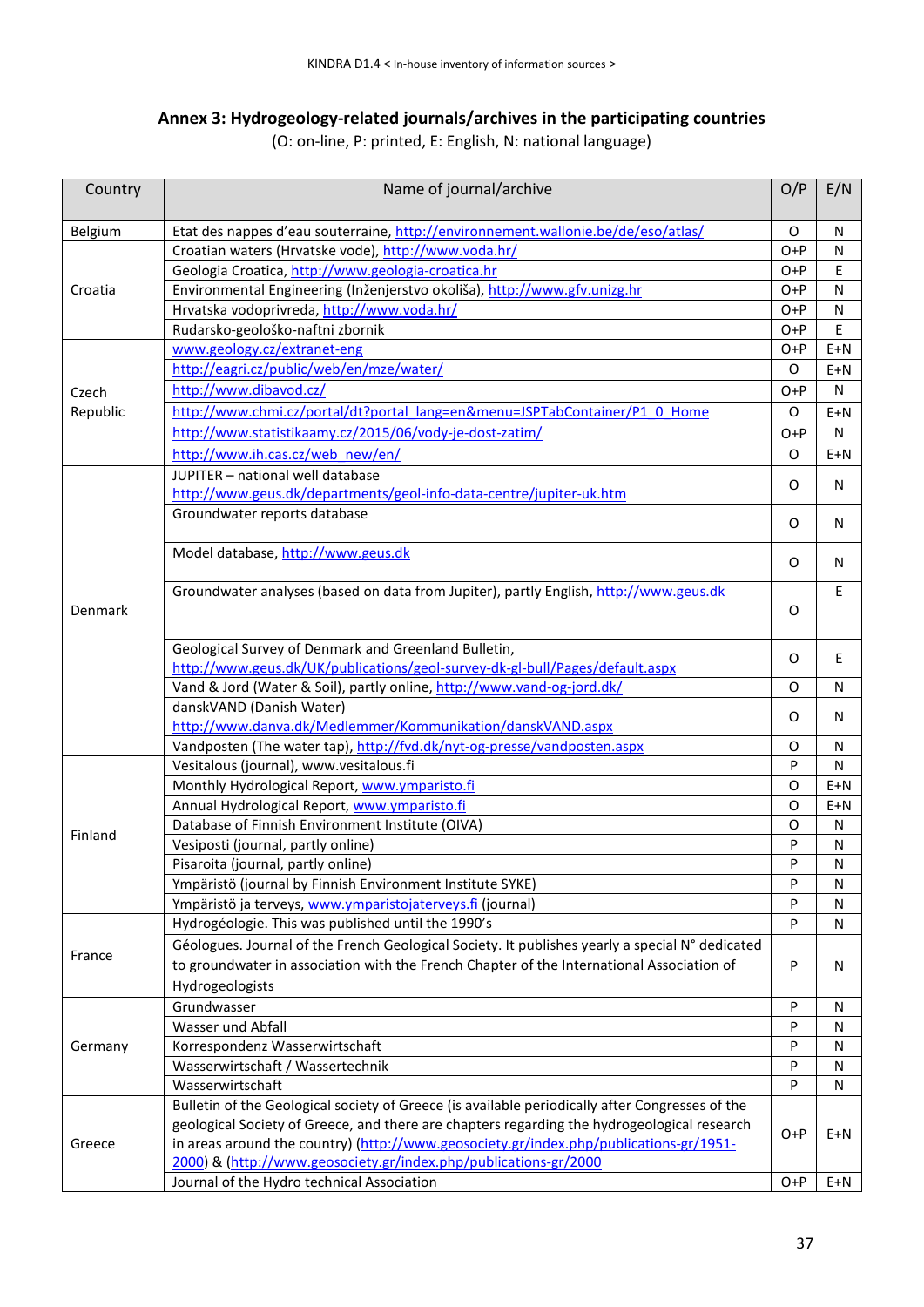|             | (http://ejournals.lib.auth.gr/hydrotechnica/issue/archive)                                                                                                                   |           |             |
|-------------|------------------------------------------------------------------------------------------------------------------------------------------------------------------------------|-----------|-------------|
|             | Hidrológiai Közlöny /Journal of the Hungarian Hydrological Society,<br>http://www.hidrologia.hu                                                                              | O+P       | N           |
|             | Hidrológiai Tájékoztató/Review of the Hungarian Hydrological Society,                                                                                                        |           |             |
| Hungary     | http://www.hidrologia.hu                                                                                                                                                     | $O+P$     | N           |
|             | Országos Hidrológiai Vándorgyűlés kötetei/ National Hydrological Proceedings,<br>http://www.hidrologia.hu                                                                    | O+P       | N           |
|             | Drinking water cadastre                                                                                                                                                      | ${\sf P}$ | N           |
|             | Thermal water cadastre                                                                                                                                                       | ${\sf P}$ | N           |
| Ireland     | GSI Groundwater Newsletter (published by Geological Survey of Ireland),                                                                                                      | O         | $E+N$       |
|             | http://www.gsi.ie/Newsletters/                                                                                                                                               |           |             |
|             | Acque Sotterranee - Italian Journal of Groundwater, http://www.acquesotterranee.it                                                                                           | $O+P$     | $E+N$       |
|             | Associazione Idrotecnica Italiana - L'Acqua                                                                                                                                  | P         | $E+N$       |
|             | CE.RI. University of Rome La Sapienza - Italian Journal of Engineering Geology and                                                                                           | $O+P$     | $E+N$       |
|             | Environment, http://www.ijege.uniroma1.it/                                                                                                                                   |           |             |
|             | AIGA Giornale di Geologia Applicata, http://www.aigaa.org                                                                                                                    | $O+P$     | N           |
| Italy       | Bollettino della Società Geologica Italiana e del Servizio Geologico d'Italia - Italian Journal of                                                                           | $O+P$     | E           |
|             | Geosciences https://archive.org/details/bollettinodella10unkngoog                                                                                                            |           |             |
|             | Rendiconti Online della Società Geologica Italiana, http://rendiconti.socgeol.it/                                                                                            | O         | Ε           |
|             | Environnement - Ambiente e Territorio in Valle d'Aosta, http://www.regione.vda.it                                                                                            | O         | N           |
|             | IRSA - CNR Notiziario dei Metodi Analitici (per le acque), http://www.irsa.cnr.it                                                                                            | O         | N           |
|             | Società Italiana di Geologia Ambientale - Geologia dell'Ambiente,                                                                                                            | P         | N           |
|             | Consiglio Nazionale dei Geologi - Geologia Tecnica e Ambientale,                                                                                                             | P         | N           |
|             | Stromingen, http://www.nhv.nu/                                                                                                                                               | $O+P$     | N           |
| The         | $H_2O$                                                                                                                                                                       | P         | N           |
| Netherlands | DINOloket (web portal of the Geological Survey),                                                                                                                             | O         | N           |
|             | https://www.dinoloket.nl/                                                                                                                                                    |           |             |
|             | Przegląd Geologiczny/Polish Geological Review, http://www.pgi.gov.pl/                                                                                                        | O+P       | N           |
|             | Geological Quarterly, https://gq.pgi.gov.pl/                                                                                                                                 | $O+P$     | Ε           |
|             | Geologos, www.geologos.com                                                                                                                                                   | $O+P$     | E           |
|             | Archives of Environmental Protection, http://aep.czasopisma.pan.pl/                                                                                                          | $O+P$     | $E+N$       |
|             | Polish Journal of Environmental Studies, http://www.pjoes.com/                                                                                                               | $O+P$     | Ε           |
|             | Gospodarka Surowcami Mineralnymi/ Mineral Resources Management,                                                                                                              | $O+P$     | $E+N$       |
| Poland      | http://www.degruyter.com                                                                                                                                                     |           |             |
|             | Technika Poszukiwań Geologicznych Geotermia Zrównowazony Rozwój/Geological<br>Exploration Technology, Geothermics, Sustainable Development, http://www.min-<br>pan.krakow.pl | $O+P$     | N           |
|             | Geology, Geophysics and Environment                                                                                                                                          | ${\sf P}$ | $\mathsf E$ |
|             | Biuletyn PIG/PIG Bulletin, http://www.pgi.gov.pl/                                                                                                                            | $O+P$     | N           |
|             | Journal of Sustainable Mining, http://kwartalnik.gig.eu/                                                                                                                     | $O+P$     | E           |
|             | Geological annals of Balkan Peninsula (Geološki anali Balkanskog poluostrva), Faculty of<br>Minig and Geology, https://archive.org/details/geoloshkianalib00zavogoog         | $O+P$     | $E+N$       |
|             | Reports of Serbian Geological Society (Zapisnici Srpskog Geološkog društva), Serbian<br>Geological Society, http://www.sgd.rs                                                | $O+P$     | $E+N$       |
|             | Water management (Vodoprivreda), Serbian Irrigation and Drainage Society                                                                                                     | P         | N           |
| Serbia      | Water Research and Management, Institute for the Development of Water Resources                                                                                              |           |             |
|             | "Jaroslav Černi"                                                                                                                                                             | P         | Ε           |
|             | Journal of the Geographical Institute "Jovan Cvijić", Serbian Academy of Sciences and Arts                                                                                   | P         | $E+N$       |
|             | Proceedings of the Committee on Karst and Speleology (Zbornik Radova Odbora za Kras i<br>Speleologiju), Serbian Academy of Sciences and Arts                                 | P         | N           |
|             | Geologija, http://www.geo-zs.si/                                                                                                                                             | $O+P$     | $E+N$       |
|             | Acta Carsologica, http://ojs.zrc-sazu.si/carsologica/                                                                                                                        | $O+P$     | Ε           |
|             | RMZ - Materials and Geoenvironment,                                                                                                                                          |           |             |
| Slovenia    | http://www.rmz-mg.com/journal.htm                                                                                                                                            | $O+P$     | $E+N$       |
|             | Acta Geographica, http://ojs.zrc-sazu.si/ags                                                                                                                                 | $O+P$     | Ε           |
|             | Acta Hydtotechnica, http://ksh.fgg.uni-lj.si/ksh ang/acta/                                                                                                                   | $O+P$     | $E+N$       |